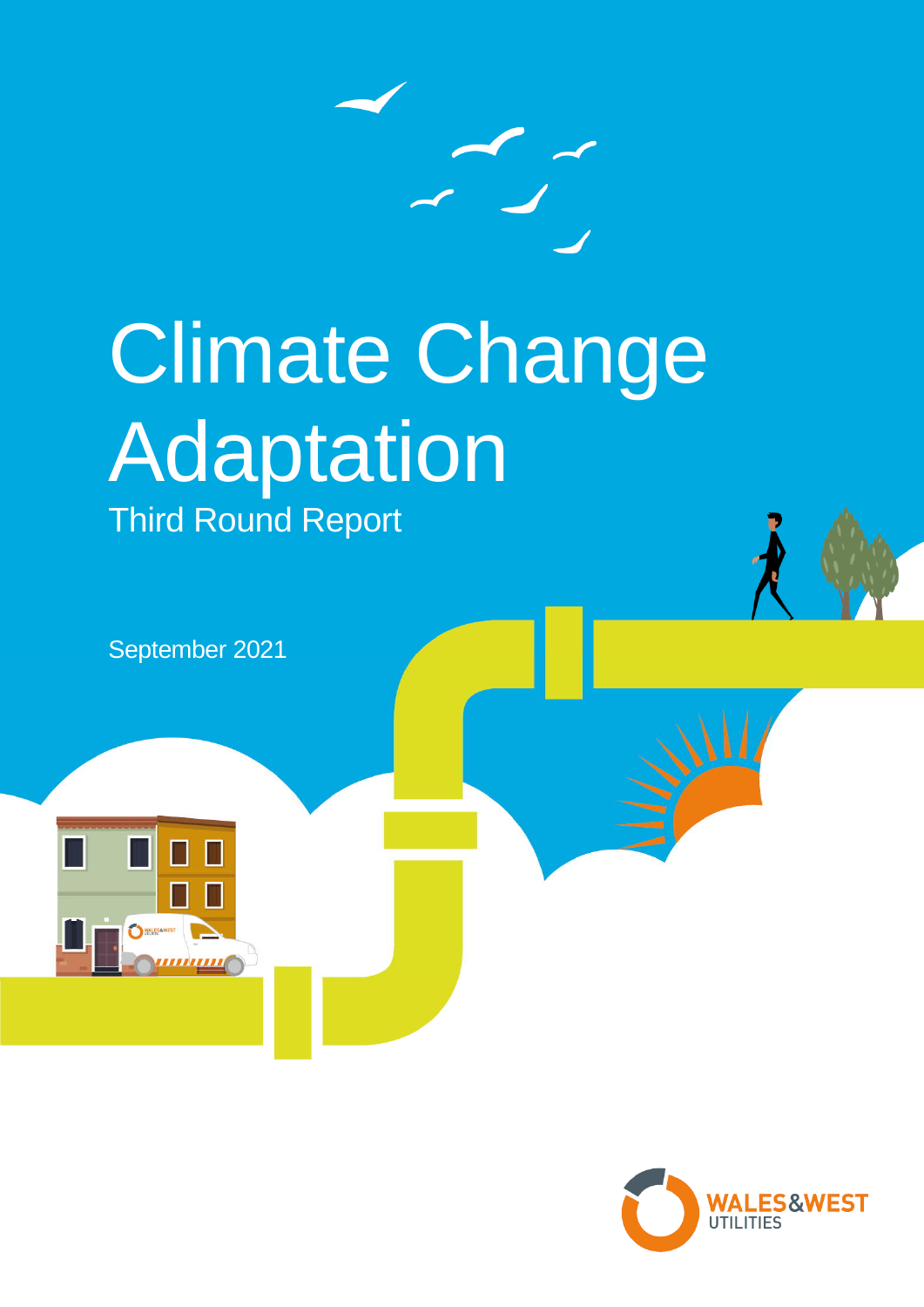# *IContents*

| $\blacktriangleleft$ | <b>Introduction</b>                              | 3 <sup>1</sup> |
|----------------------|--------------------------------------------------|----------------|
| $\overline{2}$       | <b>First and Second Round ARP Reports</b>        | 5              |
| $\overline{3}$       | <b>Risk Assessment Approach: Third Round</b>     | 8              |
| $\blacktriangle$     | <b>Risk Assessment Summary</b>                   | 11             |
| 5                    | <b>Preparedness for Future Impacts and Risks</b> | 32             |
| 6                    | <b>Understanding Uncertainties</b>               | 35             |
| 7                    | <b>Interdependencies</b>                         | 36             |
| 8                    | <b>Opportunities and Benefits</b>                | 37             |
| 9                    | <b>Future Work: Adaptation Pathways</b>          | 37             |
| 10                   | <b>Concluding Comments</b>                       | 39             |

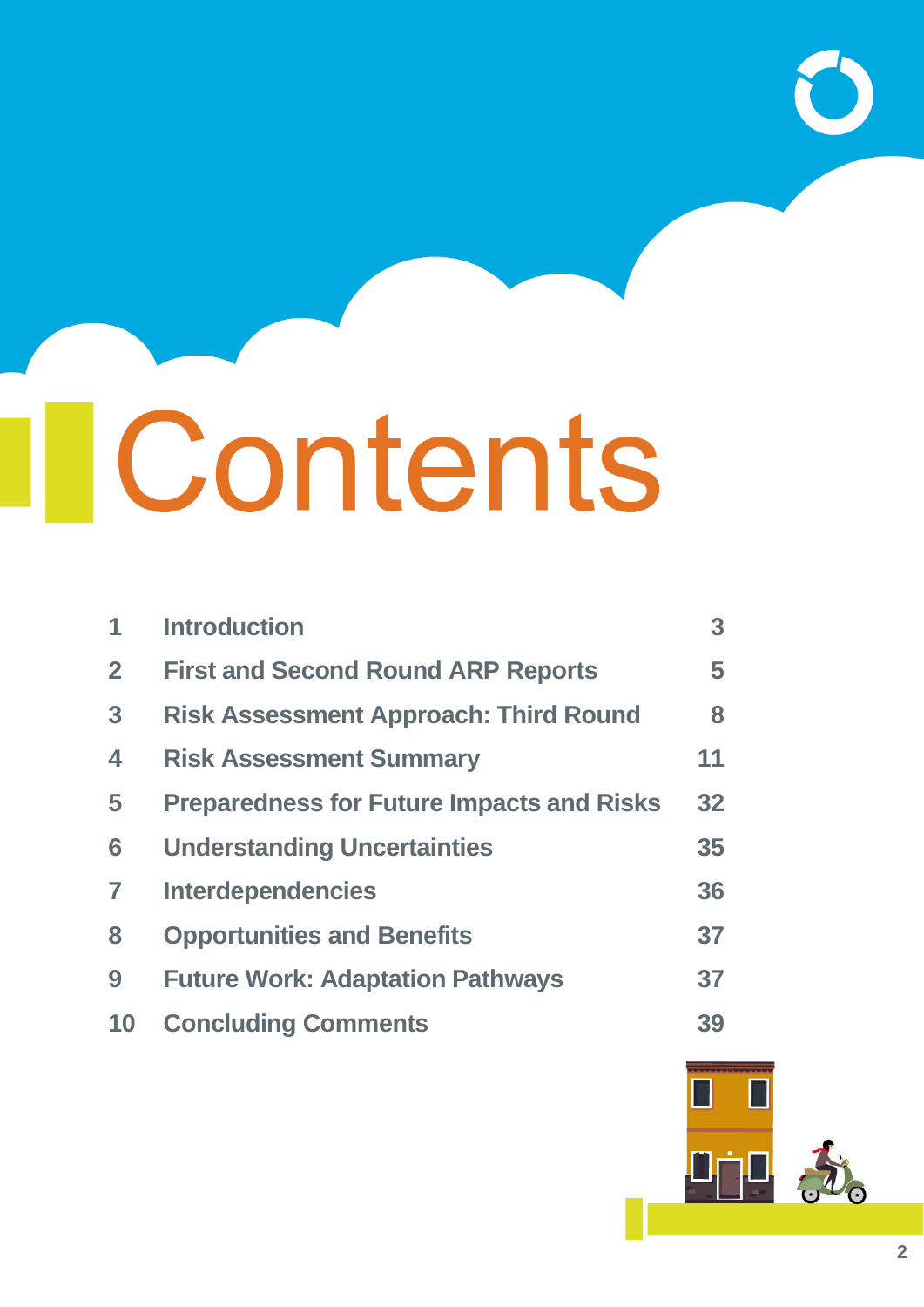

# **1 Introduction**

This report is Wales & West Utilities (WWU) third round of reporting to the Department for Environment Food and Rural Affairs (DEFRA) Climate Change Adaptation Reporting Power, as required under the Climate Change Act 2008.

The Climate Change Act 2008 provides the framework for ensuring the UK's ability to adapt to climate change. DEFRA established an 'Adapting to Climate Change Programme' and in November 2009 laid a strategy before Parliament for using the Adaptation Reporting Power (ARP) under the Act. The ARP provides for the Secretary of State to direct reporting organisations (those with functions of a public nature or statutory undertakers) to report on how they are addressing current and future climate impacts. Reports should detail:

- The current and future projected impacts of climate change on their organisation;
- Proposals for adapting to climate change; and
- An assessment of progress towards implementing the policies and proposals set out in previous reports.

WWU was launched as an independent gas distribution business in June 2005 following the sale of the gas network for Wales and the South West of England. With more than 35,000 km of mains, WWU transports gas to the homes and businesses of 2.5 million consumers across a geography covering 1/6th of the UK and serving a population of 7.4 million people.

WWU is a natural monopoly funded by gas consumers under the regulation of Ofgem and the Health and Safety Executive. WWU is committed to delivering a safe and reliable gas network whilst providing value for money to consumers. Assessing the risks associated with climate change against our commitments is a fundamental part of our wider business strategy. Financial allowances are agreed in funding cycles to deliver approved work streams. Future adaptation actions identified are also subjected to these funding mechanisms.

# **1.1 Objectives**

This report builds on the risks WWU identified in the first round (ARP1 2011) and second round (ARP2 2015) reports. Using information drawn from the UK Climate Projection 2009 (UKCP09) and 2018 scenarios (UKCP18) and engagement with the Energy Network Association (ENA), the key risks and opportunities facing the WWU business will be assessed.

Innovative assessment work by WWU has also been undertaken since ARP2, applying quantitative modelling and emissions projections to clarify physical risks. These are used to determine worst case risk scenarios correlated against the lifetimes of existing assets.

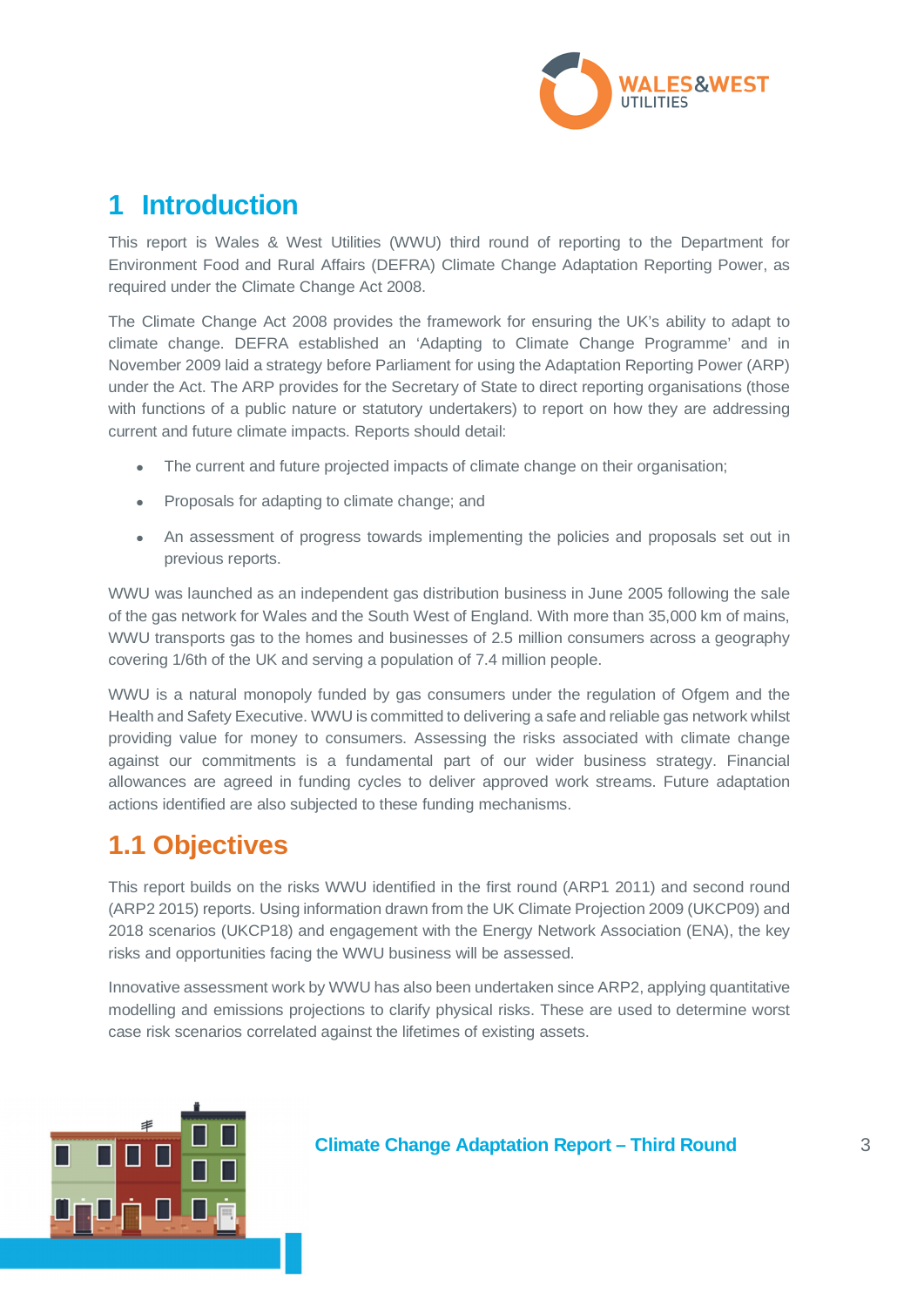

Key objectives of the report include:

- Identify any material risk changes since previous reporting rounds in relation to the companies' functions;
- Describe how WWU have been addressing risks identified in the previous reporting round (ARP2) including innovative approaches;
- Describe WWU's preparedness for future impacts and risks, potential adaptation, and mitigation options;
- Outline barriers and interdependencies to climate change resilience for WWU; and
- Highlight any opportunities and benefits that may arise from the climate risks.

Note: UKCP18 data has not indicated there are any new hazards likely to impact energy network operations since previous reporting rounds (ENA 2021<sup>1</sup> ). The risk categories assessed in ARP2 are therefore still applicable. This provides network operators, such as WWU, with the assurance that measures and approaches used in adaptation and protection will continue to support network operation as climate change impacts are realised.

*<sup>1</sup> Adaptation to Climate Change Task Group, Gas & Electricity Transmission and Distribution Network Companies 3rd Round Climate Change Adaptation Report March 2021*

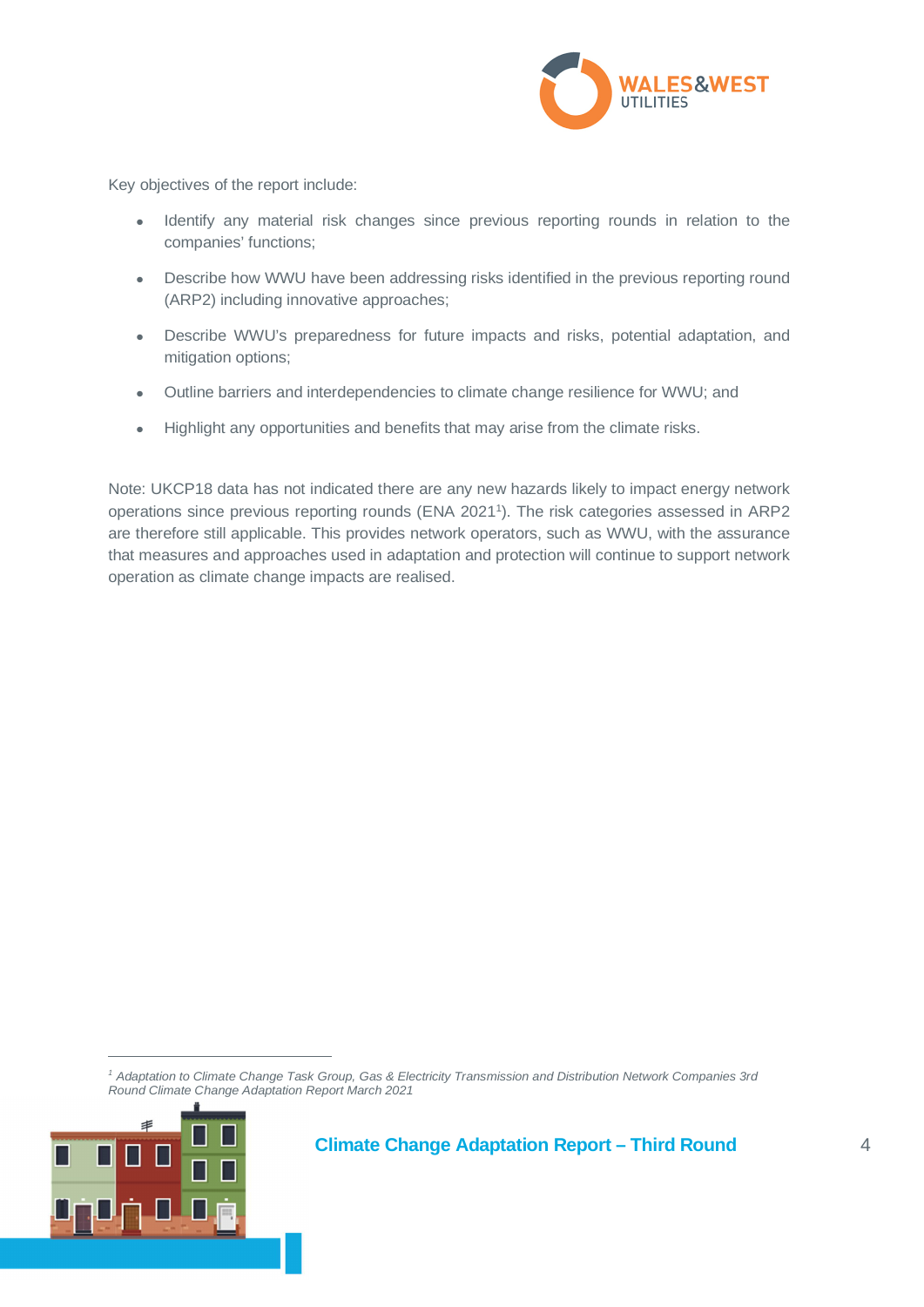

# **2 First and Second Round ARP Reports 2.1 First Round**

The WWU first round report (ARP1) was submitted in June 2011.

Using information drawn from UKCP09 and working alongside the Meteorological Office Hadley Research Centre, the Environment Agency (EA) and the Scottish Environmental Protection Agency (SEPA), the key risks and opportunities facing the businesses were identified. Emissions projections to 2050 were used to determine worst case scenarios.

Account was taken of expected increases in the number, frequency, and intensity of weather events. The main categories of weather events and environmental risks identified in the 1<sup>st</sup> report were as follows:

- Flooding and heavy rainfall (including saturated ground conditions);
- Snow and ice;
- Increases in temperature, heat waves and drought conditions;
- Coastal erosion from sea level rise;
- River erosion; and
- Storm events and high winds.

The risk methodology and categorisation identified several potentially vulnerable areas and highlighted the mitigation measures either in place or that needed to be developed further. The climate change risks to WWU requiring action in the short term were recognised as:

- 1. Riverbed and bank erosion exposing pipelines;
- 2. Flooding impacts to assets;
- 3. River water volumes damaging over-river crossings;
- 4. Impacts of climate change on WWU's supply chain; and
- 5. Mobilisation and migration of land contaminants.

ARP1 highlighted that network assets and processes may be vulnerable to certain aspects of climate change. However, the national and regional infrastructure was classed as having a significant degree of resilience to these impacts and none of the identified risks were high. The management of these risks was recognised as embedded within overall risk management processes to ensure that any appropriate actions are recorded and completed. Responsibility and

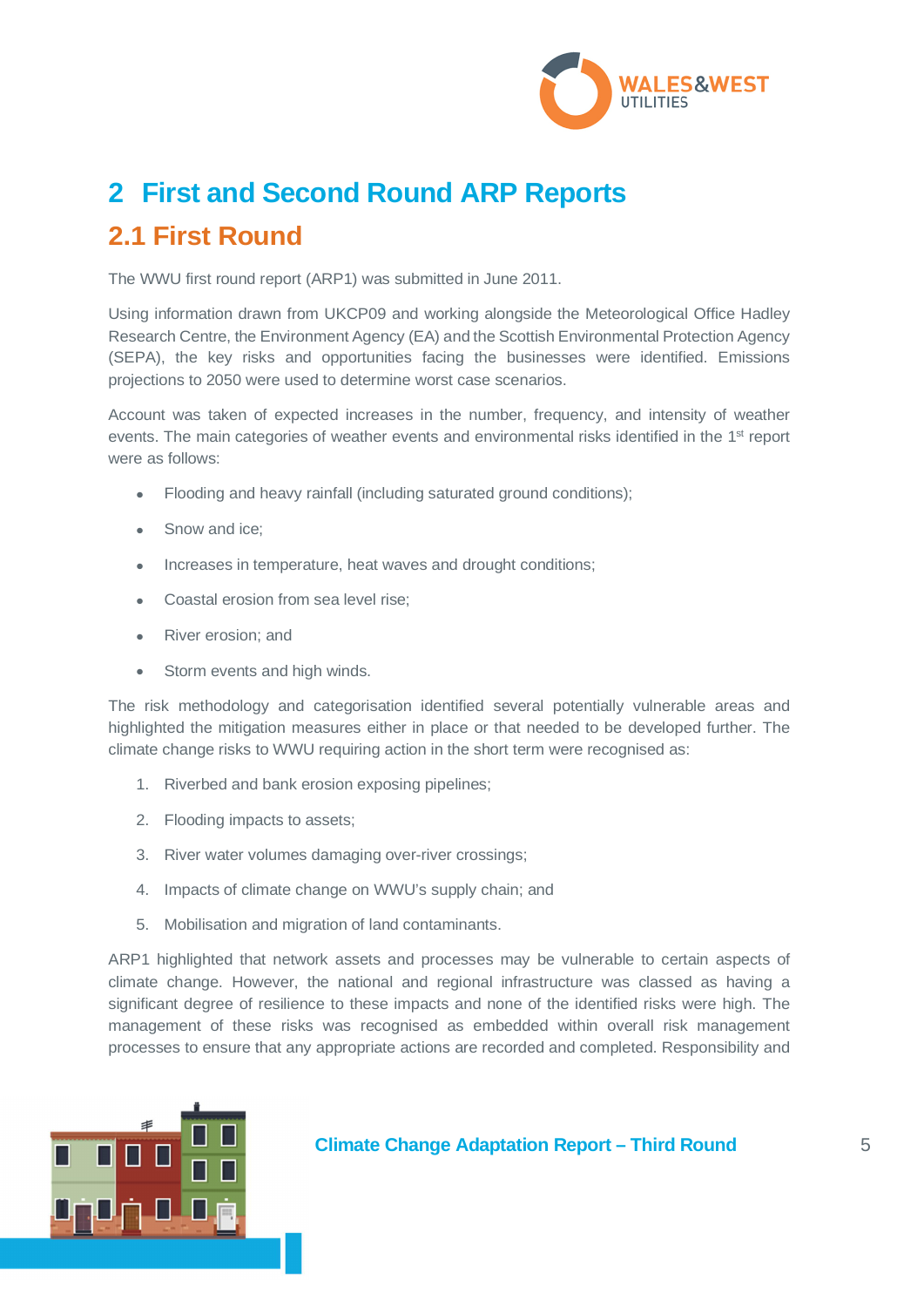

ownership of these action plans ensured their timely delivery, and climate change adaptation was subject to the same level of ongoing review and evaluation as other business risks.

It was noted the inherent resilience of the gas distribution infrastructure is largely due to most assets being located underground, with greater resilience built into the gas transmission network compared to the distribution network. Those assets most at risk from weather and climate were those found above ground; typically, large Pressure Reducing Installations (PRIs), critical sites such as data centres, and pipelines near watercourses. Impacts are usually localised to the asset and the process it supports and were unlikely to lead to a loss of supply or result in a risk to the system.

The report also recognised that prolonged periods of extreme weather could have a significant impact on the ability of the workforce to access and carry out their roles, particularly field-based engineers. They could also impact on the ability to conduct 'business as usual' activities because of the reliance on appropriate adaptation of other major infrastructure, such as telecommunications and transport. Impacts on the operation of supply chain businesses and the continued availability of equipment were also flagged as issues to be considered. The environmental impact of companies' assets could also be affected by the mobilisation and migration of land contaminants from flooding and ground saturation.

These interdependencies can be mitigated through the implementation of maintenance and inspection regimes, the development of flood defence measures, the availability of necessary equipment, up to date contingency measures and by ensuring Business Continuity Management Plans are in place.

# **2.2 Second Round**

The second-round report (ARP2) was submitted in July 2015. It was structured to address the following key questions:

### **Understanding Climate Risk**

UKCP09 was still the primary source of data with respect to assessing climate risks for ARP2. However, all the Gas Distribution Network operators (GDNs) experienced severe weather events between 2011 and 2015. This provided further insight into, and confidence in the resilience of the gas networks infrastructure.

A pilot mapping study (See Section 5.2) was instigated by WWU over a small area in mid-Wales containing a broad range of gas distribution assets linked to EU water framework directive catchments. The pilot study was initiated to close the gap between UKCP09 forecasts and actual physical impacts as a small-scale proof of concept study. The aim was to inform and enable reporting authorities and wider users to make justified investment decisions to adapt to climate change.

The pilot study led to the development of a mapping tool after ARP2 to analyse and query asset data against floodplain growth, increasing flood depth and escalating rates of riverbed and bank

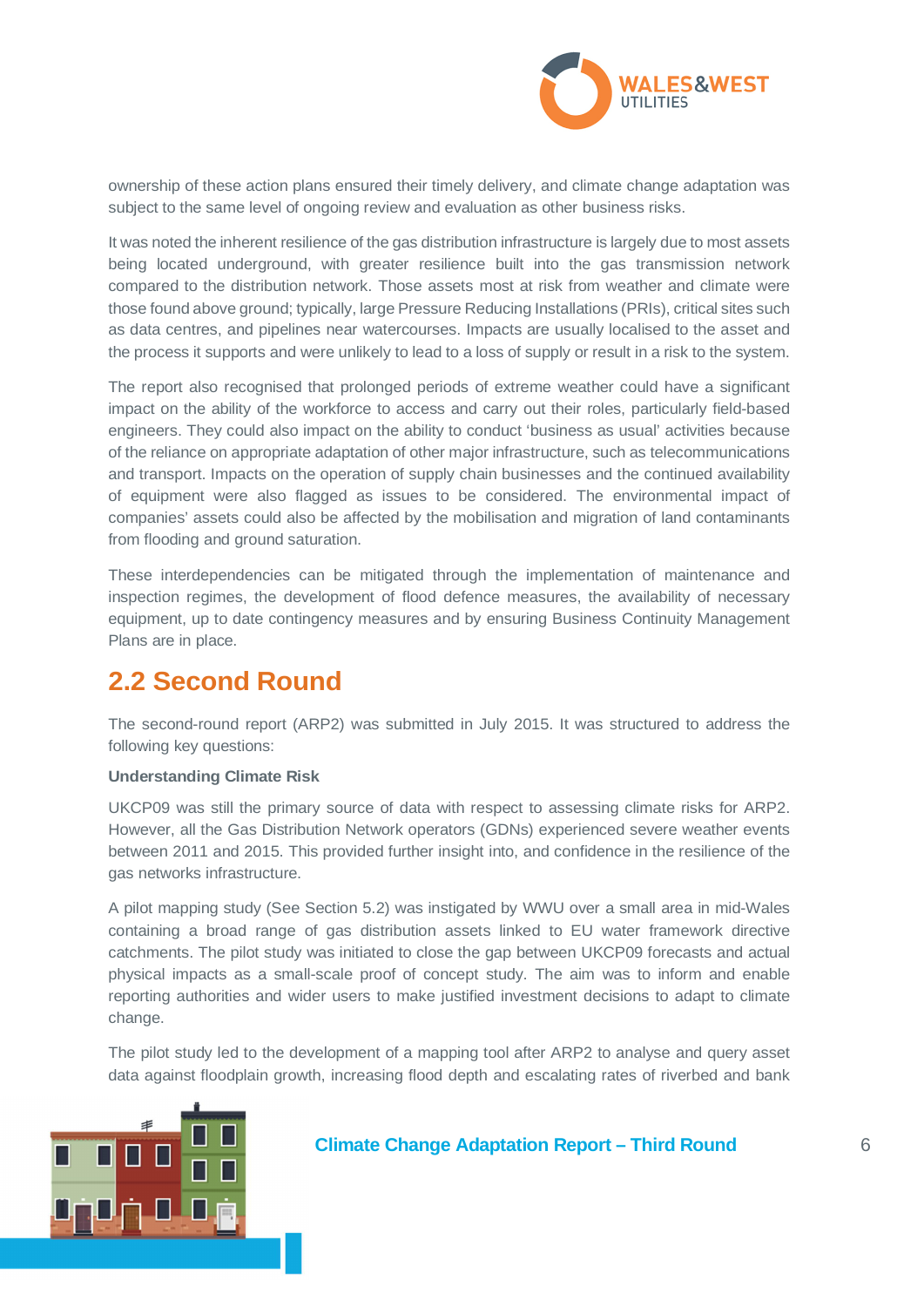

erosion. The availability of such an asset management tool enables a significant shift in the assessment of impact likelihood and consequence. Presentation of the findings of the pilot study were well received by Defra, The Department of Energy and Climate Change (DECC), The Met Office and HM Treasury (Infrastructure UK).

For ARP2, there were limited changes to WWUs risk assessment with regards to overall risk categories. Those with minor changes in risk related largely to slight alterations to likelihood scoring (mainly revised down rather than up). These revisions were predominantly due to experiences up to 2015, existing controls, and that "notable changes in climate between 2015 and 2020 are unlikely".

### **Understanding Uncertainties**

The overall level of uncertainty for gas networks was viewed as low, as the sector has a high level of inherent resilience due to the level of safety awareness and regulatory overview.

### **Barriers and Interdependencies**

Details of fundamental interdependencies with transport, telecommunications and the local authority sectors were identified. Within the gas sector, it was recognised that high levels of cooperation exist between all the network operators to manage emergency situations, including major incident simulations. This, together with joint working via the ENA, helps to create an environment of cooperation to address climate risk.

### **Monitoring and Evaluating**

In 2013 WWU introduced the concept of 'contaminated land and the risks faced by climate change' to DEFRA in London, with subsequent site visits by DEFRA, Natural Resources Wales (NRW), and the other GDNs to see the works in progress.

WWU won the Business in the Community 'Wales Environment Award' in 2013 for taking a dual approach to climate change, focussing on both mitigation and adaptation. This was in reference to WWUs world's first contaminated land remediation projects driven by climate change forecasts.

Through coaching and development, our frameworks of environmental consultants and contractors were the first to deliver climate change considerations in contaminated land projects. Our betterthan-best practice approach was the subject of a national conference and workshop for the Construction Industry Research & Information Association (CIRIA), which was delivered to environmental regulators, other clients, and supply chain businesses in June 2015.

WWU identified that the availability of climate change impact mapping will allow detailed interrogation of assets which interact with projected flooding areas and rivers with significant erosion potential. Such predictive analytics will support the re-prioritisation and frequency of asset monitoring.

### **Opportunities and Benefits**

Limited opportunities and benefits were identified during ARP2. Minimal financial benefits from implementing adaptation were identified by 2015, but there was an appreciation of the benefit of early adaptation response where necessary to help mitigate future costs.

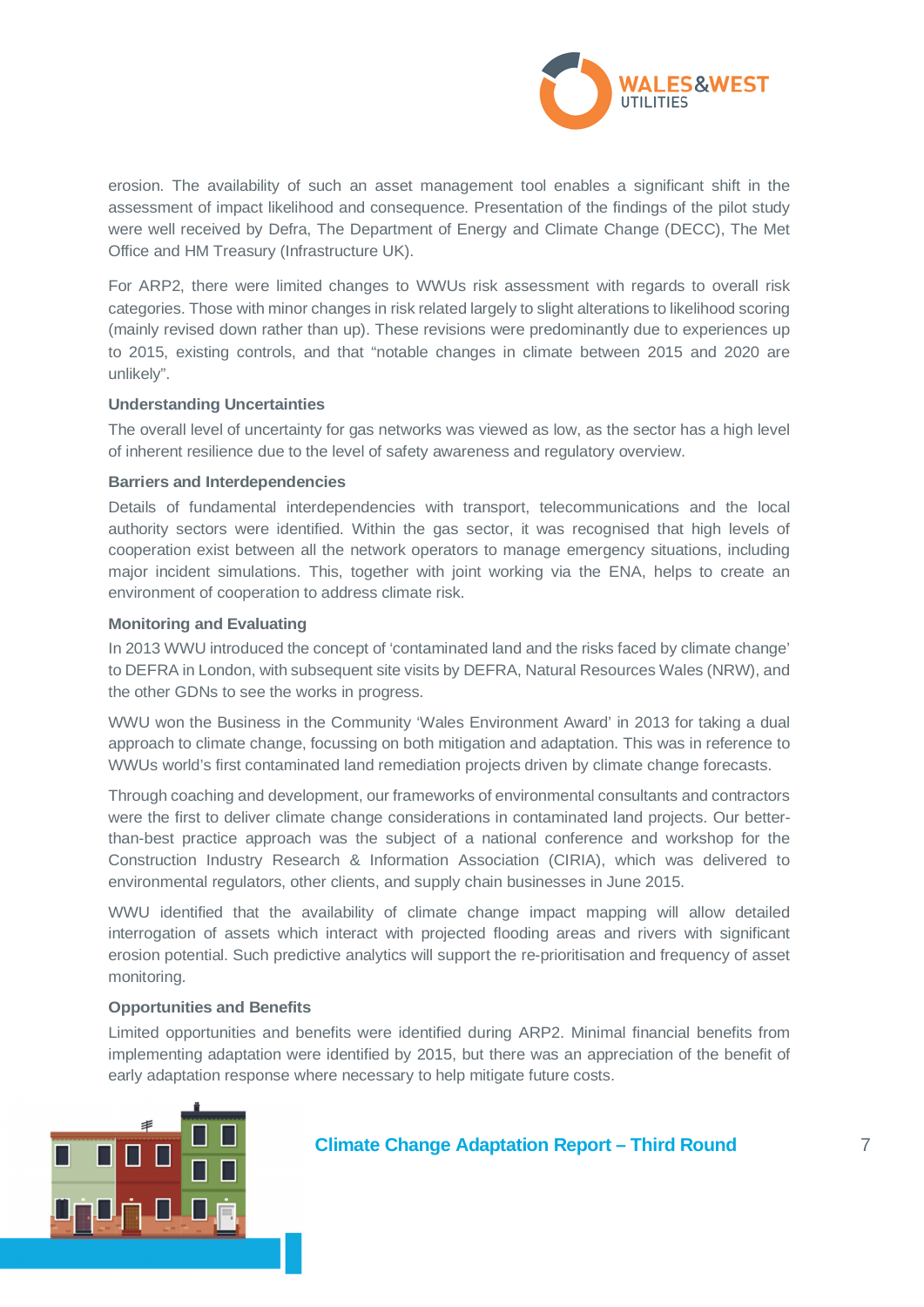

# **3 Risk Assessment Approach: Third Round**

The approach for this third-round report has built on ARP1 and ARP2, incorporating multiple information sources and the application of more current UKCP18 information.

# **3.1 UKCP18 vs UKCP09**

The ARP1 and ARP2 reports used UKCP09 data to inform an understanding of potential climate risks. Since 2015 UKCP09 has been replaced with UKCP18. The differences between UKCP09 and UKCP18 are explained by the UK Met Office<sup>2</sup>. Key differences include:

- UKCP09 used the Special Report on Emissions Scenarios (SRES) which were reported on in the Intergovernmental Panel on Climate Change's 4th assessment report (IPCC 2007). UKCP18 uses new emissions scenarios called Representative Concentration Pathways (RCPs). RCPs are the emissions scenarios used in the 5<sup>th</sup> IPCC report (IPCC 2013);
- The use of multiple data products, observations and resolution has increased in UKCP18 e.g., regional projections; and
- UKCP18 reports use a different baseline period from UKCP09. UKCP18 uses a 20-year base line period of 1981-2000, as opposed to the 30-year (1961-1990) baseline period in UKCP09.

A summary comparison between UKCP09 and UKCP18 emissions scenarios is provided in Table 3-1. Key projections from UKCP18 are summarised in Section 4 where relevant.

<sup>2</sup> *https://www.metoffice.gov.uk/binaries/content/assets/metofficegovuk/pdf/research/ukcp/ukcp18-guidance-ukcp18-forukcp09-users.pdf*

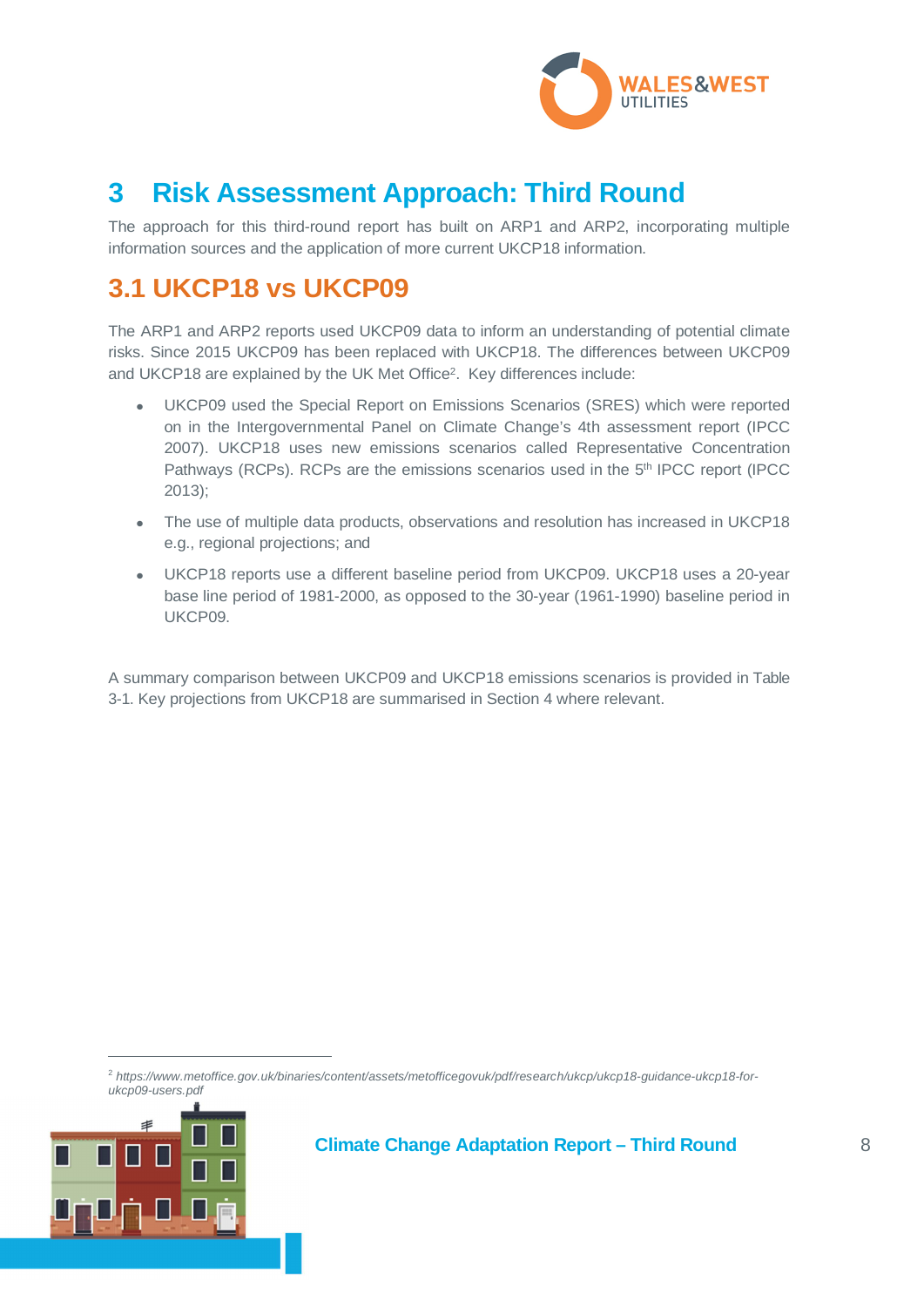

### **Table 3-1 Comparison of UKCP09 and UKCP18 Emissions Scenarios - Source IPCC 2013**

| <b>SRES Emissions Scenario</b><br>UKCP09 | <b>RCP Emissions Scenarios</b><br>UKCP18 | Increase in global mean<br>surface temperature<br>1850-1900 to 2081-2100 (°C) |  |
|------------------------------------------|------------------------------------------|-------------------------------------------------------------------------------|--|
| None                                     | <b>RCP 2.6</b>                           | $1.6(0.9-2.3)$                                                                |  |
| Low                                      | <b>RCP4.5</b>                            | $2.4(1.7-3.2)$                                                                |  |
| Low to Medium                            | <b>RCP6.0</b>                            | $2.8(2.0-3.7)$                                                                |  |
| <b>High</b>                              | <b>RCP8.5</b>                            | $4.3(3.2-5.4)$                                                                |  |

*SRES - Special Report on Emissions Scenarios Applied for UKCP09*

*RCP - Representative Concentration Pathways Applied for UKCP18*

*Temperature values in brackets represent the projected range*

# **3.2 Risk and Adaptation Workshop**

Critical to the third-round assessment process was the WWU climate change risk and adaptation workshop, conducted on July 8th, 2021. Relevant WWU asset managers were in attendance to provide updates on risks and adaptation work that that has taken place since 2015. Where further information was required, questions were passed to senior managers and area experts within WWU whose departments will be affected by climate change. The workshop was prepared and facilitated by an external team of climate change adaption specialists.

The workshop had the following key objectives:

- Second-round risk categories and scores were systematically reviewed and updated for the third-round report;
- Knowledge of changing climate conditions, WWU operational changes, COVID-19 outcomes, WWU climate studies, and extreme climate events since 2015 were discussed and the results captured; and
- New relevant risks highlighted in the 2021 ENA report were raised and scored.

The updated risk scores are provided in Appendix A. A summary of the overall approach and key findings is presented below.

# **3.3 Assessment Period**

Risks have been assessed for present day conditions and projected up to 2050. These dates fit with WWU's short and long-term analysis requirements. 2050 encompasses the operating life of the majority of WWU's assets and so fits well with long term adaptation plans and analysis.

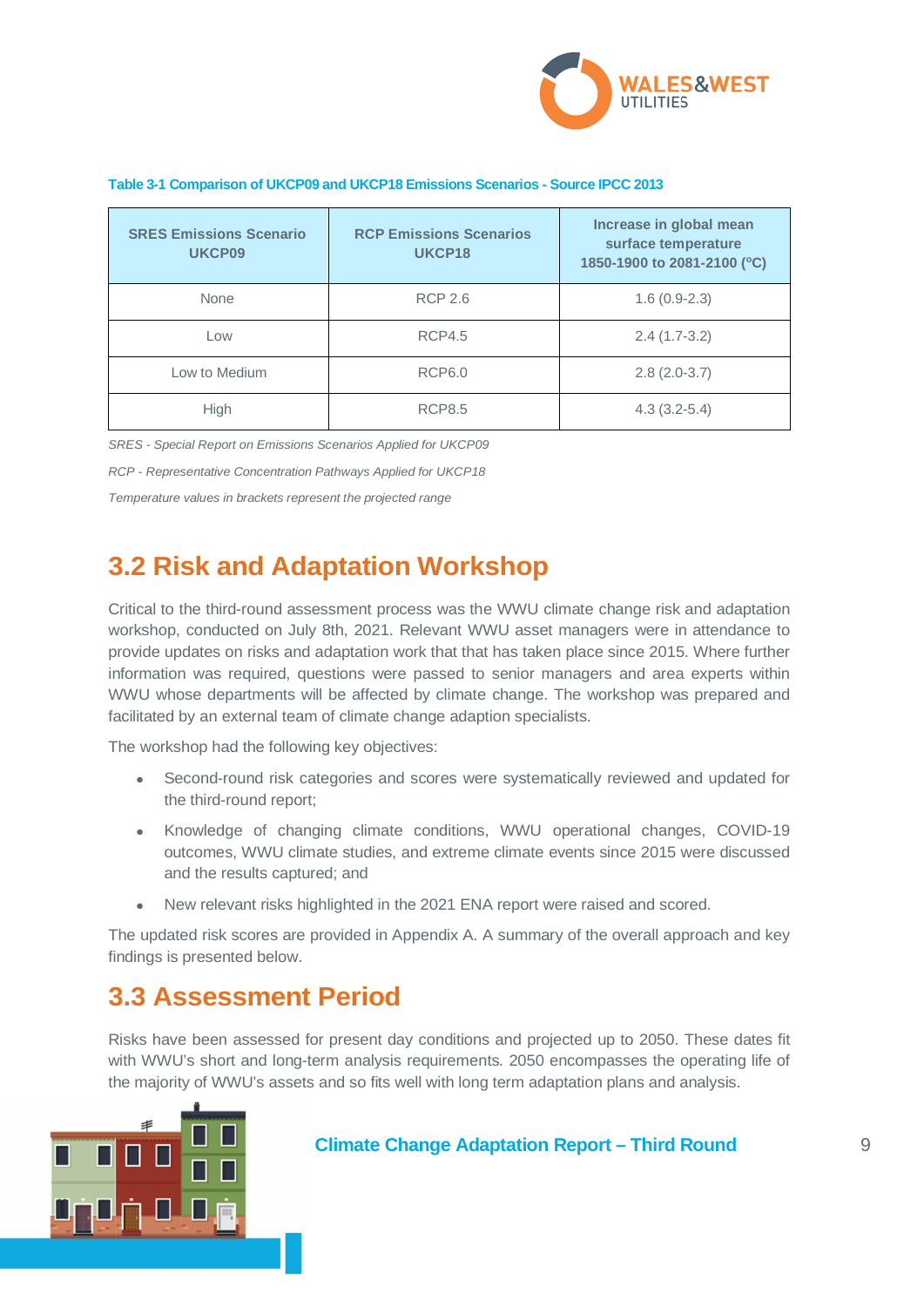

# **3.4 Risk Scoring**

Through research and discussion, the consequence and likelihood of the risks established in ARP1 and ARP2 have been re-scored in line with WWUs Business Risk Model (BRM), shown in Figure 3-1. The BRM sets out the severity and probability classes for consequence and likelihood as defined for WWUs operations. The BRM criteria used for consequence and likelihood are provided in Appendix A.

|                  |                 |         | Consequence   |               |                       |
|------------------|-----------------|---------|---------------|---------------|-----------------------|
| Likelihood       | 1 Insignificant | 2 Minor | 3 Moderate    | 4 Significant | 5 Serious             |
| 5 Almost Certain |                 |         |               |               | <b>Very High Risk</b> |
| 4 Likely         |                 |         |               | <b>HIGH</b>   |                       |
| 3 Possible       |                 |         | <b>MEDIUM</b> |               |                       |
| 2 Unlikely       |                 |         |               |               |                       |
| 1 Rare           | <b>LOW</b>      |         |               |               |                       |

### **Figure 3-1 WWU BRM**

All risks were given consequence scores based on manager feedback. Likelihood scores were also established by using climate change projections in line with each risk's impact threshold.

Information continues to be collected upon which likelihood scores are based. As the knowledge and evidence base increases with new information, so do the associated confidence scores in the data. This refinement and understanding have been translated into a 'confidence' score to assist in the justification for any investment in adaptive measures.

# **3.5 Risk Owner**

Climate change risks will be assigned to the relevant asset / business process owner, in line with the BRM. The owner will provide ongoing acknowledgement and consideration of asset or business process risks assigned to them. Ongoing assessment of climate risk is based on UKCP18 scenarios, direct experience of extreme weather events, and other climate change forecasting models and data sources.

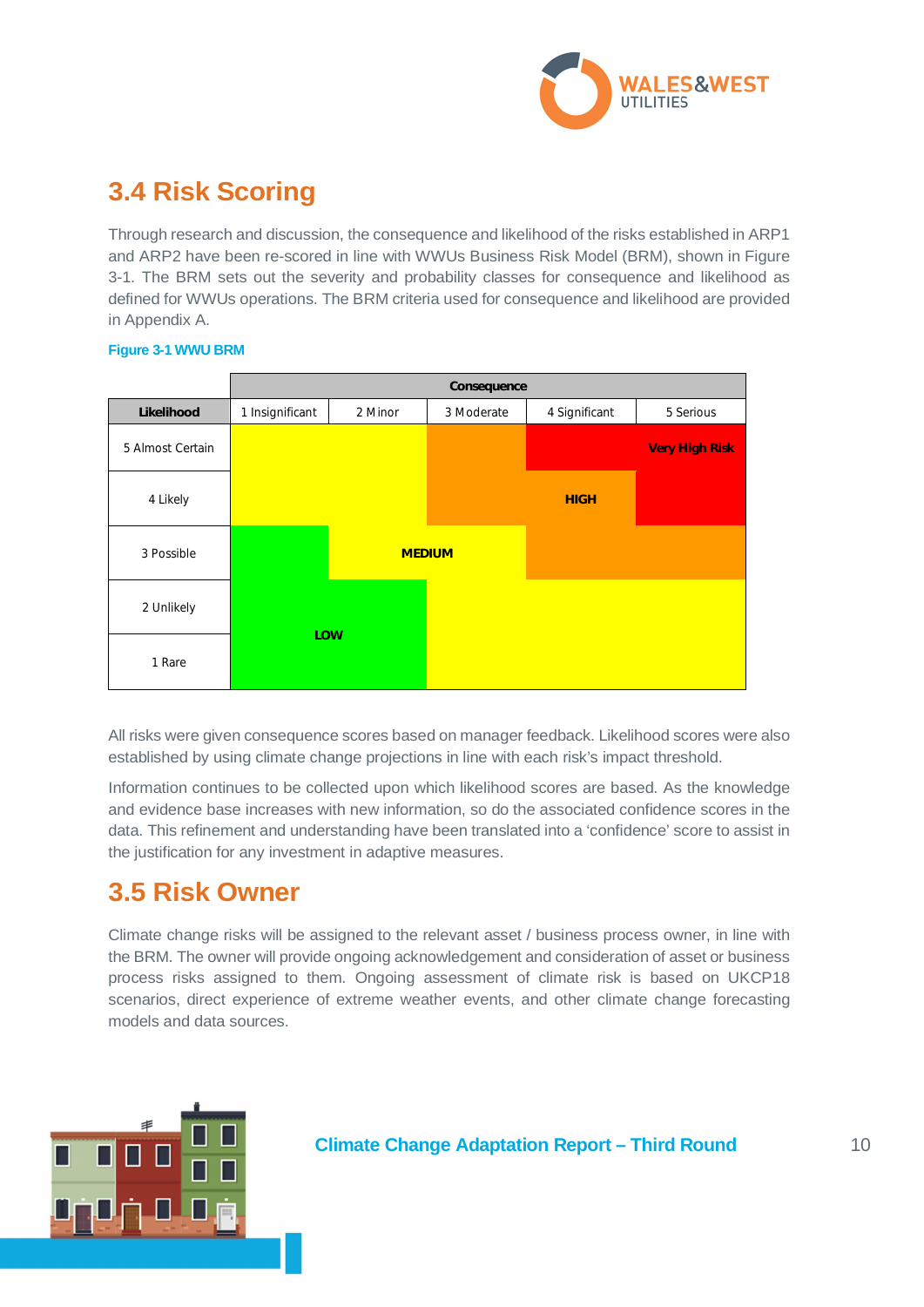

# **3.6 Recommended Future Actions**

Section 4 provides an assessment of current risks from each climate variable, and the adaptation work taken by WWU to date. It also provides recommended future actions that will improve WWU's resilience to climate change.

Currently, WWUs active management of climate risks is primarily embedded within day-to-day maintenance operations. Recommended future actions will need to consider future funding cycles for WWU and will require support as and when it becomes available.

# **3.7 Stakeholder Engagement**

WWU have a history of engaging in stakeholder engagement relating to climate change adaptation. WWU have previously collaborated with organisations such as DEFRA, DECC, the Environment Agency, the Welsh Government, and the ENA.

Prior to developing this third-round report, WWU worked with the ENA, Electricity Distribution Network Operators (DNO) and other GDN members as part of the 'Adaptation to Climate Change Task Group'. A joint report was produced in March 2021. This collaborative approach is indicative of a more cohesive, interactive future energy network.

WWU will continue to engage with stakeholders and other operators to share knowledge and experiences to identify risks and opportunities from climate change.

# **4 Risk Assessment Summary**

The key outcomes of the third-round risk assessment process are summarised in Sections 4.1 to 4.6.

The risks have been grouped under the main climate risk categories (see Figure 4-1).

The two categories accounting for two thirds of all identified risks are:

- The effect of increased rainfall and flooding (Section 4.1) and
- Changing temperature (Section 4.2).

Sea Level Rise (SLR), the increasing frequency of strong winds and storm events, climate change management risks, and changes in snowfall, lightning and available sunlight are also considered.

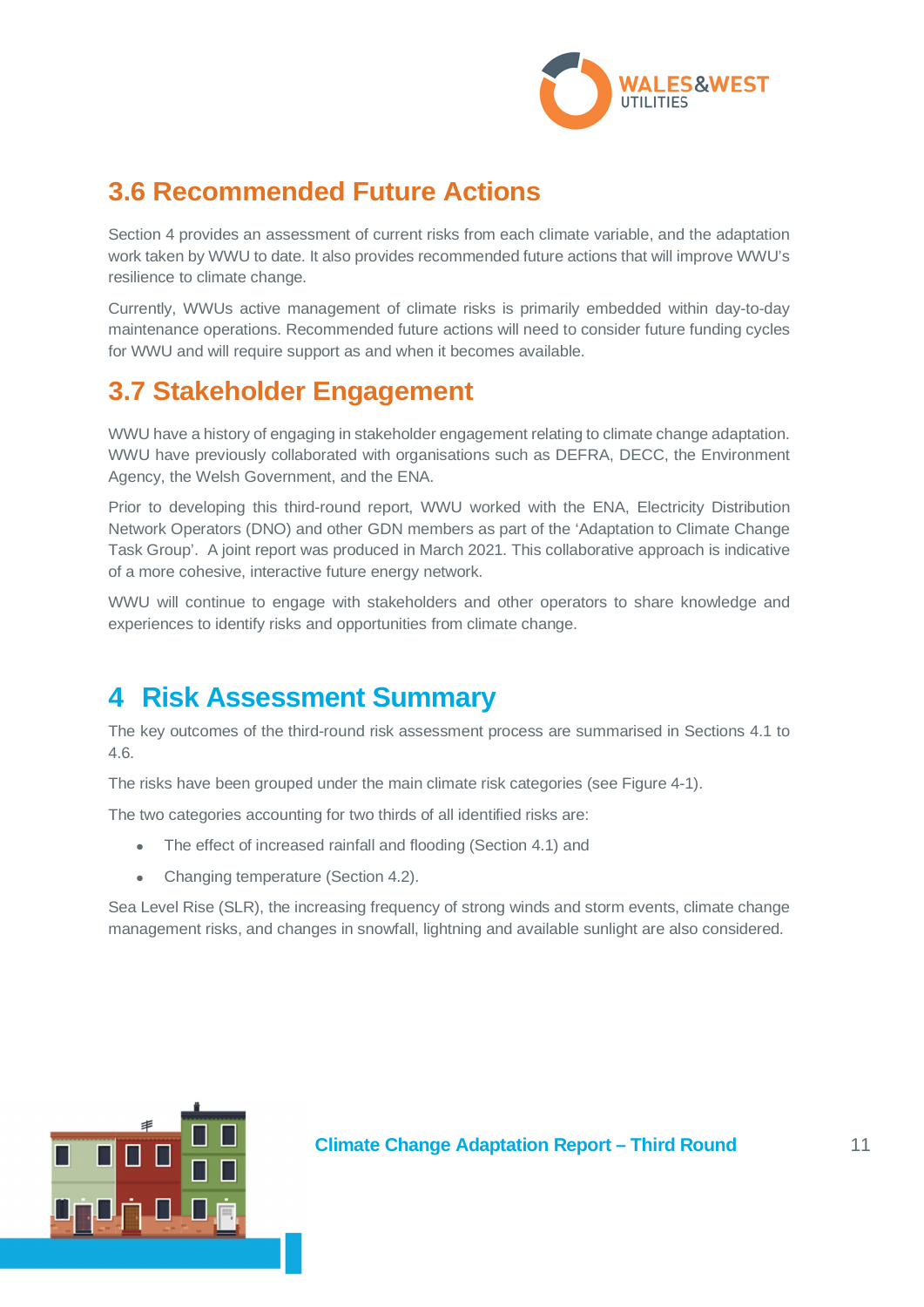

### **Figure 4-1 Breakdown of Third Round Risks by Category**



# **4.1 Rainfall/Flooding**

*"Recent UK observations show a high level of variability in precipitation from year to year, with a slight overall increase in UK winter precipitation in recent decades.*

*UKCP18 projections show a pattern of larger increases in winter precipitation over southern and central England and some coastal regions towards the end of the century. Summer rainfall reductions tend to be largest in the south of England….".*

*https://www.metoffice.gov.uk/binaries/content/assets/metofficegovuk/pdf/research/ukcp/ukcp1 8-factsheet-precipitation.pdf*

### **4.1.1 Increase in Peak Water / Flooding**

Multiple potential vulnerabilities for WWU arise from changes in rainfall and peak water flows, resulting in more frequent and more intense flooding by 2050. This applies to both pluvial and fluvial flooding, mainly driven by changes in winter rainfall. Pluvial and fluvial flooding is defined as:

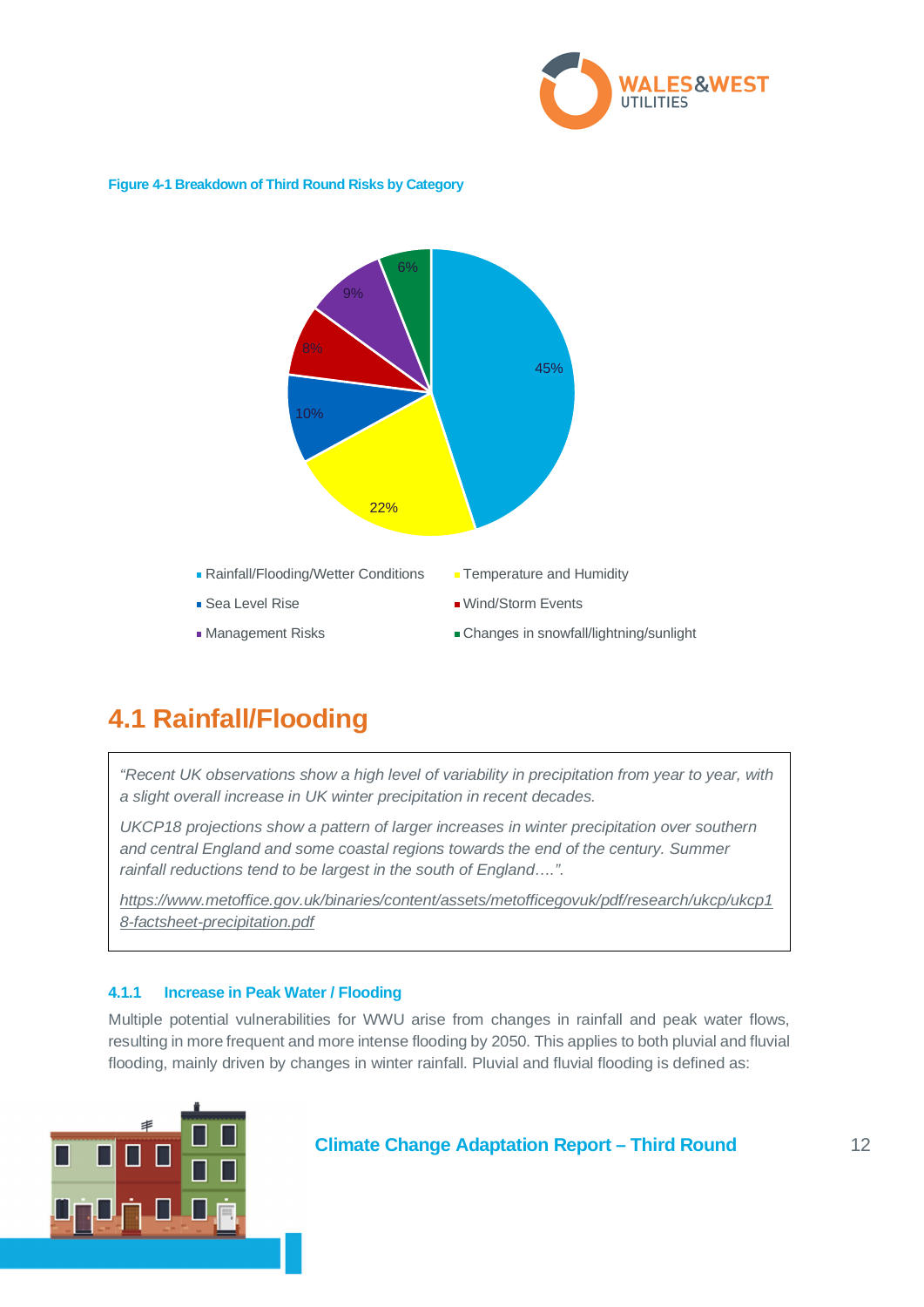

- Pluvial flooding occurs when an extreme rainfall event creates a flood independent of a flowing water body such as river or stream, for example pluvial overflow of an urban drainage system.
- Fluvial flooding occurs when the water level in a river, lake or stream rises and overflows onto the surrounding banks, shores, and neighbouring land.

Assessed risks are provided in Table 4-1. 2050 risk scores are provided in Figure 4-2. Summary comments are provided in Table 4-2.

| <b>WWU Climate</b><br><b>Change Risk Code<sup>3</sup></b> | <b>Risk (Function / Services / Assets Affected)</b>                                                                                                                                                                                                                                      |  |  |
|-----------------------------------------------------------|------------------------------------------------------------------------------------------------------------------------------------------------------------------------------------------------------------------------------------------------------------------------------------------|--|--|
| 09, 10                                                    | Access to place of work for critical and noncritical staff                                                                                                                                                                                                                               |  |  |
| 17, 18<br>44, 45<br>50, 51<br>54, 55                      | Increase in both Pluvial and Fluvial flooding:<br>Difficult access to less than < and greater than > 7bar Pressure<br>$\bullet$<br>Reduction Installations (PRIs) in emergency situations<br>Operating difficulties due to loss of electrics on < and >7bar PRIs<br>٠                    |  |  |
| 19, 20, 21, 77                                            | Increase in peak fluvial waters, riverbed, and bank erosion:<br>Under river pipes becoming exposed and damaged<br>$\bullet$<br>Pipes parallel to rivers become exposed and damaged from<br>meandering<br>Over River Pipes (ORP) impacted by debris contact, water volume and<br>velocity |  |  |
| 28, 46, 49                                                | Loss of asset Integrity:<br>Water damage to data loggers<br>$\bullet$<br>General deterioration of site assets<br>$\bullet$<br>Impact on cathodic protection<br>$\bullet$                                                                                                                 |  |  |
| 29                                                        | PRIs are currently protected to current flood depths, not protected to future<br>flood depths                                                                                                                                                                                            |  |  |
| 36                                                        | Flooding due to insufficient depot drainage, operational impacts                                                                                                                                                                                                                         |  |  |
| 37, 38<br>52, 53                                          | Pluvial and fluvial flooding of National Transmission System (NTS) offtakes:<br>Difficult access in emergency situations<br>Operating difficulties due to loss of electrics                                                                                                              |  |  |

### **Table 4-1 Risks from Increased Rainfall, Peak Water Flows and Associated flooding**

*<sup>3</sup> Further detail on individual risk codes is provided in Risk Assessment Table Appendix A.*



 $\mathbf{r}$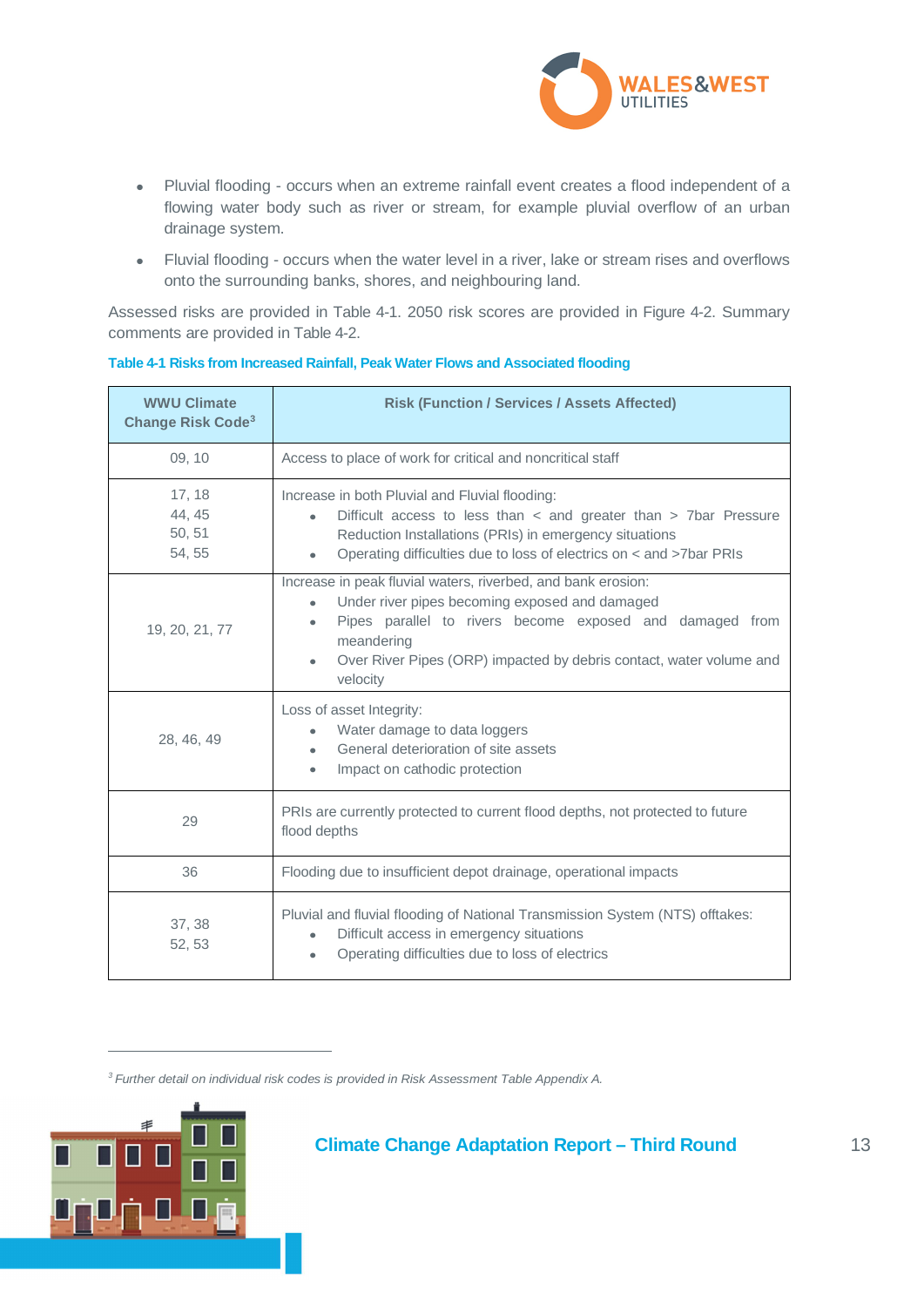

|                  | Consequence     |            |                                   |               |           |
|------------------|-----------------|------------|-----------------------------------|---------------|-----------|
| Likelihood       | 1 Insignificant | 2 Minor    | 3 Moderate                        | 4 Significant | 5 Serious |
| 5 Almost Certain |                 |            |                                   |               |           |
| 4 Likely         |                 |            | 19                                |               |           |
| 3 Possible       |                 | 46 36, 77  | 20, 21                            |               |           |
| 2 Unlikely       | 28, 37, 38      | 09, 10, 53 | 17, 18, 50, 51,<br>29, 52, 54, 55 |               |           |
| 1 Rare           |                 | 44, 45, 49 |                                   |               |           |

### **Figure 4-2 Increased Rainfall, Peak water, and Associated flooding - 2050 Risk Scores**

| <b>Medium Risk</b> | <b>NVery High Risk</b> |
|--------------------|------------------------|
| Low Risk           | <b>High Risk</b>       |

### **Table 4-2 Increased Rainfall, Peak water, and Associated flooding - Summary of Risks, WWU Actions and Recommendations**

| <b>Summary</b> |                                                                                                                                                                                                                                                                                                                                                                                                                                                                                |  |  |  |
|----------------|--------------------------------------------------------------------------------------------------------------------------------------------------------------------------------------------------------------------------------------------------------------------------------------------------------------------------------------------------------------------------------------------------------------------------------------------------------------------------------|--|--|--|
| <b>Hazard</b>  | Increased rainfall, flooding, riverbed, and bank erosion                                                                                                                                                                                                                                                                                                                                                                                                                       |  |  |  |
| Key risk areas | 13 of the 23 risks assessed were scored as Medium for 2050.<br>One risk was scored as High - 'Under river pipes become exposed and damaged'.<br>Risks around changes in river flows affecting pipe integrity are a recognised concern.<br>WWU have a considerable number of water crossings and lines running parallel to,<br>under and over rivers. For example, incidents have occurred during 2020-2021 where<br>ORPs have been impacted by debris from peak fluvial flows. |  |  |  |

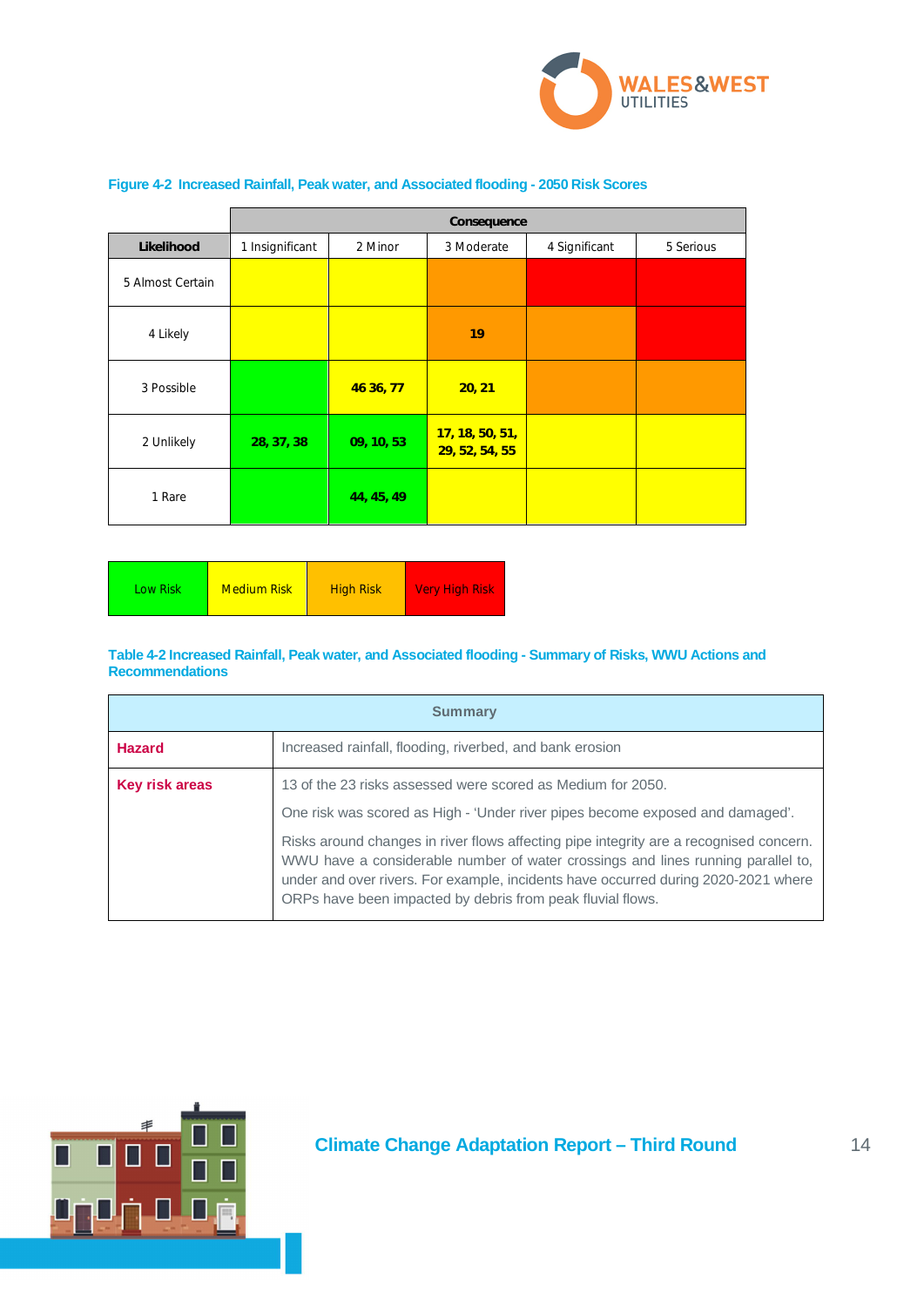

| <b>Changes in risk since</b><br>ARP <sub>2</sub>                           | The single High risk from under river pipes becoming exposed and damaged is scored<br>the same as during ARP2. However there has been an overall reduction in risk since<br>ARP2 due to multiple management actions taken by WWU. For example, several risks<br>have been reduced from Medium to Low due to assessment work clarifying asset<br>vulnerabilities.<br>The risk of loss of work site access following flooding, for critical and noncritical staff,<br>has reduced since ARP2 from Medium to Low. Mapping and case study work showed<br>key access routes were unlikely to be critically affected by flooding. Working from                                                                                                        |
|----------------------------------------------------------------------------|-------------------------------------------------------------------------------------------------------------------------------------------------------------------------------------------------------------------------------------------------------------------------------------------------------------------------------------------------------------------------------------------------------------------------------------------------------------------------------------------------------------------------------------------------------------------------------------------------------------------------------------------------------------------------------------------------------------------------------------------------|
|                                                                            | home directives during COVID has also changed understanding of risks for non-critical<br>staff, who can now work remotely as required.                                                                                                                                                                                                                                                                                                                                                                                                                                                                                                                                                                                                          |
| <b>Adaptation and</b><br>mitigation actions<br>taken by WWU since          | Flood risk assessment and case study work conducted since 2015 has allowed for a<br>better understanding of the risks to WWU assets (See Section 5.1), acting as a tool to<br>identify and manage vulnerabilities.                                                                                                                                                                                                                                                                                                                                                                                                                                                                                                                              |
| ARP <sub>2</sub>                                                           | Example actions that have been taken are:                                                                                                                                                                                                                                                                                                                                                                                                                                                                                                                                                                                                                                                                                                       |
|                                                                            | All newly installed Electrical and Instrumentation (E&I) equipment is now<br>$\bullet$<br>elevated on plinths with raised electrics.<br>WWU are now avoiding the installation of ORPs where possible, limiting new<br>$\bullet$<br>vulnerable infrastructure.<br>Mapping data can be interrogated to identify risks to ORPs. No current plan<br>$\bullet$<br>exists to replace all existing ORPs so a degree of risk will remain for 2050.<br>Rivers crossings on the High Pressure (HP) network are visited on a risk-<br>$\bullet$<br>based frequency (1-5 years) with a depth of cover survey undertaken as part<br>of the visit.<br>Each depot has its own water / drainage plan which allows review of the flood<br>risk to be undertaken. |
| <b>How these actions</b><br>impact on risk level,<br>and risk tolerability | WWU have an improved understanding of flood risks since ARP2. Flood risks are<br>currently considered acceptable at a company level due to the limited number of<br>facilities critically exposed and the ongoing monitoring/mitigation and adaptation<br>actions taken by WWU.                                                                                                                                                                                                                                                                                                                                                                                                                                                                 |
| <b>Recommended</b><br>further actions                                      | The risks from flooding are to continue to be monitored and assessed. It is<br>recommended that this third-round assessment should be challenged whenever<br>extreme events occur.                                                                                                                                                                                                                                                                                                                                                                                                                                                                                                                                                              |
|                                                                            | Dependent on funding, additional studies can be conducted at critical sites to mitigate<br>damage to the most vulnerable assets/equipment such as ORPs. A specific<br>replacement program for very high risk existing ORPs can be considered.                                                                                                                                                                                                                                                                                                                                                                                                                                                                                                   |

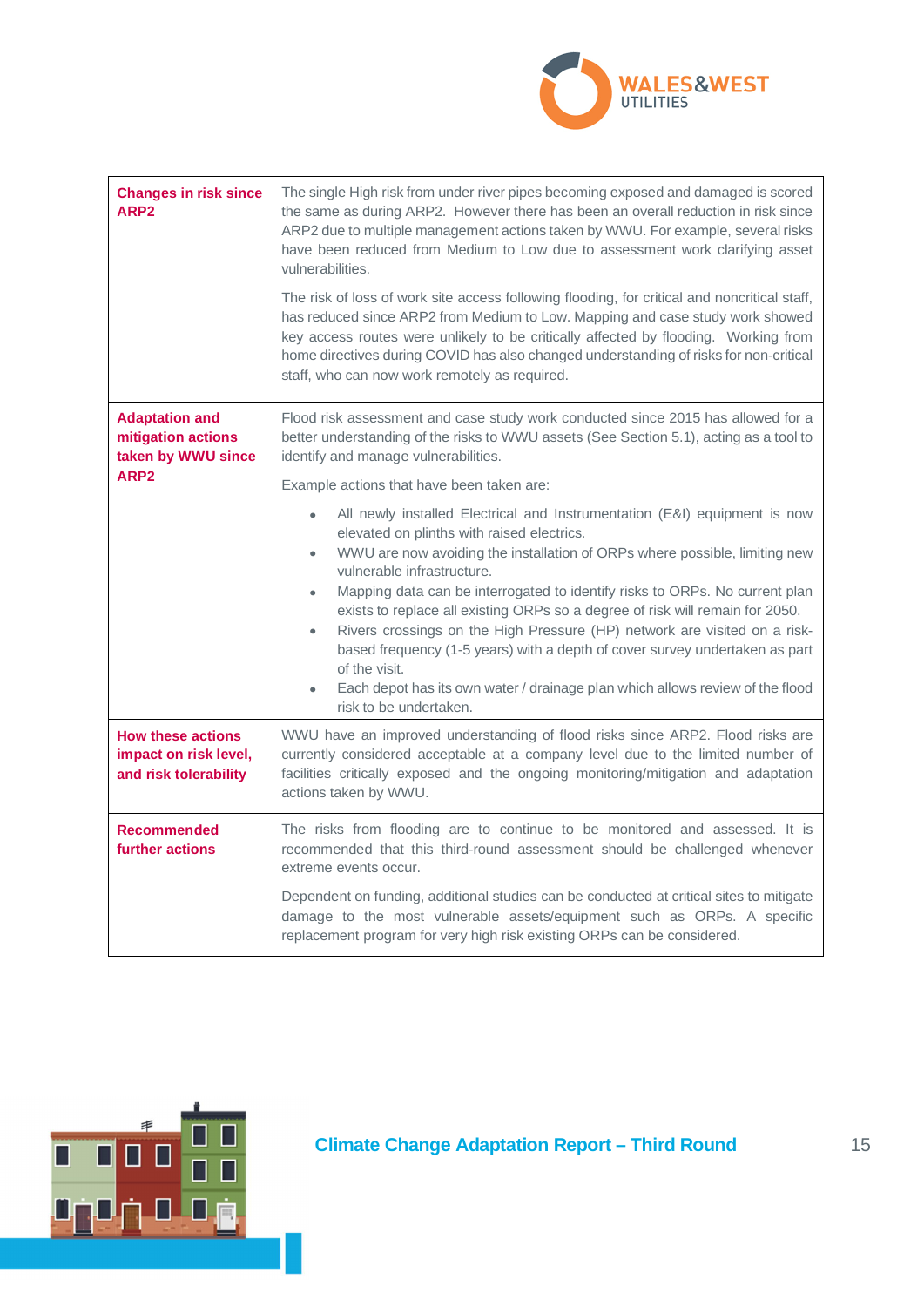

### **4.1.2 Increase in Ground Saturation / Wetter Conditions**

It is likely that overall operating conditions will be wetter by 2050, presenting risks such as increased ground saturation and ground movement, changes in the water table and a wetter environment for workers. The climate change risks assessed are provided in Table 4-3. The overall level of risk for 2050 is provided in Figure 4-3.

| <b>WWU Climate</b><br><b>Change Risk Code</b> | <b>Risk (Function / Services / Assets Affected)</b>                                                                                                                                                                                                                                                                                                                        |  |
|-----------------------------------------------|----------------------------------------------------------------------------------------------------------------------------------------------------------------------------------------------------------------------------------------------------------------------------------------------------------------------------------------------------------------------------|--|
| 6, 24, 61                                     | Increase in winter ground saturation:<br>Ground saturation leading to gas escapes<br>Increased water ingress to gasholders<br>$\bullet$<br>Effect on cathodic protection<br>$\bullet$                                                                                                                                                                                      |  |
| 13, 16, 48                                    | Increase in water table, pipes submerged in water:<br>Increased corrosion of pipes<br>$\bullet$<br>Increased water ingress to pipes<br>$\bullet$<br>Floatation risk to large diameter pipes<br>$\bullet$                                                                                                                                                                   |  |
| 60                                            | Increased movement of land contaminants, additional statutory liability, and risk to<br>sensitive receptors.                                                                                                                                                                                                                                                               |  |
| 14, 15, 59, 78                                | Increase in winter ground saturation and ground movement leading to increased pipe<br>movements:<br>Pipes become exposed<br>$\bullet$<br>Increased number and size of fractures on metallic mains<br>Gradual ground movement will increase the stress on gas assets<br>$\bullet$<br>Intense one-off large-scale land movement resulting in loss of a pipeline<br>$\bullet$ |  |
| 26, 27, 31, 32                                | Increase in winter mean precipitation, general wetter working conditions:<br>Reduction in reuse of excavated and recycled material<br>$\bullet$<br>Increased time and difficulties with setting concrete<br>$\bullet$<br>Difficulties with trench water                                                                                                                    |  |
| 7                                             | Decrease in summer ground saturation, ground saturation leading to gas escapes                                                                                                                                                                                                                                                                                             |  |

### **Table 4-3 Risks Associated with Changes in Ground Saturation / Wetter Conditions**

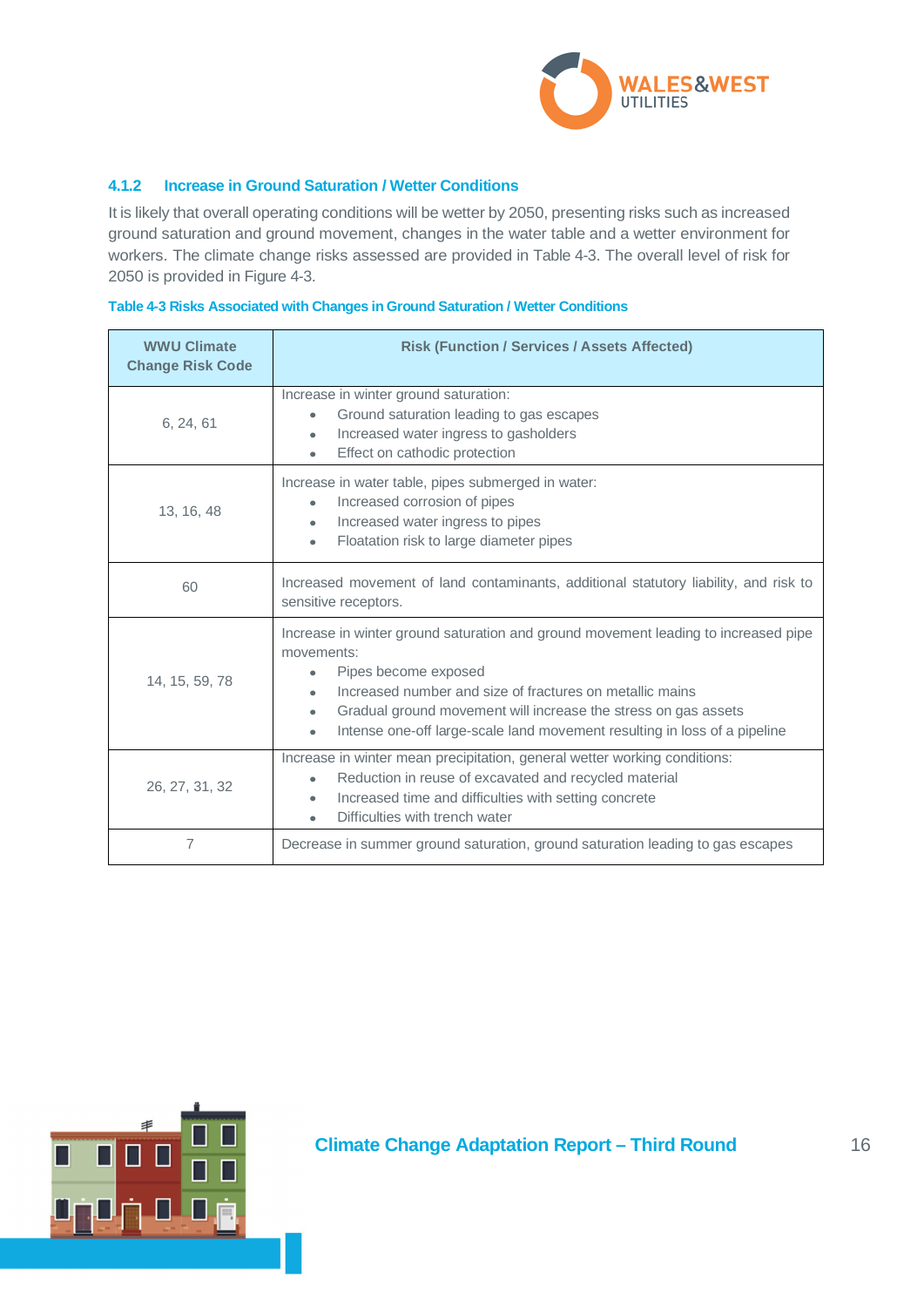

|                  |                 |                              | Consequence |               |           |
|------------------|-----------------|------------------------------|-------------|---------------|-----------|
| Likelihood       | 1 Insignificant | 2 Minor                      | 3 Moderate  | 4 Significant | 5 Serious |
| 5 Almost Certain |                 |                              |             |               |           |
| 4 Likely         |                 |                              |             |               |           |
| 3 Possible       | 26              | 14, 15, 32                   |             |               |           |
| 2 Unlikely       | 31              | 6, 13, 16, 24,<br>27, 48, 61 |             | 78            |           |
| 1 Rare           |                 | 7,59                         | 60          |               |           |

### **Figure 4-3 Changes in ground saturation / wetter conditions - 2050 Risk Scores**

### **Table 4-4 Changes in ground saturation / wetter Conditions - Summary of Risks, WWU Actions and Recommendations**

| <b>Summary</b>                                   |                                                                                                                                                                                                                                                                                                                                                                  |  |  |  |
|--------------------------------------------------|------------------------------------------------------------------------------------------------------------------------------------------------------------------------------------------------------------------------------------------------------------------------------------------------------------------------------------------------------------------|--|--|--|
| <b>Hazard</b>                                    | Changes in ground saturation, ground movement, raised water table, wetter<br>conditions                                                                                                                                                                                                                                                                          |  |  |  |
| <b>Key risk areas</b>                            | 11 of the 16 risks associated with ground saturation and wetter conditions were<br>scored as Low. The remaining 5 were scored as Medium, covering increased<br>ground movement, pipes becoming exposed, moving and/ or fractured.                                                                                                                                |  |  |  |
|                                                  | Increased movement of land contaminants within a higher water table are also a<br>risk. This risk is linked to associated increase in statutory liability under Part IIA<br>of the Environment Act (1990). Currently, contaminated land risk assessment<br>takes place as part of WWUs Contaminated Land Management Program<br>(CLMP) for former gasworks sites. |  |  |  |
| <b>Changes in risk since</b><br>ARP <sub>2</sub> | In the ARP2 assessment, the potential for increased movement of ground<br>contaminants was scored as High for 2050. This is now reduced to Medium, with<br>the work of the CLMP reducing the likelihood.                                                                                                                                                         |  |  |  |
|                                                  | The risk of water ingress to pipes due to them being more frequently submerged<br>and/or corroded has decreased from Medium to Low. This is due to the ongoing<br>program to replace metal pipes with Polyethylene (PE) pipes.                                                                                                                                   |  |  |  |
| <b>Actions taken by</b><br><b>WWU since ARP2</b> | Since 2015 WWUs risk management of wetter conditions has improved and<br>developed, for example:                                                                                                                                                                                                                                                                 |  |  |  |
|                                                  | Ongoing replacement of metal pipes with PE pipes.                                                                                                                                                                                                                                                                                                                |  |  |  |

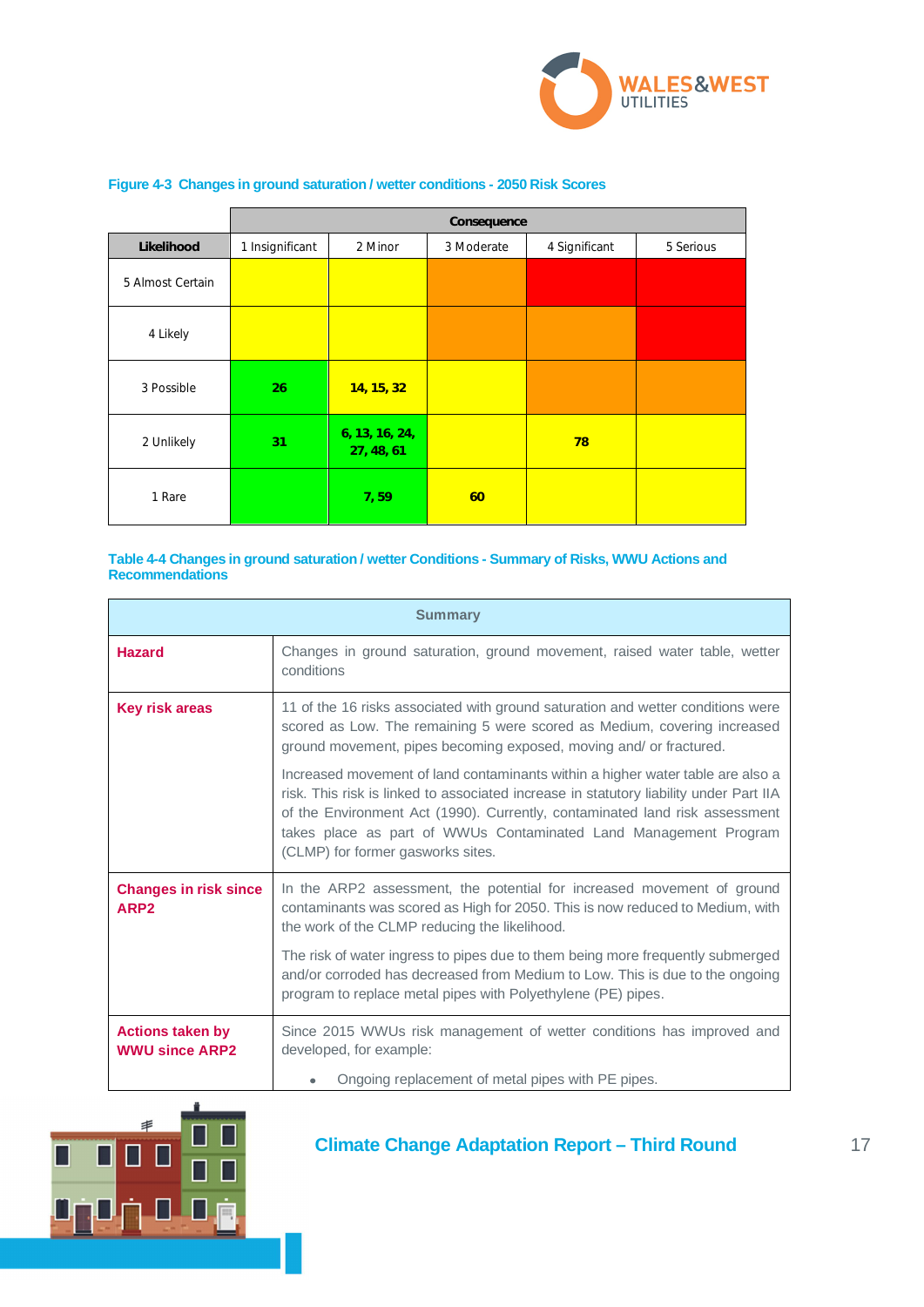

|                                                                            | High-Pressure and Low-Pressure (LP) lines are now being actively<br>$\bullet$<br>route walked. Inspection for ground movement is now included as part<br>of the regular general route surveys. Depth to cover surveys on HP<br>lines are undertaken every five years.<br>Use of innovative techniques for surveys such as the use of drones is<br>$\bullet$<br>being actively investigated by WWU to monitor and prevent third party<br>impacts.<br>A sustained CLMP for former gasworks sites has reduced the overall<br>$\bullet$<br>presence of contaminants and the potential for them to mobilise.<br>Use of any weed killing herbicides is controlled to manage<br>$\bullet$<br>contaminants to below established thresholds. |  |  |
|----------------------------------------------------------------------------|-------------------------------------------------------------------------------------------------------------------------------------------------------------------------------------------------------------------------------------------------------------------------------------------------------------------------------------------------------------------------------------------------------------------------------------------------------------------------------------------------------------------------------------------------------------------------------------------------------------------------------------------------------------------------------------------------------------------------------------|--|--|
| <b>How these actions</b><br>impact on risk level,<br>and risk tolerability | The continuous review and innovative improvement in WWU's monitoring and<br>maintenance program will limit any increase in overall risks as conditions become<br>wetter and ground saturation increases. The potential for contaminants to be<br>introduced and subsequently transported through groundwater has been<br>reduced since ARP2 and will be decreased further by 2050.                                                                                                                                                                                                                                                                                                                                                  |  |  |
| <b>Recommended</b><br>further actions                                      | WWUs CLMP to continue to assess statutory contaminated land risks.                                                                                                                                                                                                                                                                                                                                                                                                                                                                                                                                                                                                                                                                  |  |  |

# **4.2 Temperature**

*"Observations show an overall annual warming in the UK during recent decades.*

*Over land the general trend of climate change in the 21st century projected by UKCP18 is similar to UKCP09, with a move towards warmer, wetter winters and hotter, drier summers. However, natural variations mean that some cold winters, some dry winters, some cool summers, and some wet summers will still occur. In summer there is a pronounced north/south contrast, with greater increases in maximum summer temperatures over the southern UK compared to northern Scotland."*

https://www.metoffice.gov.uk/binaries/content/assets/metofficegovuk/pdf/research/ukcp/ukcp 18-fact-sheet-temperature.pdf

Changes in temperature and humidity also present a wide of range of direct and indirect risks to WWU operations see Table 4-5. The overall level of risk for 2050 is provided in Figure 4-4.

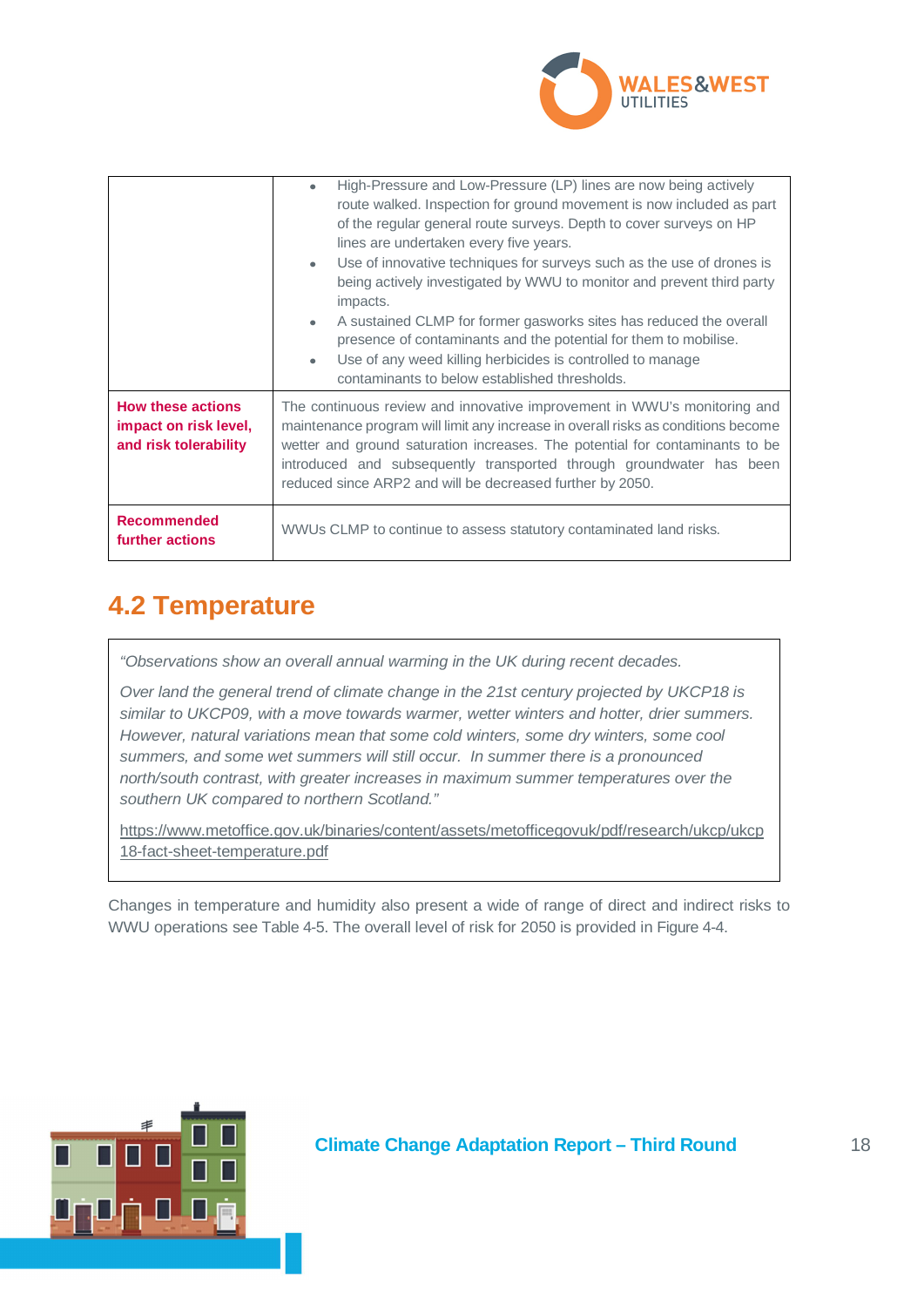

### **Table 4-5 Risks associated with Changes in Temperature and Humidity**

| <b>WWU CC Risk Code</b> | <b>Risk - Function, Services Assets Affected</b>                                                                                                                                                                                                                                                                                                                                                                                                                                                |
|-------------------------|-------------------------------------------------------------------------------------------------------------------------------------------------------------------------------------------------------------------------------------------------------------------------------------------------------------------------------------------------------------------------------------------------------------------------------------------------------------------------------------------------|
| 1, 56, 57, 58, 76       | Increase in peak temperatures:<br>Increased demand on WWU air conditioning units<br>$\bullet$<br>Increased demand for cooling at IT server data centres<br>$\bullet$<br>Requirement for dehumidifiers at IT server data centres<br>$\bullet$<br>Potential overheating of PC's<br>$\bullet$<br>Overheating of vehicles<br>$\bullet$                                                                                                                                                              |
| 11, 30, 35              | Warmer working conditions:<br>Heat exhaustion of engineers<br>Effects on engineer's welfare<br>$\bullet$<br>Changing requirements of Personal Protective Equipment (PPE)<br>$\bullet$                                                                                                                                                                                                                                                                                                           |
| 22, 25                  | Annual mean humidity increase:<br>Additional sweat on pipes causing corrosion and associated<br>$\bullet$<br>maintenance increase<br>Increase moisture in atmosphere, affecting PE fusion creating issues<br>with bonding of pipe joints                                                                                                                                                                                                                                                        |
| 23, 39, 62, 71, 81      | Increase in temperature, operational issues:<br>Change in pipe thermal conductivity<br>$\bullet$<br>Change to the specific gravity of gas, difficulties meeting regulatory<br>$\bullet$<br>requirements<br>Warmer temperatures impacting compressor efficiencies, lower gas<br>$\bullet$<br>pressure supplied to offtakes from national gas transmission pipelines<br>Increase in storeroom temperatures impacting on chemical storage<br>$\bullet$<br>Change in vegetation growth<br>$\bullet$ |
| 66, 69, 80, 85          | Drought:<br>Limited water supply, creating, difficulties in performing hydrostatic<br>$\bullet$<br>testing<br>Drought, wildfire, leading to damage of WWU assets<br>$\bullet$<br>Ground movement due to drought conditions and dry ground<br>$\bullet$                                                                                                                                                                                                                                          |

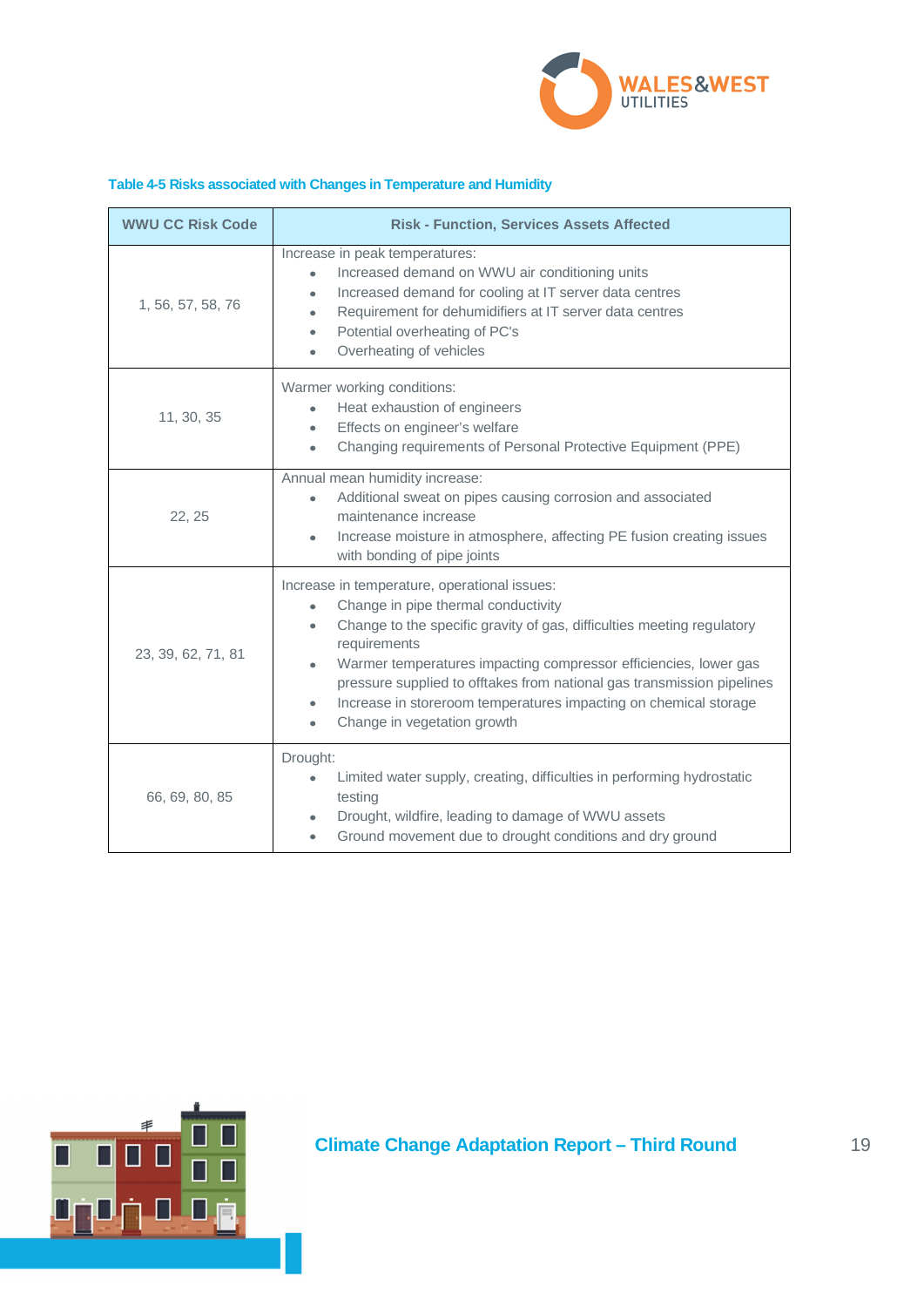

|                  | Consequence     |                           |            |               |           |
|------------------|-----------------|---------------------------|------------|---------------|-----------|
| Likelihood       | 1 Insignificant | 2 Minor                   | 3 Moderate | 4 Significant | 5 Serious |
| 5 Almost Certain |                 |                           |            |               |           |
| 4 Likely         |                 |                           |            |               |           |
| 3 Possible       | 1, 56, 57, 58   | 11,80                     |            |               |           |
| 2 Unlikely       | 66, 81          | 22, 25, 30, 39,<br>62, 71 | 35, 69, 85 |               |           |
| 1 Rare           | 81              | 76                        |            |               |           |

### **Figure 4-4 Changes in Temperature and Humidity - 2050 Risk Scores**

### **Table 4-6 Temperature and Humidity - Summary of Risks, WWU Actions and Recommendations**

|                                                  | <b>Summary</b>                                                                                                                                                                                                                                                                                                                                                                                           |
|--------------------------------------------------|----------------------------------------------------------------------------------------------------------------------------------------------------------------------------------------------------------------------------------------------------------------------------------------------------------------------------------------------------------------------------------------------------------|
| <b>Hazard</b>                                    | Increased Temperature and Humidity                                                                                                                                                                                                                                                                                                                                                                       |
| <b>Key Risk Areas</b>                            | 14 of the 19 risks associated with temperature and humidity were scored as Low.<br>The remaining 5 scored as Medium are focussed on HSE risks associated with<br>higher temperatures, such as heat exhaustion for workers and changing<br>requirements of PPE. Ground movement due to drier conditions was also<br>considered a Medium Risk, as was potential impacts from drought related<br>wildfires. |
| <b>Changes in risk since</b><br>ARP <sub>2</sub> | No risk scores associated with changing temperature or humidity have increased<br>since ARP2.                                                                                                                                                                                                                                                                                                            |
|                                                  | Risks from increased demand on services such as air conditioning and cooling<br>at IT centres have reduced from Medium to Low, due to actions taken by WWU<br>(see below).                                                                                                                                                                                                                               |
|                                                  | The Wellbeing and Future Generations Act came into force in April 2016,<br>'requiring public bodies to do things in pursuit of the economic, social,<br>environmental and cultural well-being of Wales in a way that accords with the<br>sustainable development principle'                                                                                                                              |
|                                                  | The well-being goals are wide ranging, including reference to low carbon<br>strategies and people's physical and mental wellbeing. WWU's HSE standards<br>for working conditions, subject to rising temperatures, is required to align with the<br>act.                                                                                                                                                  |

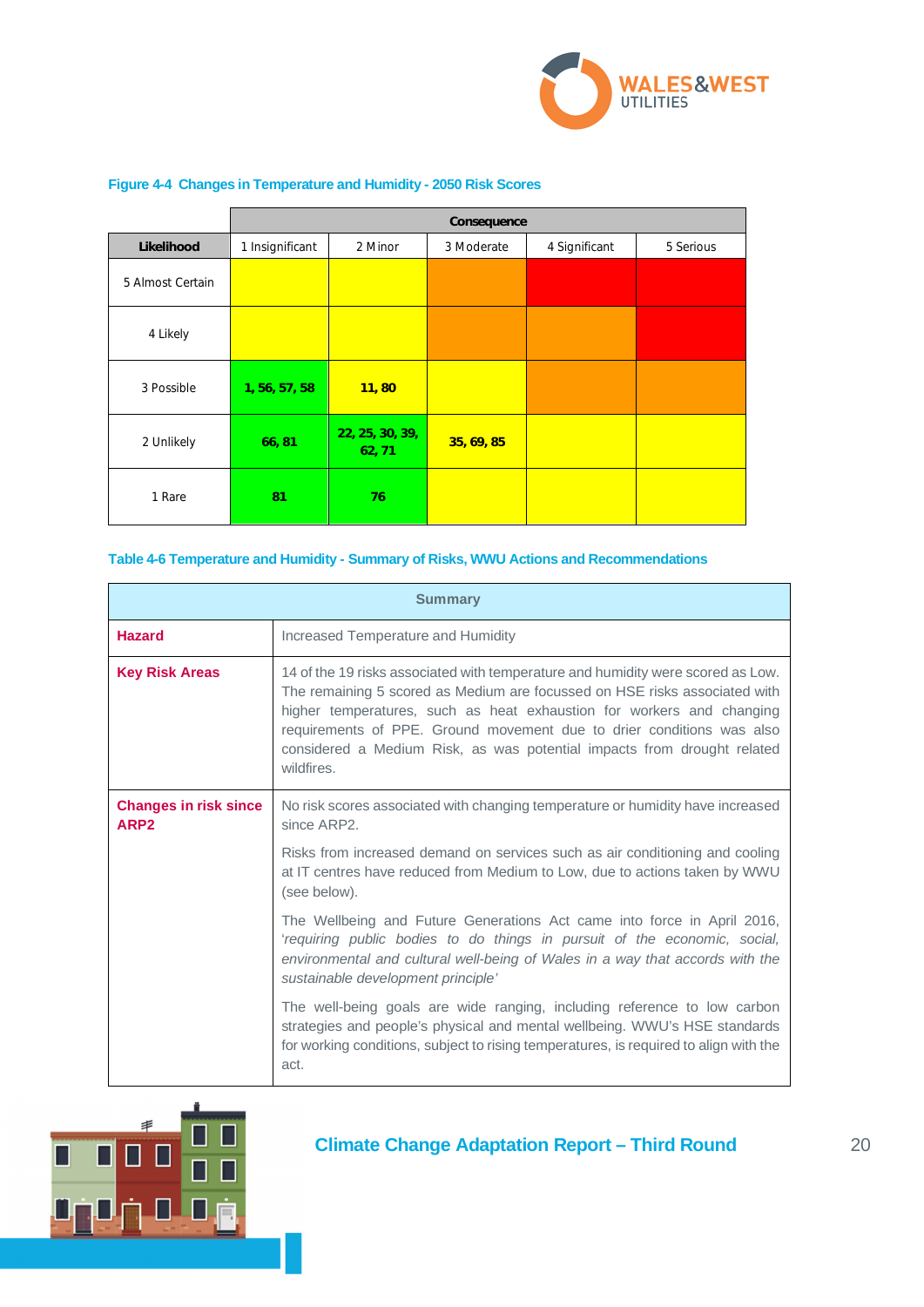

| <b>Actions taken by</b><br><b>WWU since ARP2</b>                           | Air conditioning systems in the main office have been upgraded. WWU have a<br>fully automated building management system fed from boilers and a chiller which<br>controls the temperature, set to auto switch off during evenings, weekends and<br>bank holidays. Annually serviced in line with manufacturers guidelines. |
|----------------------------------------------------------------------------|----------------------------------------------------------------------------------------------------------------------------------------------------------------------------------------------------------------------------------------------------------------------------------------------------------------------------|
|                                                                            | With regards to working conditions, ongoing review of HSE protocols<br>acknowledges the effects of warmer temperatures for field engineers. Provision<br>of water and amenities are provided as required and defined working<br>temperature thresholds agreed for field operations.                                        |
| <b>How these actions</b><br>impact on risk level,<br>and risk tolerability | The overall robustness of services infrastructure potentially affected by higher<br>temperatures has improved. Awareness of the effect of heat on workers welfare<br>and its integration into standard HSE practices will ensure any increase in risks<br>are managed up to 2050.                                          |
| <b>Recommended</b><br>further actions                                      | Future upgrades to other air conditioning systems to be considered.<br>WWU will conduct a regular review of working conditions guidance for high<br>temperatures, aligned with the Wellbeing and Future Generations Act.                                                                                                   |

# **4.3 Sea Level Rise**

*"UK tide gauge records show substantial year-to-year changes in coastal water levels (typically several centimetres)<sup>1</sup> .*

*The UKCP18 sea level projections are consistently larger than in UKCP09 for similar emissions scenarios. However, UKCP18 also includes a lower emissions scenario that assumes more mitigation. UKCP18 shows the amount of sea level rise depends on the location around the UK and increases with higher emissions scenarios. No evidence shows significant changes in future storm surges. Extreme sea levels will increase due to the rise in mean sea level."*

https://www.metoffice.gov.uk/binaries/content/assets/metofficegovuk/pdf/research/ukcp/ukcp1 8-fact-sheet-sea-level-rise-and-storm-surge.pdf

Compared to changes in rainfall and temperature, sea level rise (SLR) presents a lower risk to WWU due to the limited number of assets close to the coast. However, SLR risks still need to be considered with respect to tidal flooding (See Table 4-7). The overall level of risk for 2050 is provided in Figure 4-5. Discussion is provided in Table 4-8.

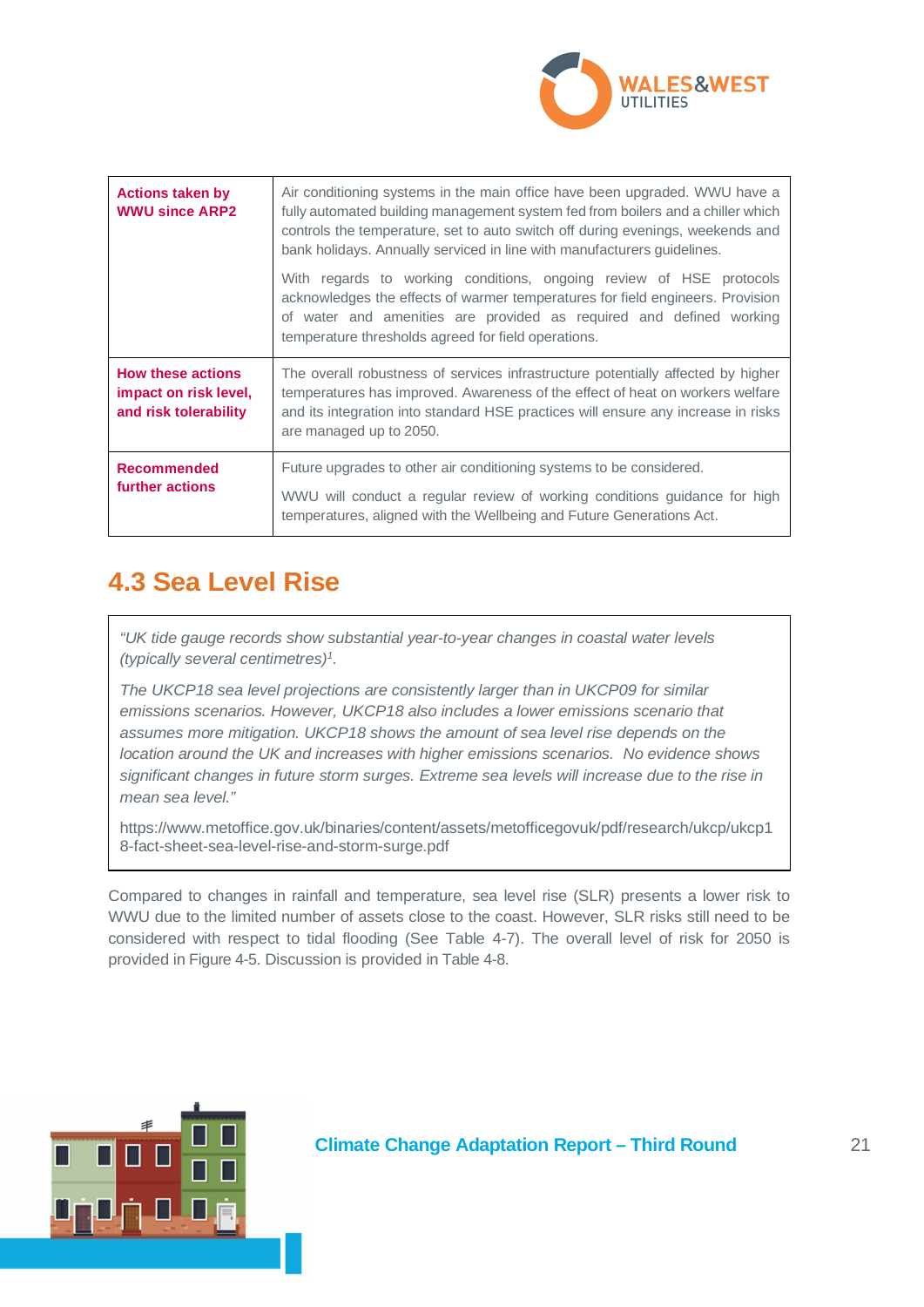

### **Table 4-7 Risks associated with Sea Level Rise, Flooding**

| <b>WWU CC Risk Code</b> | <b>Risk - Function, Services Assets Affected</b>                                                                                                                                                                                 |  |  |  |
|-------------------------|----------------------------------------------------------------------------------------------------------------------------------------------------------------------------------------------------------------------------------|--|--|--|
| 2,42<br>3,43            | Difficult access to < and > 7bar PRIs in emergency situations following<br>$\bullet$<br>tidal flooding<br>Operating difficulties due to loss of electrics on < and > 7bar PRIs<br>$\bullet$<br>following tidal flooding          |  |  |  |
| 4, 5, 47                | Increased corrosion of pipes following tidal flooding<br>$\bullet$<br>Pipes submerged in water with low pressure pipelines floating<br>$\bullet$<br>Pipes submerged in water with large diameter pipelines floating<br>$\bullet$ |  |  |  |
| 40, 41                  | Difficult access to NTS Offtakes in emergency situations<br>$\bullet$<br>Operating difficulties due to loss of electrics on NTS Offtakes<br>$\bullet$                                                                            |  |  |  |

### **Figure 4-5 Sea Level Rise and Coastal Flooding of Assets 2050 Risk Scores**

|                  | Consequence     |                                   |            |               |           |
|------------------|-----------------|-----------------------------------|------------|---------------|-----------|
| Likelihood       | 1 Insignificant | 2 Minor                           | 3 Moderate | 4 Significant | 5 Serious |
| 5 Almost Certain |                 |                                   |            |               |           |
| 4 Likely         |                 |                                   |            |               |           |
| 3 Possible       |                 |                                   |            |               |           |
| 2 Unlikely       |                 | 2, 3, 4, 5, 40,<br>41, 42, 43, 47 |            |               |           |
| 1 Rare           |                 |                                   |            |               |           |

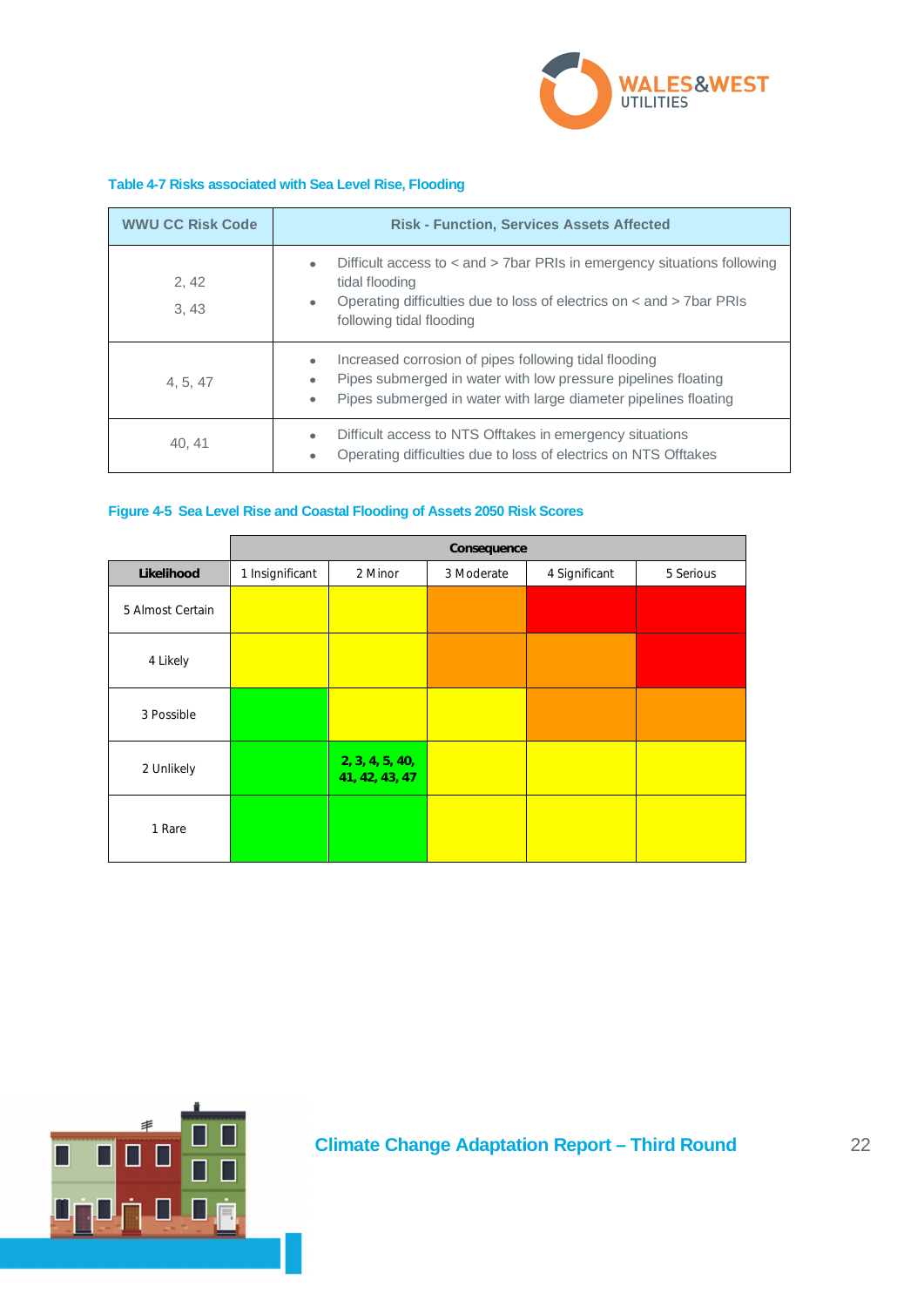

### **Table 4-8 Sea Level Rise - Summary of Risks, WWU Actions and Recommendations**

| <b>Summary</b>                                                             |                                                                                                                                                                                                                                                                                                                             |  |  |  |
|----------------------------------------------------------------------------|-----------------------------------------------------------------------------------------------------------------------------------------------------------------------------------------------------------------------------------------------------------------------------------------------------------------------------|--|--|--|
| <b>Hazard</b>                                                              | Tidal flooding of assets due to SLR.                                                                                                                                                                                                                                                                                        |  |  |  |
| <b>Key risk areas</b>                                                      | All risks associated with SLR were scored as Low. Key considerations included<br>access and operation of PRIs and NTS offtakes following tidal flooding, and the<br>increased risk of corroded and submerged pipes.                                                                                                         |  |  |  |
|                                                                            | With respect to submerged pipes, protective coatings are currently used.<br>Seawater corrosion incidents are historically rare with cathodic protection in<br>place.                                                                                                                                                        |  |  |  |
|                                                                            | Most of WWUs HP pipelines do not run close to the coast, although the HP line<br>through the Menai straights is an example where SLR could have an impact. It<br>is noted that PE pipes are at higher risk from floating compared to steel, so risks<br>from floating are likely to rise as PE pipes become more prevalent. |  |  |  |
| <b>Changes in risk since</b>                                               | Due to an improved understanding of vulnerabilities:                                                                                                                                                                                                                                                                        |  |  |  |
| the second round                                                           | Difficult access to NTS offtakes in emergency situations was rescored<br>$\bullet$<br>as Low in this third round                                                                                                                                                                                                            |  |  |  |
|                                                                            | Access and operating difficulties to >7bar PRIs after flooding is also<br>$\bullet$<br>now scored as Low.                                                                                                                                                                                                                   |  |  |  |
| <b>Actions taken by</b><br><b>WWU since the</b>                            | Case study work (see Section 5.2.1) by WWU clarified the risks associated with<br>tidal flooding.                                                                                                                                                                                                                           |  |  |  |
| second round                                                               | Flood Risk Assessments (FRAs) are now undertaken for new infrastructure,<br>flood defences have been/are being actioned/investigated.                                                                                                                                                                                       |  |  |  |
|                                                                            | Risks from corroded and submerged pipes are regularly mitigated by the<br>maintenance schedule.                                                                                                                                                                                                                             |  |  |  |
| <b>How these actions</b><br>impact on risk level,<br>and risk tolerability | Mapping and case study work by WWU has improved understanding of the risks<br>from SLR, reduced the uncertainties and enabled the prioritisation of<br>management actions.                                                                                                                                                  |  |  |  |
| <b>Recommended</b><br>further actions                                      | The risks from SLR and extreme events such as storm surge are to be monitored.<br>This round 3 assessment should be challenged whenever extreme events occur.                                                                                                                                                               |  |  |  |
|                                                                            | WWU has a remit to increase engagement with Natural Resources Wales and<br>the Environment Agency to improve understanding on how their strategy for flood<br>defences affects WWU assets.                                                                                                                                  |  |  |  |
|                                                                            | Subject to funding support, additional studies can be conducted at critical sites<br>to mitigate damage to the most vulnerable equipment e.g., to ensure critical<br>equipment remains above predicted worst case scenario tidal flood depths.                                                                              |  |  |  |

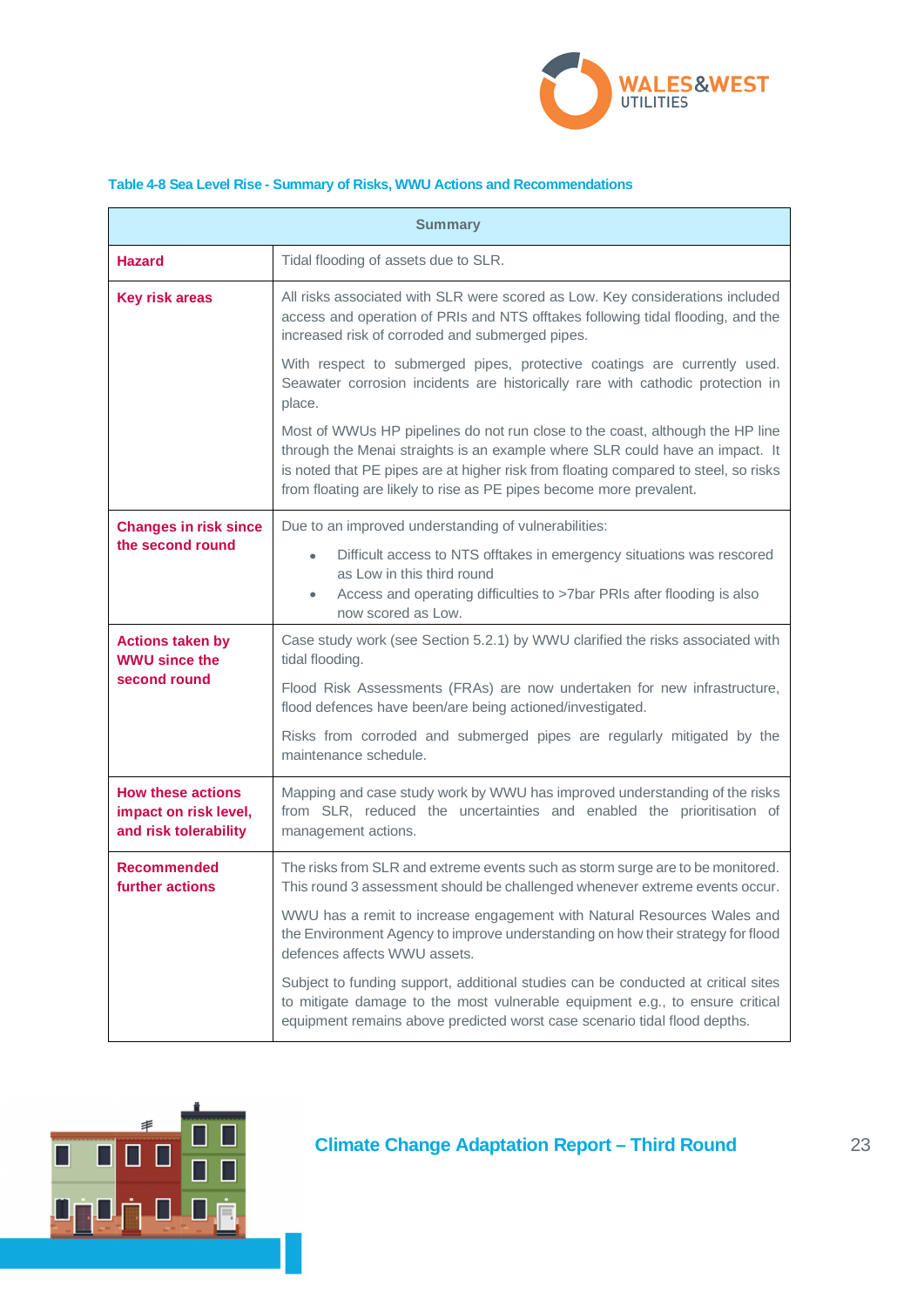

# **4.4 Wind**

*"There are no compelling trends in storminess, as determined by maximum gust speeds, from the UK wind network over the last four decades.*

*The global projections over the UK show an increase in near surface wind speeds for the second half of the 21st century for the winter season when more significant impacts of wind are experienced. This is accompanied by an increase in frequency of winter storms over the UK. However, the increase in wind speeds is modest compared to interannual variability for some models."*

https://www.metoffice.gov.uk/research/approach/collaboration/ukcp/factsheets

Changes in the likelihood and frequency of extreme winds present several operational and safety risks (See Table 4-9). The overall level of risk for 2050 is provided in Figure 4-6.

### **Table 4-9 Risks associated with Increased Frequency of Strong Wind**

| <b>WWU CC Risk</b><br>Code    | <b>Risk - Function, Services Assets Affected</b>                                                                                                                                                                                                                                                                                                                                                                        |
|-------------------------------|-------------------------------------------------------------------------------------------------------------------------------------------------------------------------------------------------------------------------------------------------------------------------------------------------------------------------------------------------------------------------------------------------------------------------|
| 65, 67, 68, 72, 73,<br>74, 75 | Increased frequency of strong winds:<br>Material blown off site<br>$\bullet$<br>Issues with remaining gasholder inspections<br>$\bullet$<br>Working at height<br>$\bullet$<br>Damage to telemetry masts<br>$\bullet$<br>Damage to WWU assets and staff from material / uprooted tree<br>$\bullet$<br>Dust migration increase<br>$\bullet$<br>Movement of signs providing operational guidance to WWU staff<br>$\bullet$ |

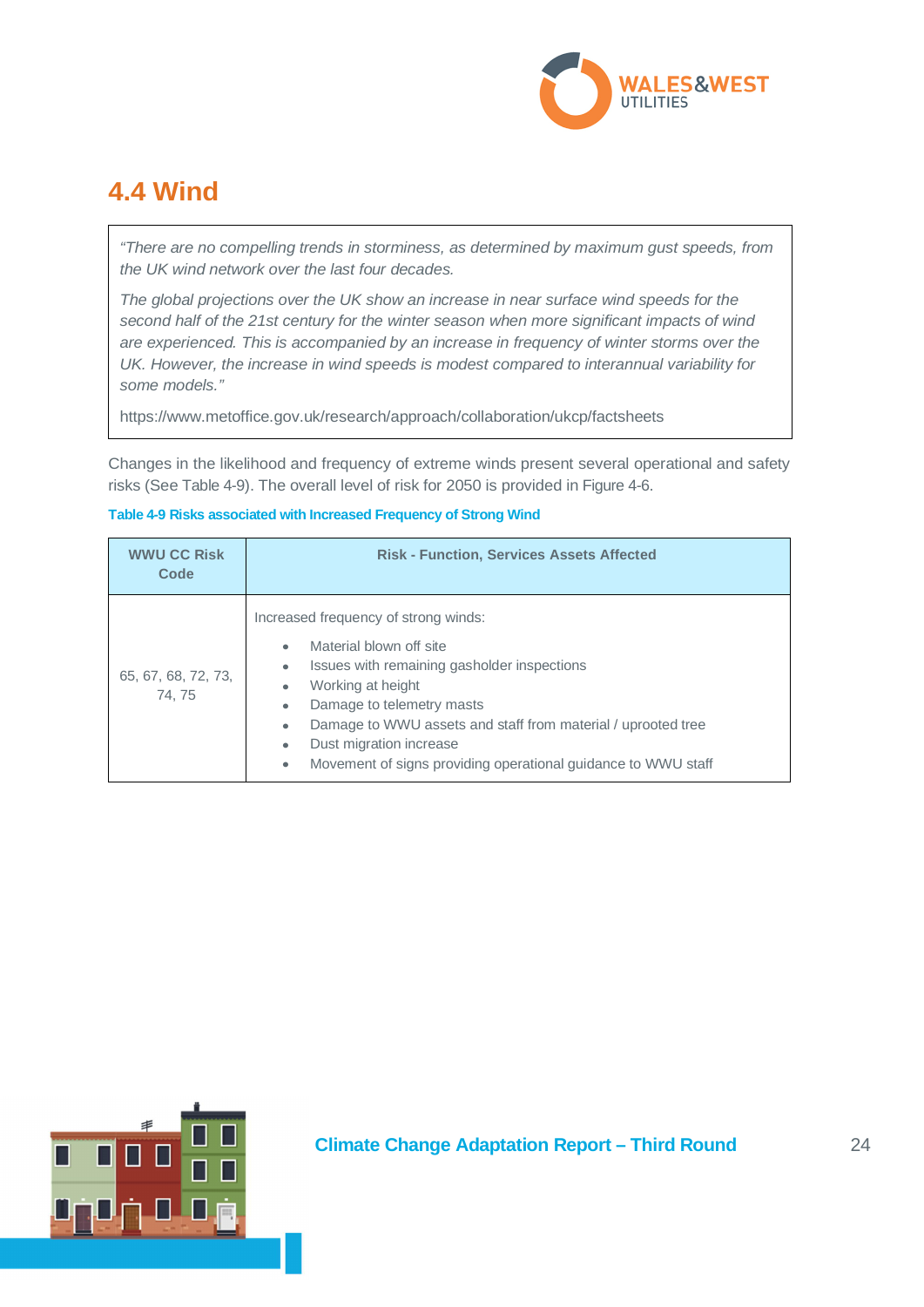

|                  | Consequence     |                      |            |               |           |
|------------------|-----------------|----------------------|------------|---------------|-----------|
| Likelihood       | 1 Insignificant | 2 Minor              | 3 Moderate | 4 Significant | 5 Serious |
| 5 Almost Certain |                 |                      |            |               |           |
| 4 Likely         |                 |                      |            |               |           |
| 3 Possible       | 65              | 68, 72, 73, 74<br>75 |            |               |           |
| 2 Unlikely       |                 |                      |            |               |           |
| 1 Rare           |                 | 67                   |            |               |           |

### **Figure 4-6 Increased Frequency of Strong Wind 2050 Risk Scores**

### **Table 4-10 Wind - Summary of Risks, WWU Actions and Recommendations**

|                                                                            | <b>Summary</b>                                                                                                                                                                                                                                           |
|----------------------------------------------------------------------------|----------------------------------------------------------------------------------------------------------------------------------------------------------------------------------------------------------------------------------------------------------|
| <b>Hazard</b>                                                              | Increased chance of high winds                                                                                                                                                                                                                           |
| <b>Key risk areas</b>                                                      | Five of seven risks were scored as Medium. These cover potential damage to<br>communications equipment and support infrastructure and working at height in<br>high winds. Risks to gasholders were scored as Low due to WWUs ongoing<br>removal program. |
| <b>Changes in risk since</b><br>the second round                           | Risks from wind were not scored in the ARP2 assessment due to low confidence<br>and limited available data on how changing wind patterns may affect WWU's<br>operations. Confidence has improved to a degree that it has now been formally<br>assessed.  |
| <b>Actions taken by</b><br><b>WWU since ARP2</b>                           | No specific actions taken with respect to risk from wind on communications<br>equipment and support infrastructure. Working at height is to be managed<br>through HSE policy implementation and monitoring.                                              |
| <b>How these actions</b><br>impact on risk level,<br>and risk tolerability | Uncertainty remains regarding the level of risk from high winds to support<br>infrastructure e.g., telemetry masts. Maximum operating design thresholds need<br>to be compared against UKCP18 wind speed scenarios.                                      |
| <b>Recommended</b><br>further actions                                      | Subject to available funding, a review of key services and infrastructure<br>potentially at risk from extreme winds could take place. A program can be<br>developed to ensure equipment is sufficiently robust.                                          |

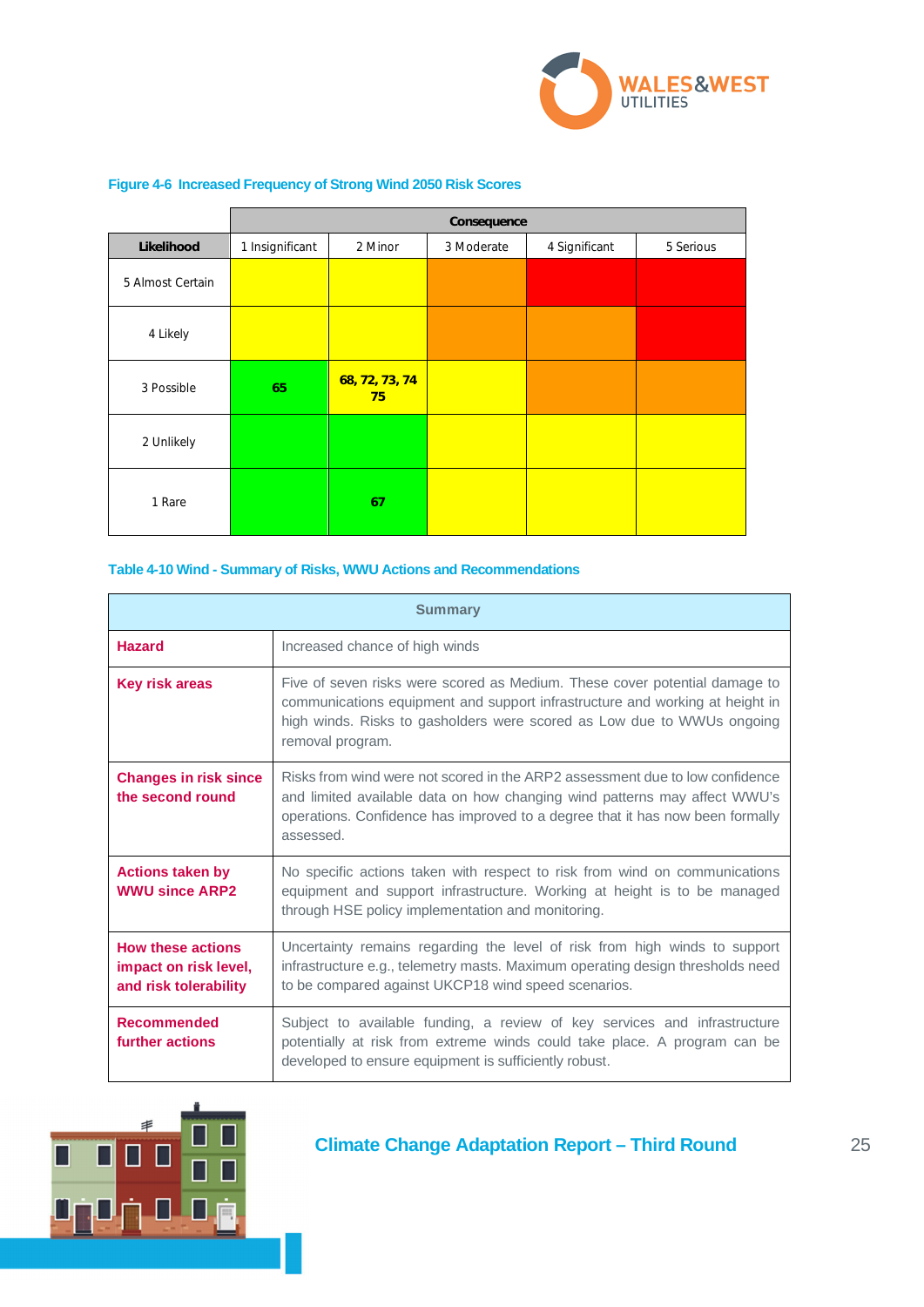

# **4.5 Others – Snowfall/Sunlight/Lightning**

*"Widespread and substantial snow events have occurred in 2018, 2013, 2010 and 2009, but their number and severity have generally declined since the 1960s*

*For the period 2061-2080, under a high emissions scenario (RCP8.5), projections show a decrease in both falling and lying snow across the UK relative to 1981-2000. Decreases are smaller in mountainous regions (e.g., Scottish Highlands) than in low-lying regions (e.g., southern England)."*

https://www.metoffice.gov.uk/binaries/content/assets/metofficegovuk/pdf/research/ukcp/ukcp1 8\_factsheet\_snow\_jul-2021.pdf

Projections for lightning and cloud cover are not provided under UKCP18. However, the potential for changes were still assessed in line with the ARP2 assessment (see Table 4-11). The overall level of risk for 2050 is provided in Figure 4-7.

| <b>WWU CC Risk</b><br>Code | <b>Risk - Function, Services Assets Affected</b><br>(CC Risk Code)                                                                                                                                                                                                                                 |
|----------------------------|----------------------------------------------------------------------------------------------------------------------------------------------------------------------------------------------------------------------------------------------------------------------------------------------------|
| 8, 12                      | Increase in winter cloud cover, decrease in sunlight:<br>Reduction in energy from WWU solar panels that operate in combination<br>٠<br>with power from the grid. Solar currently provides power to telemetry and<br>cathodic protection systems<br>Seasonal affected disorder (SAD) increases<br>٠ |
| 63.64                      | Increase instances of lightning:<br>Damage and loss of control to gas sites following lightning strike<br>Lightning strike to hilltop radio towers, loss of data transmission to multiple<br>$\bullet$<br>sites                                                                                    |
| 79                         | Asset impact from snow/ice falls and accumulation                                                                                                                                                                                                                                                  |

### **Table 4-11 Risks associated with snowfall, sunlight, and lightning**

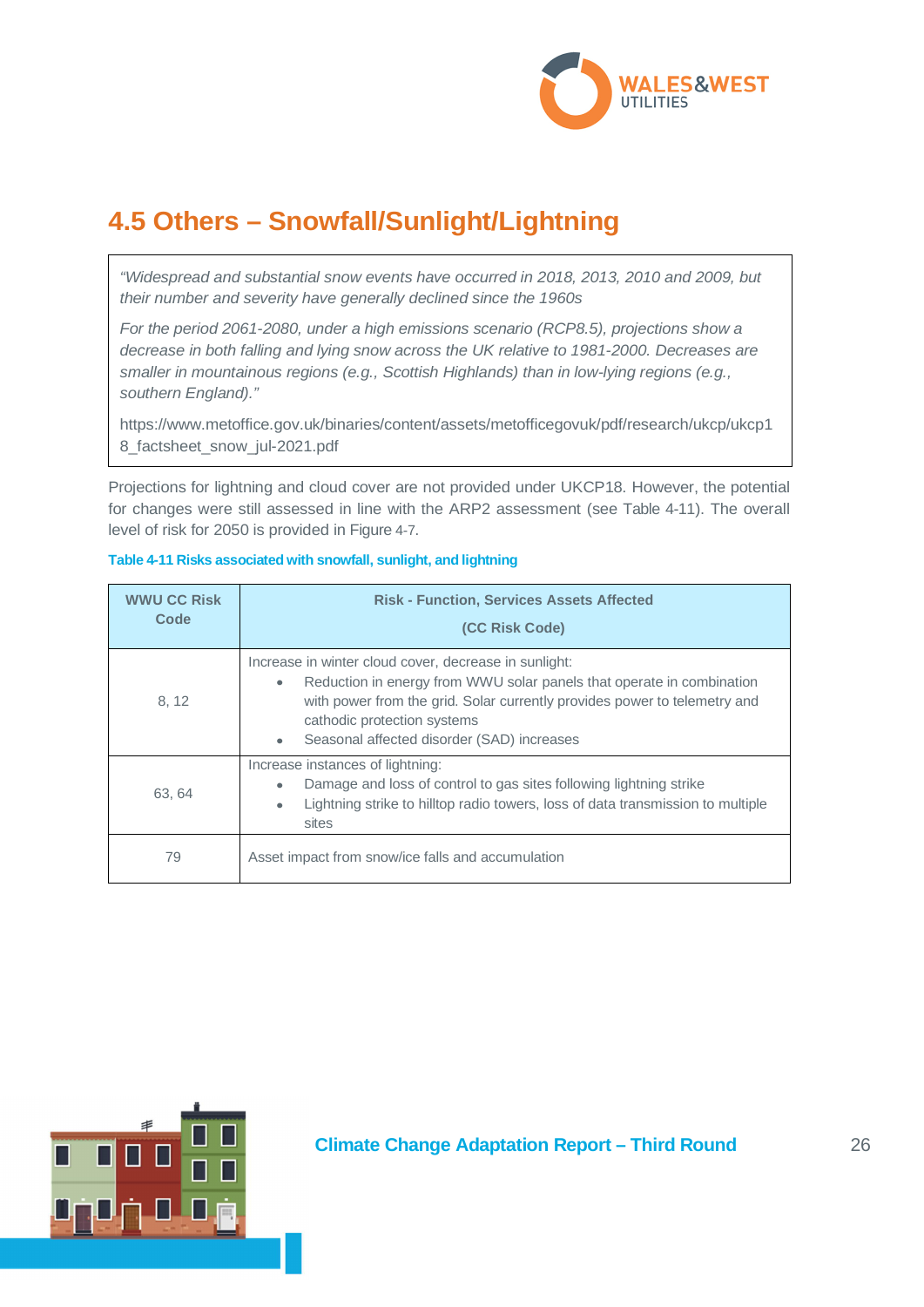

|                  | Consequence     |            |            |               |           |
|------------------|-----------------|------------|------------|---------------|-----------|
| Likelihood       | 1 Insignificant | 2 Minor    | 3 Moderate | 4 Significant | 5 Serious |
| 5 Almost Certain |                 |            |            |               |           |
| 4 Likely         |                 |            |            |               |           |
| 3 Possible       |                 | 8          |            |               |           |
| 2 Unlikely       | 12 <sup>2</sup> | 63, 64, 79 |            |               |           |
| 1 Rare           |                 |            |            |               |           |

### **Figure 4-7 Others (Snowfall, sunlight, and lightning) - 2050 Risk Scores**

### **Table 4-12 Snowfall/Sunlight/Lightning - Summary of Risks, WWU Actions and Recommendations**

|                                                                            | <b>Summary</b>                                                                                                                                                                                                                                                          |  |  |  |  |  |  |
|----------------------------------------------------------------------------|-------------------------------------------------------------------------------------------------------------------------------------------------------------------------------------------------------------------------------------------------------------------------|--|--|--|--|--|--|
| <b>Hazard</b>                                                              | Changes in snowfall, decreased sunlight, higher chance of lightning strikes                                                                                                                                                                                             |  |  |  |  |  |  |
| <b>Key risk areas</b>                                                      | Changes in snowfall are considered of lesser relevance to WWU than to more<br>northern operators. Four out of five risks were scored as Low. The single Medium<br>risk referred to the decrease in received sunlight, reducing energy generated<br>through solar power. |  |  |  |  |  |  |
| <b>Changes in risk since</b><br>ARP <sub>2</sub>                           | <b>None</b>                                                                                                                                                                                                                                                             |  |  |  |  |  |  |
| <b>Actions taken by</b>                                                    | No specific actions with respect to snowfall and lightning.                                                                                                                                                                                                             |  |  |  |  |  |  |
| <b>WWU since ARP2</b>                                                      | Since 2015 there has been an increased focus on mental health issues within<br>WWU e.g., mental health charter and first aiders, reach out and discussion,<br>employee assistance schemes that incorporate SAD.                                                         |  |  |  |  |  |  |
| <b>How these actions</b><br>impact on risk level,<br>and risk tolerability | The likelihood of unrecognised poor mental health issues for WWU staff has<br>decreased overall.                                                                                                                                                                        |  |  |  |  |  |  |
| <b>Recommended</b><br>further actions                                      | Subject to available funding, a review of key services and infrastructure<br>potentially at risk from increased lighting strikes can take place e.g., telemetry<br>masts.                                                                                               |  |  |  |  |  |  |

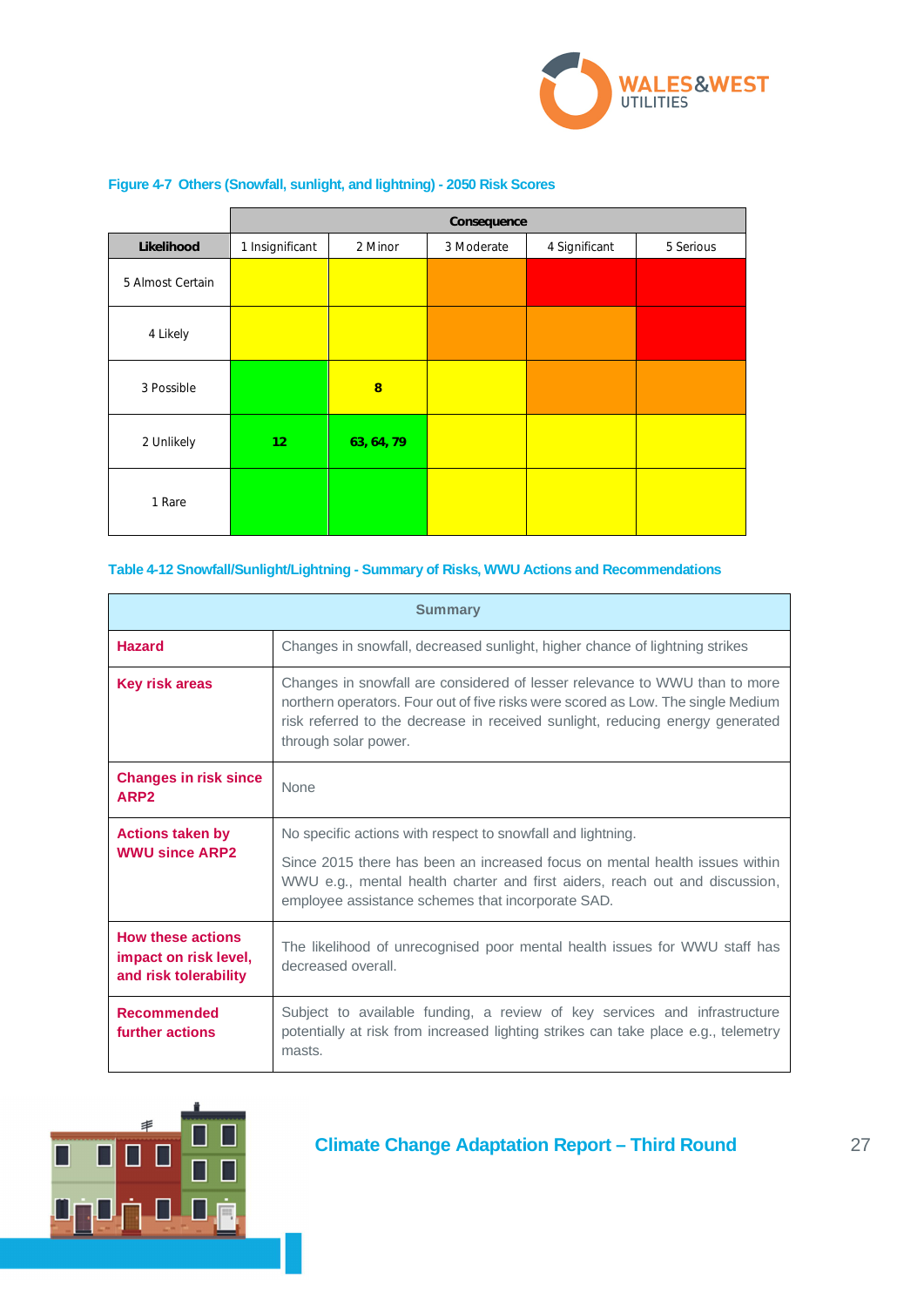

| Further mitigation can be introduced as required to control damage from direct<br>strikes, with redundancy in place for critical equipment to maintain operations.                                                                                                         |
|----------------------------------------------------------------------------------------------------------------------------------------------------------------------------------------------------------------------------------------------------------------------------|
| Assessment for solar installations is based on current sunlight intensity.<br>Projected solar changes will likely affect this modelling, and bigger panels may<br>be required in the future, but it is currently uncertain. This could be an area for<br>further analysis. |

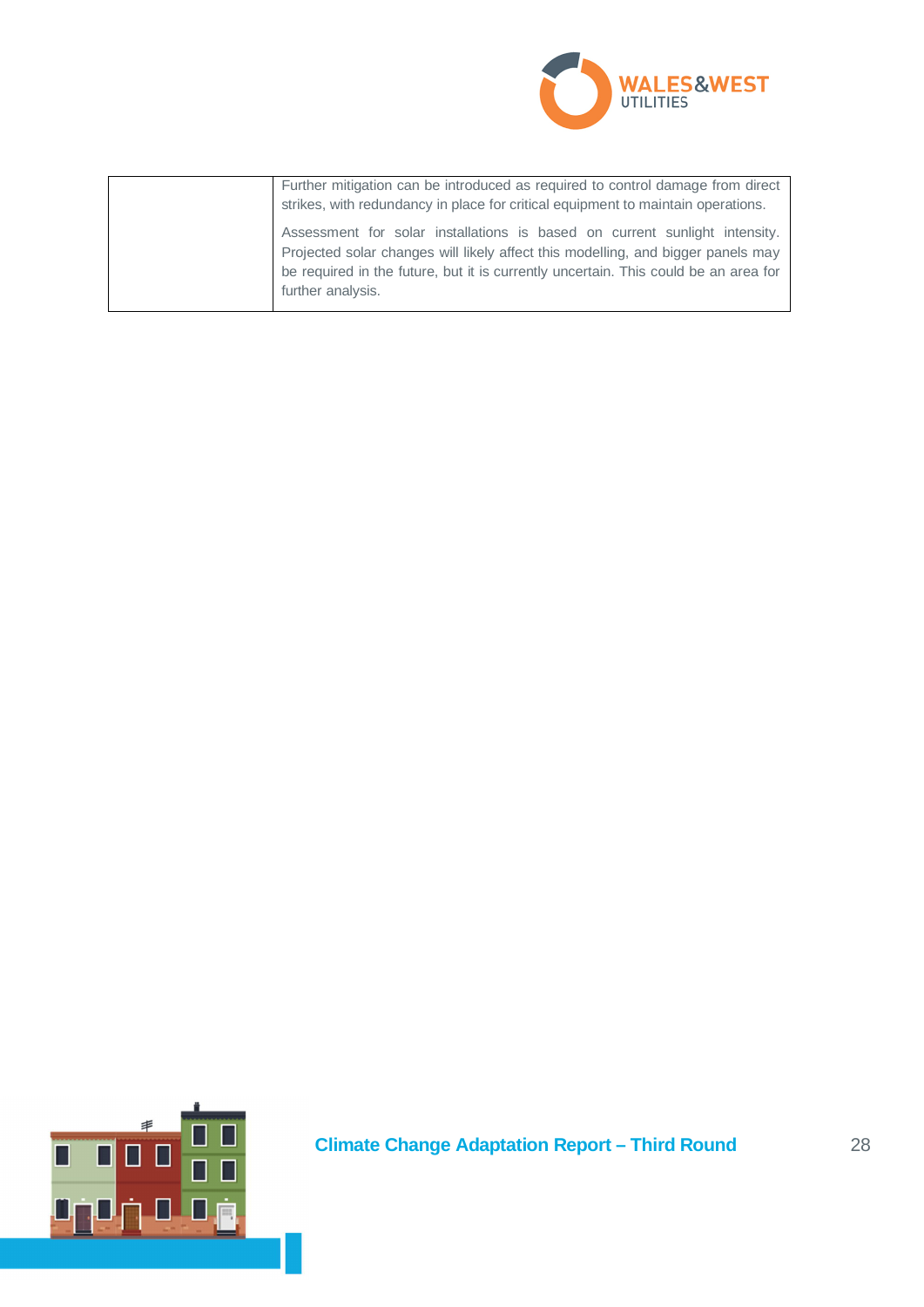

# **4.6 Climate Change Management Risks**

The 2021 ENA report highlighted several overarching risks associated with management policies and procedures to address climate change risks. WWU identified potential supply chain and purchasing strategy issues in the second-round assessment. Other new management related risks have now been included in this third-round assessment (see Table 4-13). The overall level of risk for 2050 is provided in Figure 4-8.

### **Table 4-13 Management Risks**

| <b>WWU CC Risk</b><br>Code | <b>Risk - Function, Services Assets Affected</b>                                                                                               |
|----------------------------|------------------------------------------------------------------------------------------------------------------------------------------------|
| 33                         | Supply chain costs increase due to environmental impact focus                                                                                  |
| 34                         | Change in purchasing strategy for environmental focus                                                                                          |
| 70                         | Impact on suppliers from other countries effecting supply of materials                                                                         |
| 82, 83                     | Lack of climate change management procedure<br>Lack of specific policies and procedures governing risk assessment process on<br>climate change |
| 84                         | Risk and action owners not identified at senior leadership team level                                                                          |
| 86                         | Business Continuity Management (BCM) plans affected due to severe travel<br>difficulties resulting from extreme weather events                 |
| 87                         | Knock on effect on GDN operations from variable electricity supply due to impact on<br><b>DNOs</b>                                             |

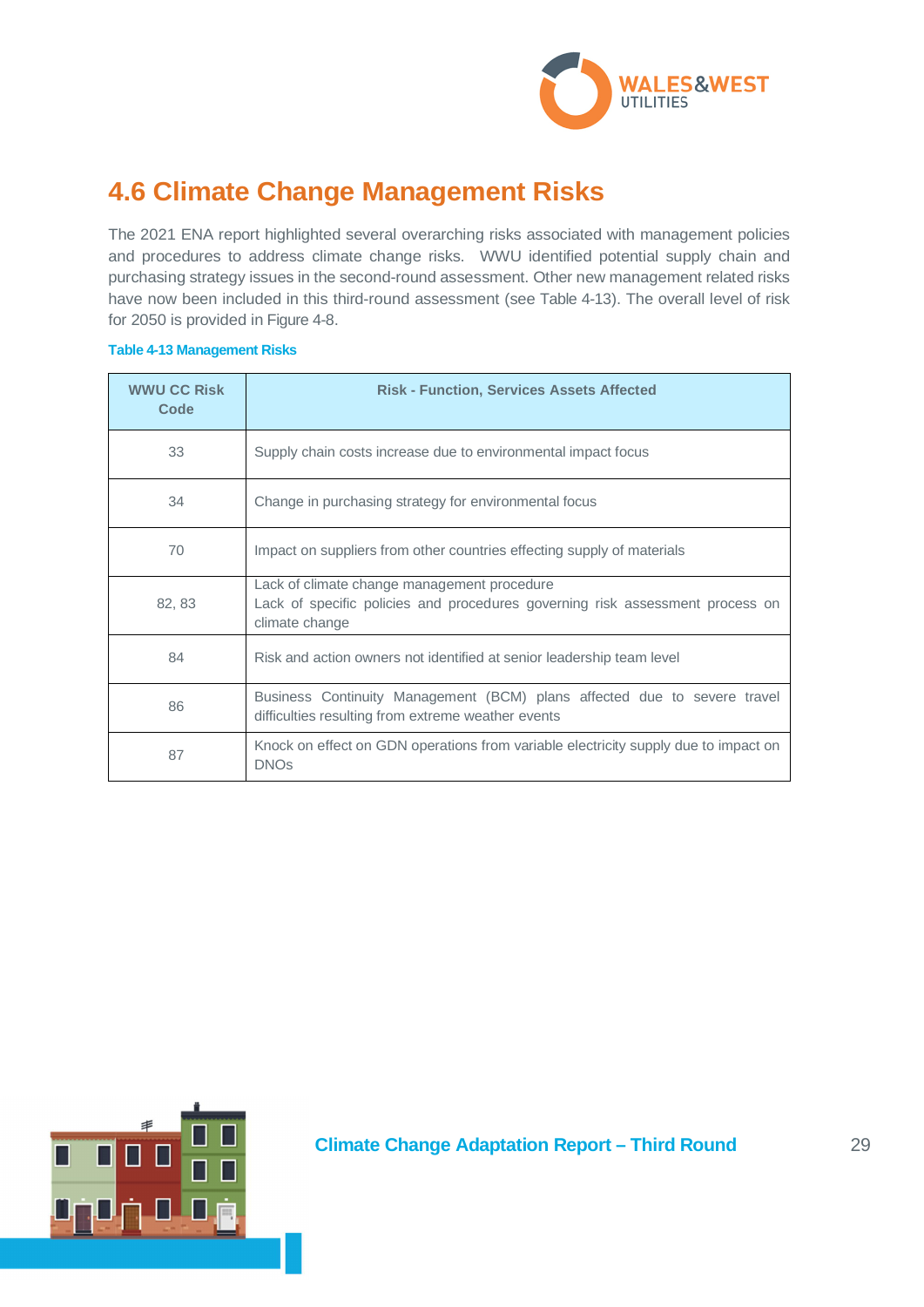

|                  | Consequence     |                |            |               |           |  |  |
|------------------|-----------------|----------------|------------|---------------|-----------|--|--|
| Likelihood       | 1 Insignificant | 2 Minor        | 3 Moderate | 4 Significant | 5 Serious |  |  |
| 5 Almost Certain |                 |                |            |               |           |  |  |
| 4 Likely         |                 | 33             | 70         |               |           |  |  |
| 3 Possible       |                 | 34             |            |               |           |  |  |
| 2 Unlikely       | 86              |                |            |               |           |  |  |
| 1 Rare           |                 | 82, 83, 84, 87 |            |               |           |  |  |

### **Figure 4-8 Management Risks 2050 Risk Scores**

### **Table 4-14 Climate Change Management - Summary of Risks, WWU Actions and Recommendations**

|                                                  | <b>Summary</b>                                                                                                                                                                                                                                                           |  |  |  |  |  |
|--------------------------------------------------|--------------------------------------------------------------------------------------------------------------------------------------------------------------------------------------------------------------------------------------------------------------------------|--|--|--|--|--|
| <b>Hazard</b>                                    | Climate change management protocols within WWU do not adequately manage<br>risks                                                                                                                                                                                         |  |  |  |  |  |
| Key risk areas                                   | The two Medium risks are an increase in supply chain costs and a change in<br>purchasing strategy due to a revised environmental impact focus.                                                                                                                           |  |  |  |  |  |
|                                                  | The risk scored as High is related to impacts on suppliers from other countries<br>effecting supply of materials to WWU, e.g., operating fuels, supply of steel pipe,<br>supply of plastic pipes.                                                                        |  |  |  |  |  |
|                                                  | No significant climate related supply issues for WWU have occurred to date.<br>However, risks are likely to increase by 2050, e.g., phasing out of coal affecting<br>steel production and local UK industries, such as the steel industry coming under<br>cost pressure. |  |  |  |  |  |
| <b>Changes in risk since</b><br>ARP <sub>2</sub> | There is no increase in risks from those scored in ARP2. To align with the 2021<br>ENA report <sup>4</sup> , five new climate change management risks were introduced, all are<br>scored as Low.                                                                         |  |  |  |  |  |
| <b>Actions taken by</b><br><b>WWU since ARP2</b> | Currently WWU undertake separate internal reporting on climate change<br>management issues. For example, assessment of WWU operations against                                                                                                                            |  |  |  |  |  |

<sup>4</sup> *Adaptation to Climate Change Task Group, Gas & Electricity Transmission and Distribution Network Companies 3rd Round Climate Change Adaptation Report March 2021*

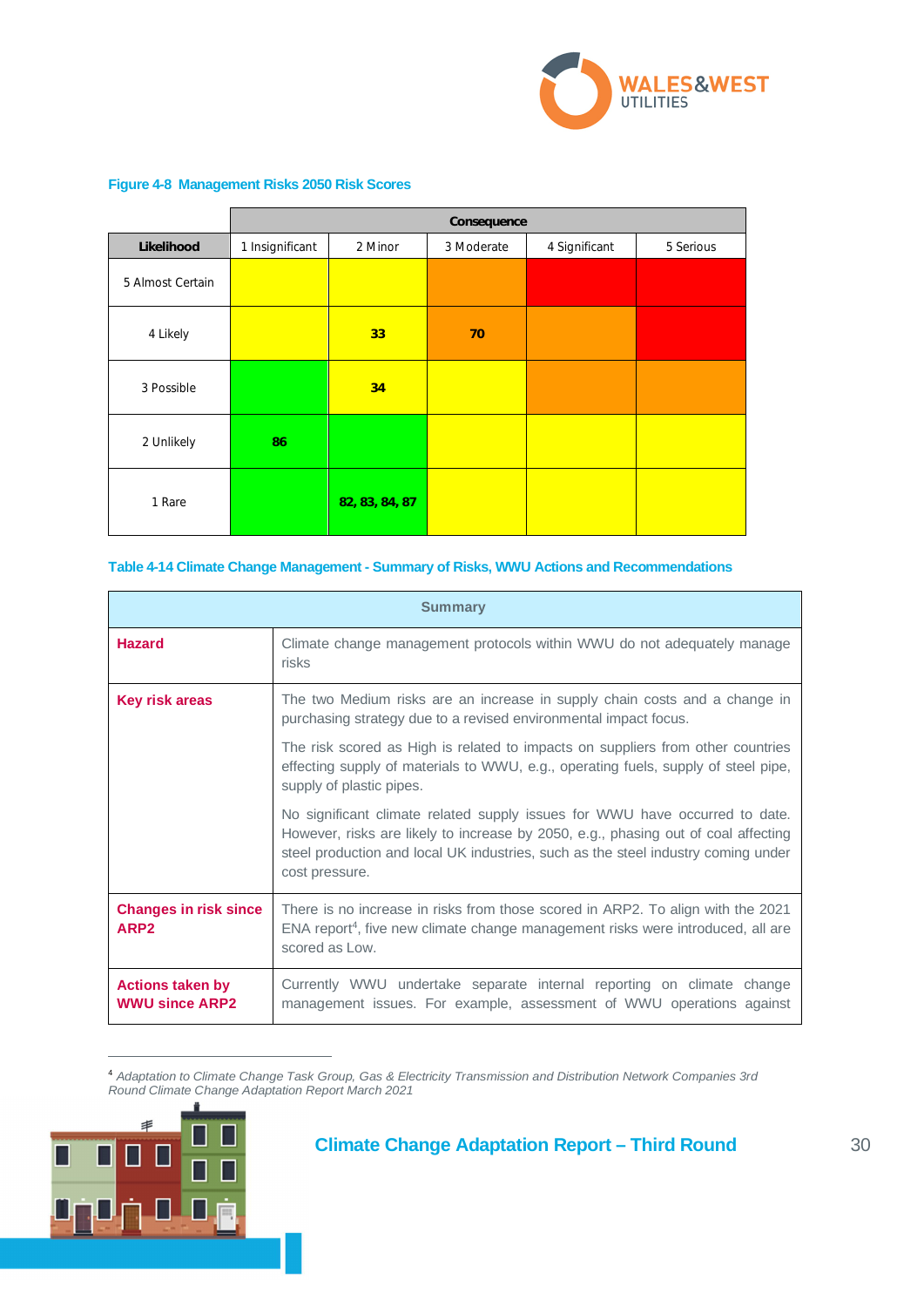

|                                                                            | sustainability development goals (SDGs), environmental action planning and<br>Green House Gas (GHG) emissions.<br>Innovation projects have been introduced to reduce WWUs carbon footprint.                                                                                                                                                                              |
|----------------------------------------------------------------------------|--------------------------------------------------------------------------------------------------------------------------------------------------------------------------------------------------------------------------------------------------------------------------------------------------------------------------------------------------------------------------|
| <b>How these actions</b><br>impact on risk level,<br>and risk tolerability | Understanding of overall climate change vulnerabilities and their management<br>within WWU has improved since 2015, with the development and application of<br>multiple actions to clarify, manage and reduce risks.                                                                                                                                                     |
|                                                                            | The impact from international suppliers affecting the availability of materials<br>remains High with multiple drivers and potentially significant consequences to<br>WWUs operations.                                                                                                                                                                                    |
| <b>Recommended</b><br>further actions                                      | Subject to available funding, a consolidated WWU climate<br>change<br>management/adaptation strategy should be developed and implemented as a key<br>management system (see Section 9). This would include a review of WWUs<br>Business Continuity Plans to ensure supply chain disruptions due to climate issues<br>are managed e.g., alternative suppliers and routes. |
|                                                                            | Collaborative investigation with other GDNs will help better understand and<br>manage risks from international suppliers.                                                                                                                                                                                                                                                |

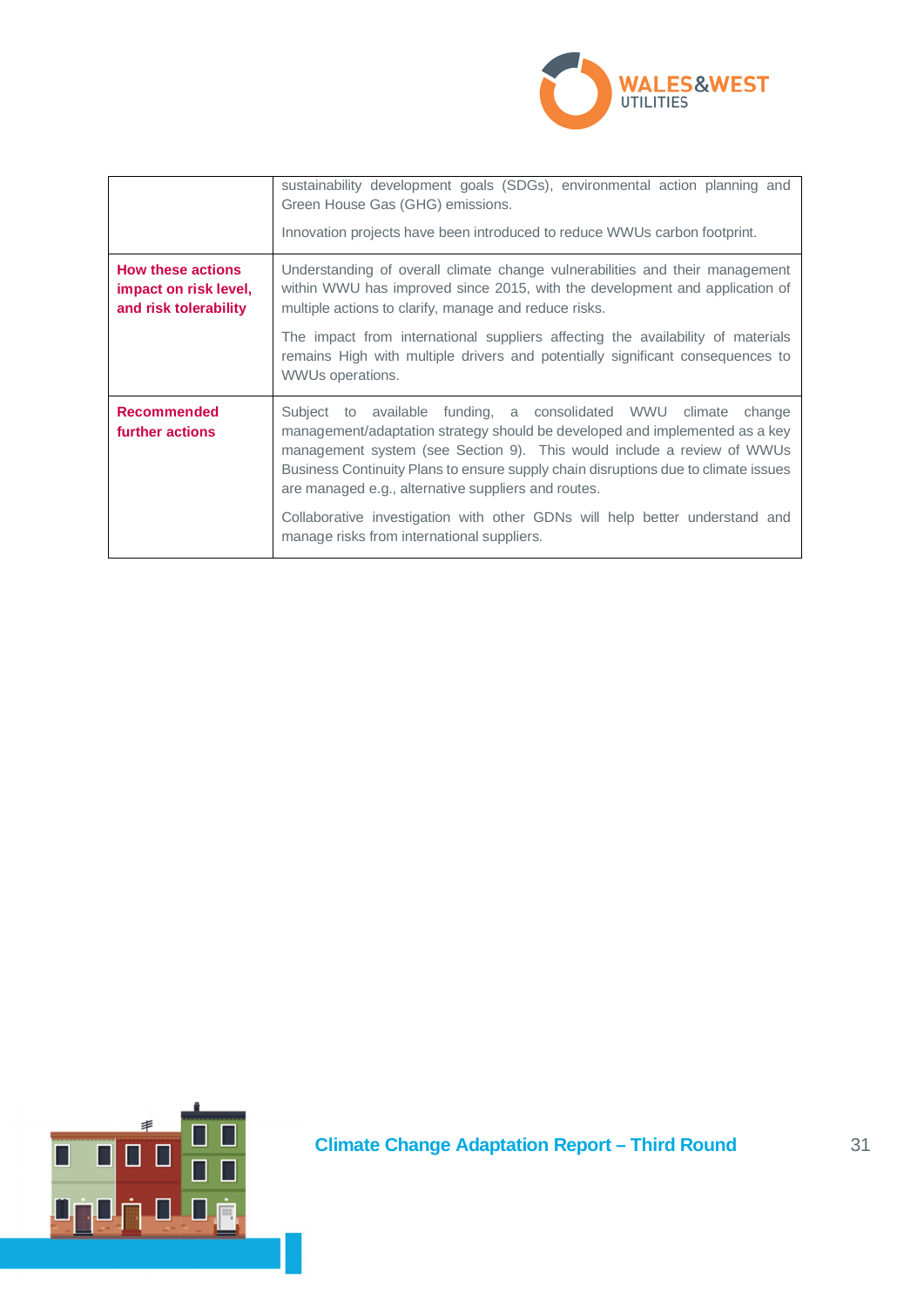

# **5 Preparedness for Future Impacts and Risks 5.1 Actions against Key Risks**

The use of updated UKCP18 guidance on key climate change scenarios, combined with state-ofthe-art modelling and field-based verification has increased our understanding of the thresholds for critical climate impacts. This has allowed WWU to prioritise vulnerabilities and focus management and monitoring actions where they are needed most.

Almost half of all identified risks are related to changes in rainfall, and the associated increase in the frequency and intensity of flooding, ground saturation and river erosion. The main work undertaken by WWU since ARP2 has therefore focussed on assessing risks related to these scenarios.

The first-round report identified five areas that required immediate action, predominantly to address the effects of increased rainfall, flooding, and wetter conditions. Between the second reporting round and his third-round significant steps have been taken to address these key risks, reducing the immediate risk profile.

The two risks scored as 'High' in this third-round assessment are:

- 'Under river pipes becoming exposed and damaged'; and
- 'Impact on suppliers from other countries effecting supply of materials.'

As stated in Table 4-2, several actions have been taken by WWU since ARP2 to manage and monitor for increased river erosion and its risks to pipeline integrity.

The impacts of climate change on WWU's supply chain are a complex global issue. It requires collaborative investigation to quantify the risks and to fully understand potential adaptation actions.

# **5.2 Innovative Approaches**

### **5.2.1 Flood Risk Case Studies**

In partnership with data specialist Landmark Information and flood modelling experts Ambiental Risk Analytics, WWU launched Great Britain's first national flood map. This incorporated current and future predictive flood scenarios for the 2020s, 2050s and 2080s, i.e., accounting for the potential effects of climate change.

Delivered via a new Climate Change Adaptation Reporting service, it provides asset managers, infrastructure owners, landowners, their advisors, and reporting organisations with the ability to understand future flood risks on existing assets and infrastructure, and create a plan to adapt in a phased, responsible, and appropriate manner, removing the need to create manual estimations.

The datasets incorporate the latest river flow, rainfall, sea level rise and climate change projections available, and allows the creation of unique, innovative new layers, providing insight into flood hazards and the resulting impacts on property, riverbanks, transport networks and bridges.

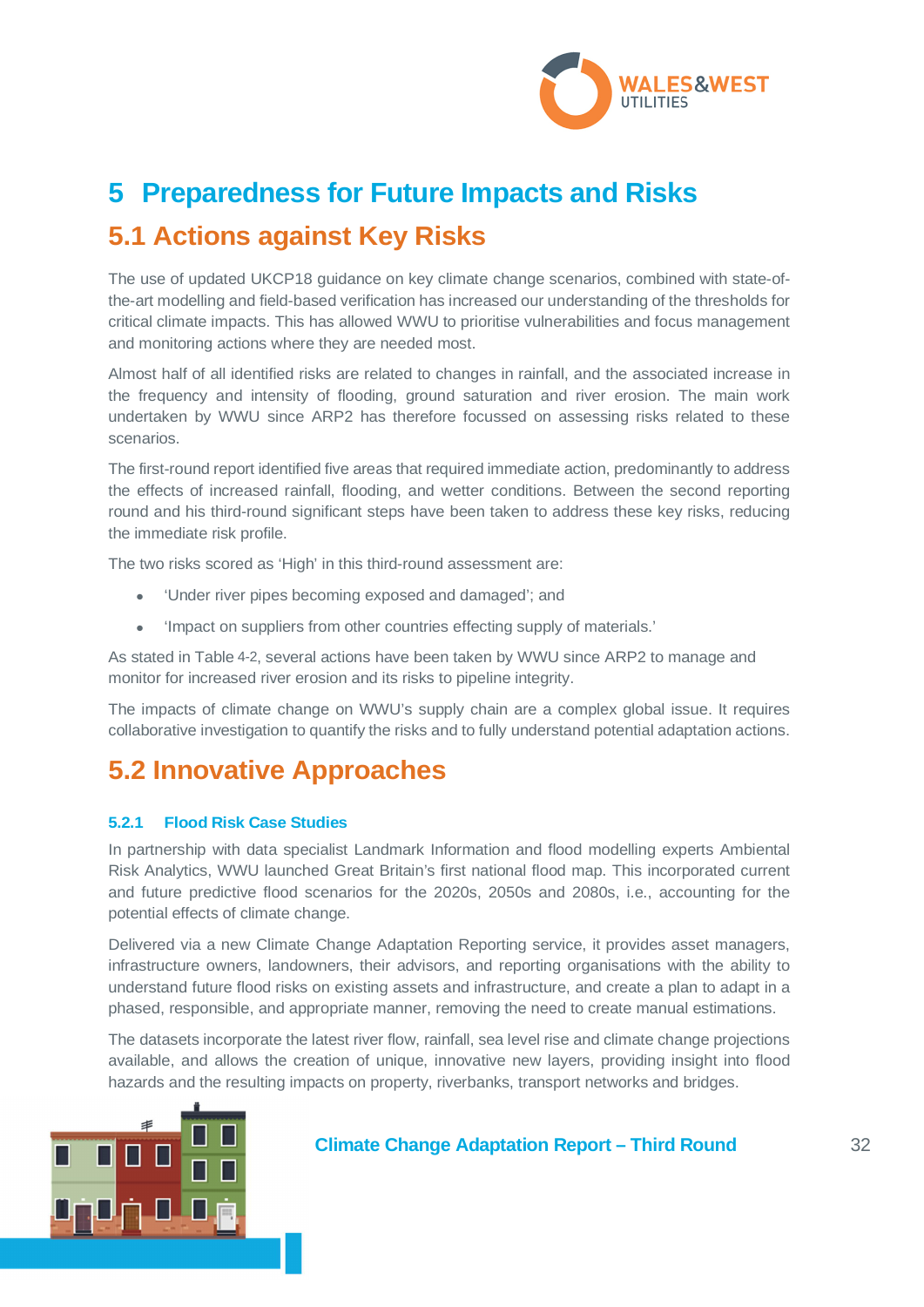

Several field-based assessments were undertaken to verify the various mapping datasets around five risk themes:

- Transport Infrastructure;
- Tidal Flooding;
- River Erosion;
- Fluvial and Pluvial Flooding; and
- Bridge Heights.

The results of these assessments were presented in case studies (see example in Appendix B). These case studies demonstrate that critical access routes can be queried against the mapping to deliver high resolution predictive analysis of flooding and erosion risks over time. This desk-based assessment, when used in conjunction with field-based verification, enables the justification of the proactive and adaptive investments required to intervene on future risks.

### **5.2.2 Emissions Reduction**

With respect to addressing the primary cause of climate change, various innovation projects and programs have been introduced to reduce WWUs carbon footprint and GHG emissions.

'Shrinkage' (gas emissions through WWU operations) represents 97% of the businesses carbon footprint. Addressing the various shrinkage emissions sources provides WWU with the greatest opportunity to directly affect carbon emissions. For example, the replacement of ageing metallic mains with plastic pipelines.

In addition, the increased use of renewable energy within WWUs operations, such as internally and externally sourced solar energy power, will be adopted to a significant extent by 2030.

As industry becomes more and more engaged with low carbon solutions, e.g., hydrogen pipelines and hydrogen heating<sup>5</sup>, future net zero options are being acknowledged and considered by WWUs Future Energy Team. For example, blending hydrogen into natural gas pipeline networks has been proposed as a means of delivering pure hydrogen to markets, using separation and purification technologies downstream to extract hydrogen from the natural gas blend close to the point of end use<sup>6</sup>. Increased use of plastic piping is also repositioning WWU for a hydrogen future.

Operating protocols, such as pipe temperatures, may also be revised due to carbon neutral commitments, subject to vendor standards.

<sup>6</sup>  *https://www.energynetworks.org/creating-tomorrows-networks/gas-goes-green*



<sup>5</sup>  *https://wwutilities.co.uk/news-and-events/our-response-to-the-hydrogen-strategy/*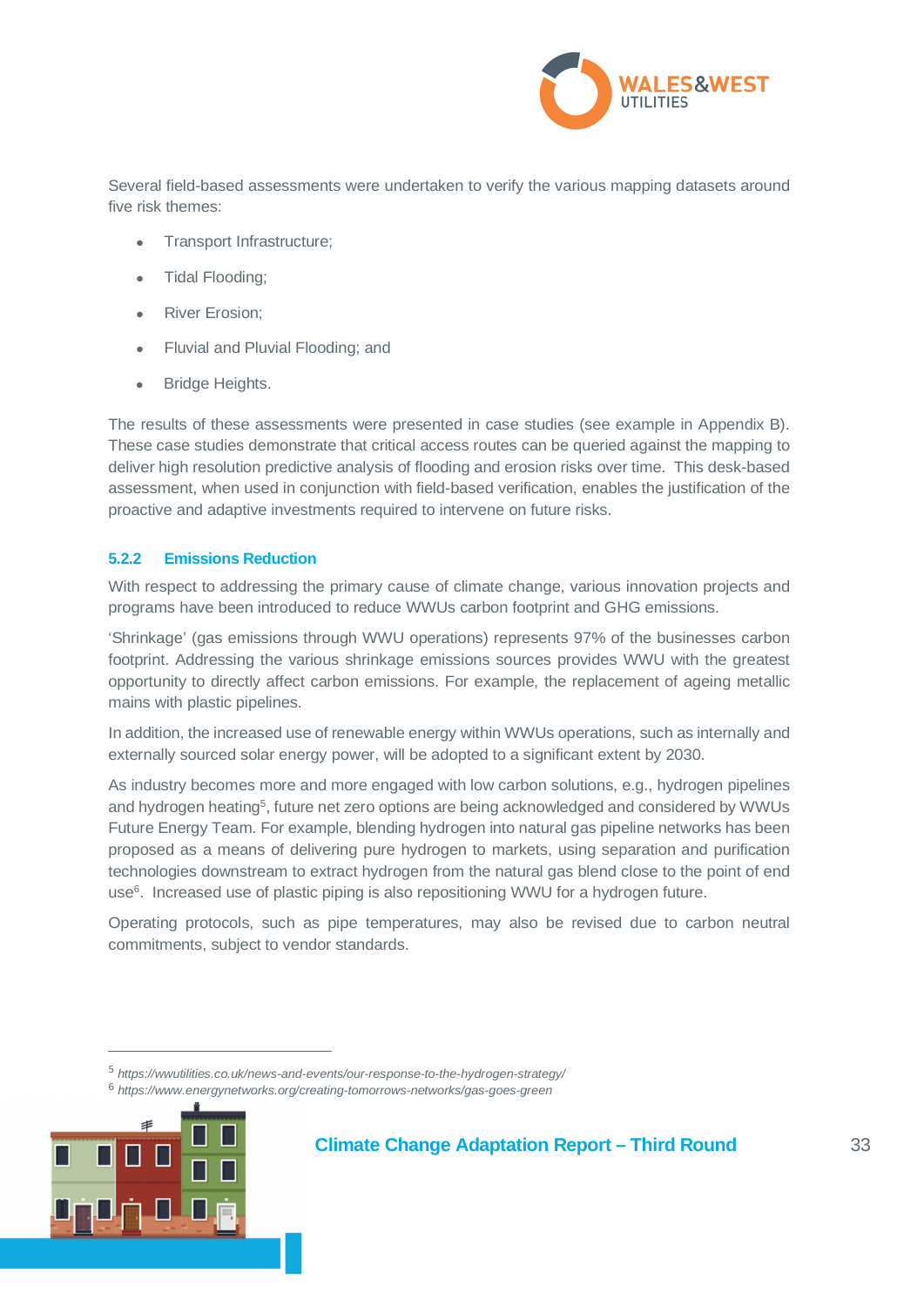

# **5.3 Monitoring and Evaluation**

WWU have put in place several monitoring and evaluation actions to inform immediate and future climate change planning. When developing and implementing actions such as these, where possible they are embedded into existing maintenance programs, providing efficiencies in time, personnel, and budget.

Current examples include:

- Regular preventative monitoring route walks for HP and LP pipelines to ensure the riverbanks are not eroding towards the pipeline;
- Inspection for ground movement now included as part of the regular general route surveys.
- Depth to cover surveys on HP lines undertaken every five years;
- Review of innovative monitoring techniques e.g., use of drones;
- Regular review of HSE protocols to ensure fit for purpose with respect to changing climate conditions e.g., warmer working conditions, mental health awareness;
- Flood risk assessments now undertaken for new infrastructure; and
- Contaminated land remediation program, reduction in risk of mobile contaminants from these redundant sites.

# **5.4 WWU Adaptation and the UN Sustainable Development Goals**

WWU are committed to aligning the business priorities to the United Nations Sustainable Development Goals (SDGs). As a responsible business, alignment to the SDGs shows WWU are committed to increasing the positive and minimising the negative impact we have on communities, the economy and environment. Business ambition and priorities are complementary to these goals while embracing the aspirations of the 'Well-being of Future Generations (Wales) Act' 2015.

Acting as a key economic sector and service, WWUs responsible approach to climate change adaptation directly supports this alignment<sup>7</sup>, as we reduce our GHG emissions and work towards carbon neutrality.

We believe the adoption of the UN SDGs by the business will help to drive change and transparency, encouraging more sustainable practices within the utilities sector, and amongst all industries and partners that WWU connects with.

<sup>7</sup> *https://sdgs.un.org/goals/goal13*

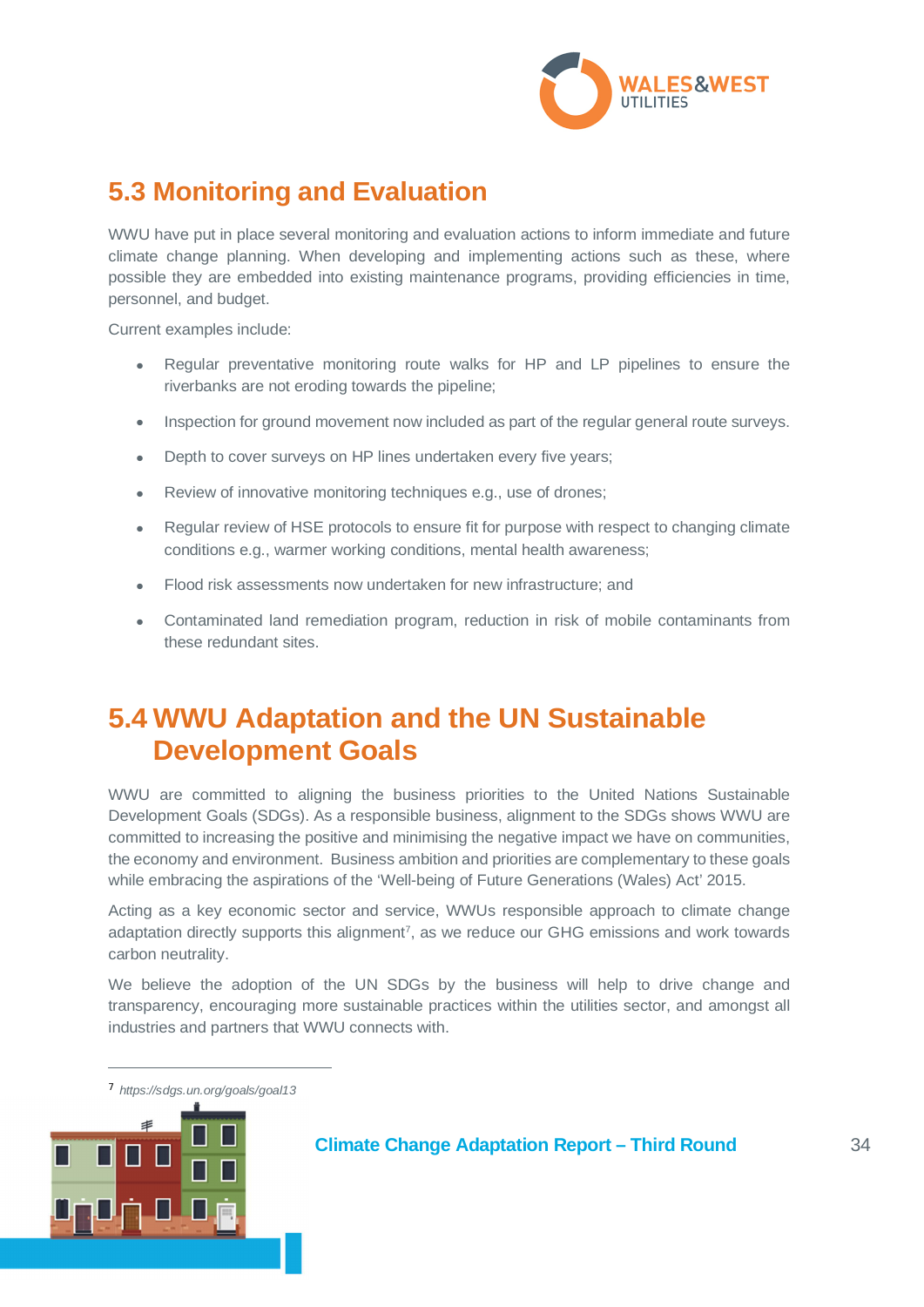

# **6 Understanding Uncertainties**

ARP1 and ARP2 viewed the overall level of uncertainty for gas networks as Low, as the sector has a high level of inherent resilience due to the level of safety awareness and regulatory overview. There is no change for this third-round assessment. Levels of uncertainty have remained Low overall.

Progress has been made since the last reporting round to reduce uncertainty in specific critical areas. For example:

- The understanding of threats from flooding has been significantly improved by the mapping project and associated case studies (Section 5.1);
- Information gaps have been/are being closed or reduced through various monitoring and evaluation actions. For example, data is now available on pipeline river locations most susceptible to risks from flooding;
- Maintenance work and route walks are now providing regular information on erosion risks; and
- Flood Risk Assessments are now undertaken for new infrastructure projects.

Certain areas require improved data collection and monitoring to reduce uncertainty, e.g., a defined groundwater monitoring program outside the contaminated land management program is not yet in place to assess for levels and movement of contaminants. Uncertainty is higher for those risks related to WWU's supply chain and certain interdependencies (Section 0). Further work is required to provide greater understanding of these risks' likelihood and consequence.

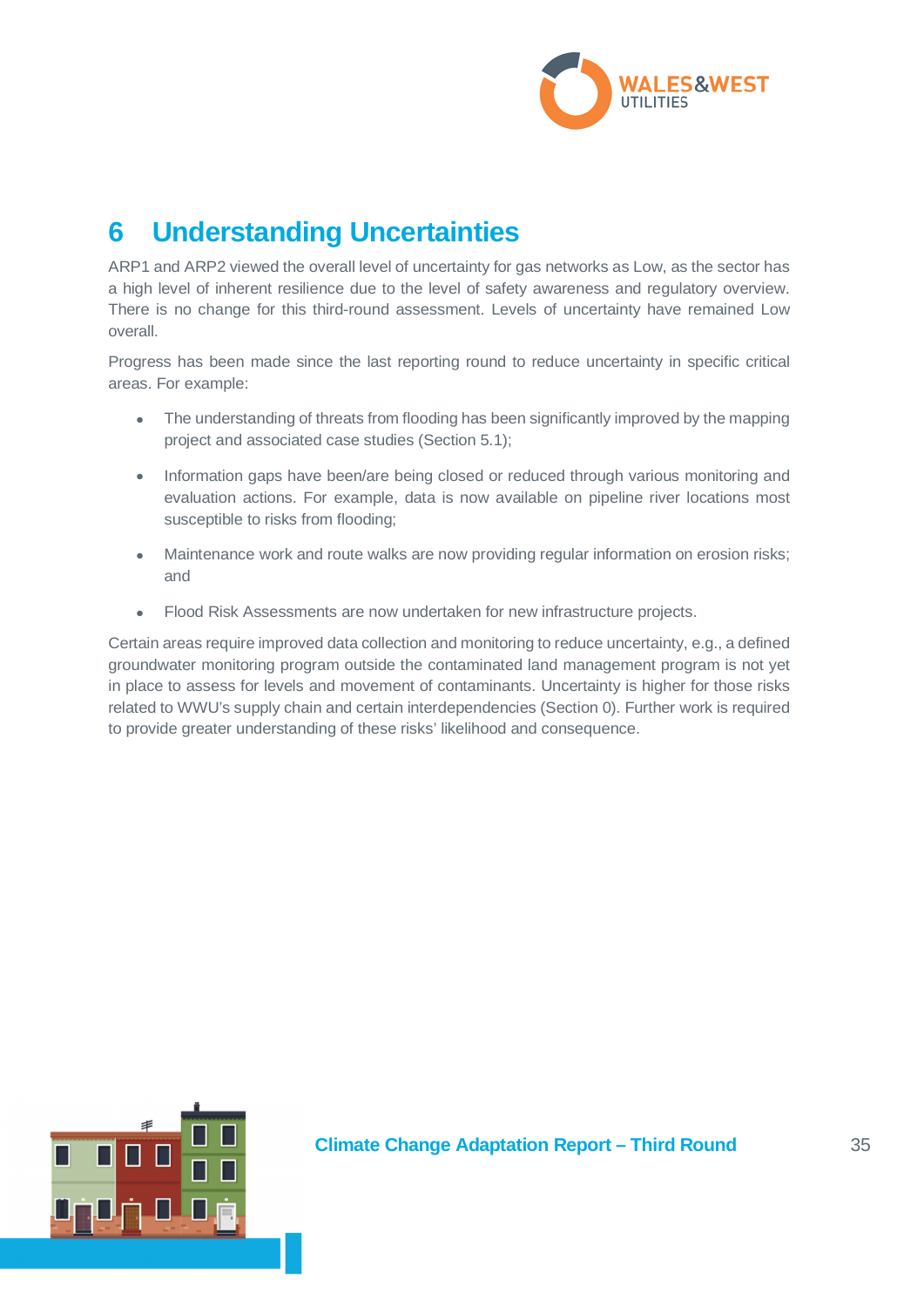

# **7 Interdependencies**

Interdependencies when assessing climate change risks have not fundamentally changed since the first and second round assessments.

Within the gas sector, high levels of cooperation exist between all the network operators to manage emergency situations including major incident simulations. This, together with joint working via the ENA, helps to create an environment of cooperation to address climate risk.

Interdependencies with transport, telecommunications and the local authority sectors are still applicable to WWU, increasing certain operational risks to the organisation. As stated in the previous assessments, establishing these sectors as co-reporting authorities for climate change would improve overall management and planning.

# **7.1 Power**

A critical interdependency for WWU is with power operators. If climate change results in more frequent disruptions to supply, then operational risks are increased.

The electricity networks are also aware that other infrastructure operators, and society in general are reliant on having a reliable and resilient supply. Network operators and the National Grid Electricity System Operator (NGESO) continue to work to ensure that the UK electricity network remains one of the most reliable networks in the world, and climate change is one of the impacts considered when developing and reinforcing those networks.

The 2021 ENA report<sup>8</sup> identified multiple risks to electricity networks like those for gas networks, for example pluvial, fluvial and tidal flooding, higher temperatures, and ground movement.

WWU have a degree of inbuilt redundancy to mitigate this interdependency with power providers. For example, WWUs NTS offtakes have either gas fired generators or back-up diesel generators. Several of the more critical PRI's with preheating also have back-up generators. Back-up batteries are also in place at all Offtakes / PRI's to maintain telemetry and visibility to system operations in the event of a power outage.

# **7.2 Gas Demand**

An indirect interdependency for WWU is the potential effect on overall gas demand from changing electricity use due to climate change. Gas fired power stations are expected to remain a key component of the UK's future energy mix.

Warmer conditions will likely lead to increased use of air-conditioning systems, both within the organisation itself and in external commercial and domestic environments, particularly in urban

<sup>8</sup> *Adaptation to Climate Change Task Group, Gas & Electricity Transmission and Distribution Network Companies 3rd Round Climate Change Adaptation Report March 2021*

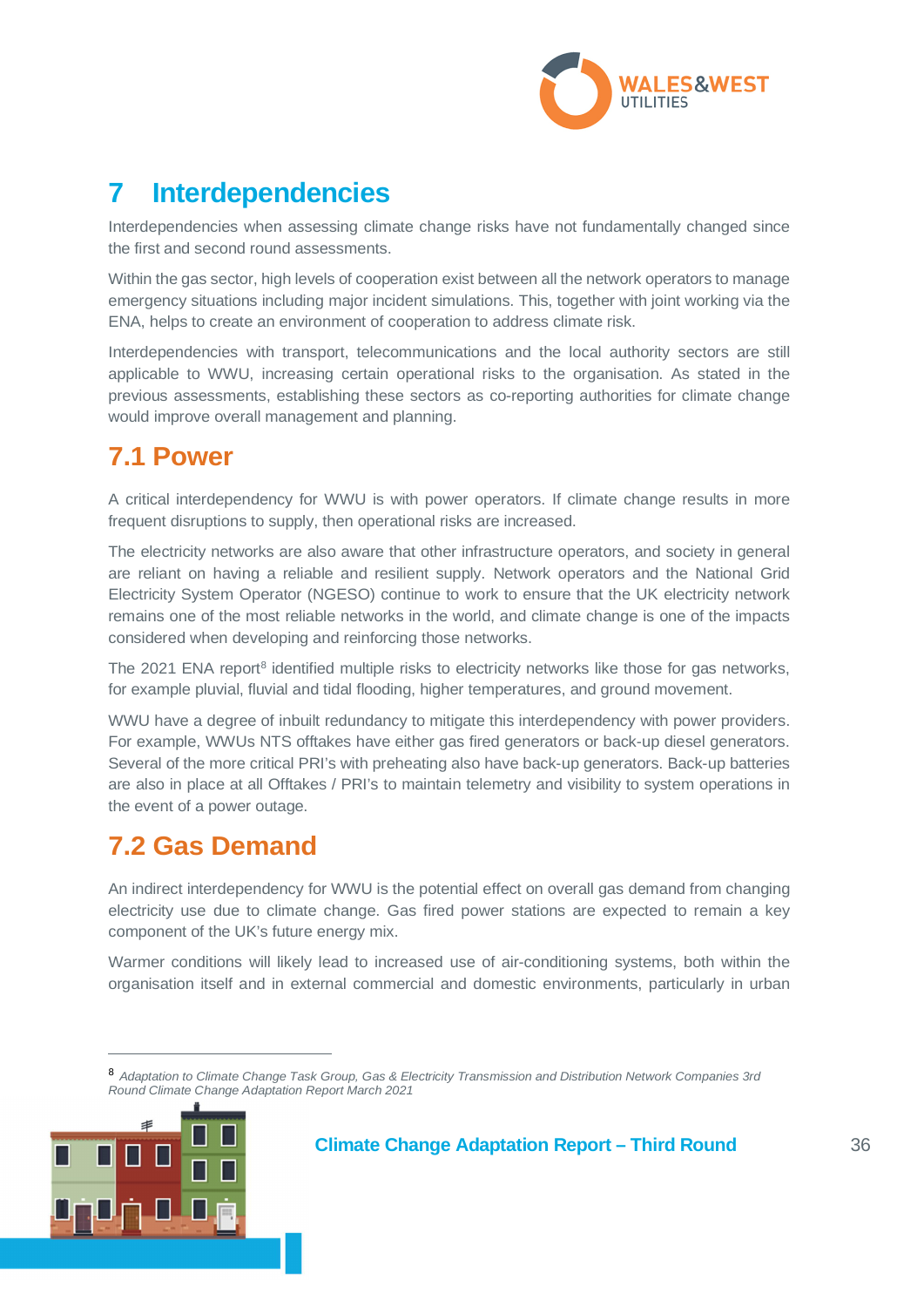

areas. Increased use of air conditioning will lead to a higher drawdown of gas reserves to generate power, impacting domestic supplies.

In contrast, the increased use of renewables such as solar and wind to heat and power homes and business will likely result in a fall in overall gas demand.

# **7.3 Supply Chain**

Only two risks in total were scored as High for the third-round assessment. One of these was the impact on suppliers from other countries affecting the supply of materials. This is considered a High interdependent risk due to the current high level of uncertainty, multiple potential issues, and potentially significant consequences to WWUs operations. Further clarification on the key issues should be considered, potentially as a collaborative process with the ENA and other GDNs.

# **8 Opportunities and Benefits**

Financial benefits from implementing adaptation have not yet been systematically identified and quantified, with no change since ARP2.

The benefits assessment in ARP1 details the very limited potential benefits posed by UKCP09 forecasts. This has not been updated for UKCP18, however due to the limited changes in overall risks between UKCP09 and UKCP18 no significant differences are expected.

The WWU organisation retains a strong awareness and understanding of the potential benefits of correctly timed adaptation responses to optimise future costs.

An updated detailed financial assessment of climate change risks against the cost of adaptation responses should be considered as part of developing a consolidated WWU climate change management strategy.

# **9 Future Work: Adaptation Pathways**

Multiple WWU management and monitoring actions for known climate change risks are discussed in Sections 4 and 5. Post third round reporting, the aim will be to continue to consolidate these separate actions under the WWU climate change adaptation management and reporting program.

Several recognised approaches can be incorporated in the ongoing development of this program. The development of Adaptation Pathways (AP) to address climate risks is a recognised tool in planning for the uncertainties of climate change. The AP approach allows for the consideration of multiple possible futures, while assessing the strength and flexibility of various options across those multiple futures. For example, the UKs long-term planning in flood risk management shows that the AP approach can raise awareness about uncertainties and has been effective in keeping decision processes moving forward.

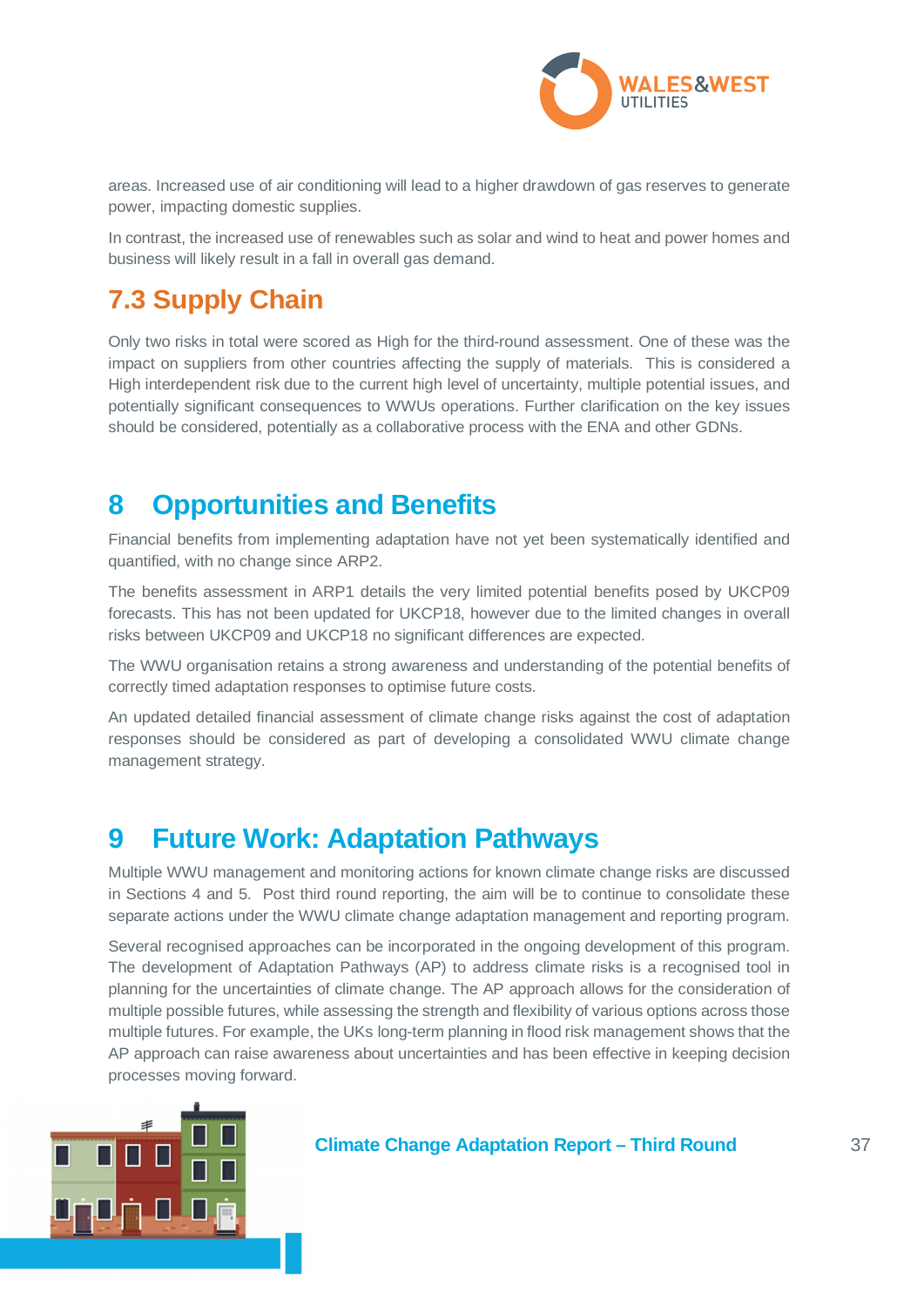

Adaptation Pathway measures contribute to:

- **Building Adaptive Capacity**: helping to understand and respond to climate change challenges. This includes measures to create new information (e.g., data collection, research, monitoring, and awareness raising); to support governance and organizational structures; and to help build resilience and recovery after events. These are low cost, no/low regret adaptation measures and it is recommended that they should start to be implemented as soon as possible as in many cases they can help in delivering adaptation actions.
- **Delivering Adaptation Actions**: implementing actions that help reduce climate change risks or take advantage of opportunities. To assist in prioritisation and implementation these can be divided into four sub-categories:
	- o Operational: changes in processes and procedures, low cost, quick to develop and implement e.g., inclusion of erosion monitoring in pipeline route walks.
	- o Grey measures: engineered/hard structural solutions such as coastal flood defences. These tend to address a single issue well, but with limited flexibility. Typically, these are higher cost with longer lead times for implementation compared to operational changes. In addition, negative secondary effects need to be managed e.g., coastal dynamics.
	- o Green measures: ecosystem-based adaptation. These can have more positive additional benefits, but can be complex, and typically not as effective as engineered options at reducing risk; and
	- o Hybrid: a combination of green and grey measures.

Moving forward, WWU will continue to build adaptive capacity, developing and implementing innovative approaches to assessing key risks, such as improving and expanding the flood mapping project. Current ongoing and proposed future actions will be maintained, implemented, and monitored.

A formal AP approach will be also developed, aligned with ENA and other GDN strategies. This typically includes a costs/benefit assessment for key adaptation implementation scenarios e.g., immediate, step by step, 5-year delay, 10-year delay.

# **9.1 IPCC 6th Assessment Report**

It is acknowledged the IPCC is now in its sixth assessment cycle. The working group for the Climate Change 2021 Physical Science Basis released their report in August 2021. The working group report on Climate Change Impacts, Adaptation and Vulnerability will be available in February 2022.

The August 2021 report states that observed increases in GHG concentrations are unequivocally caused by human activities. That each of the last four decades have been successively warmer than any decade that preceded it since 1850. Globally averaged precipitation over land has likely

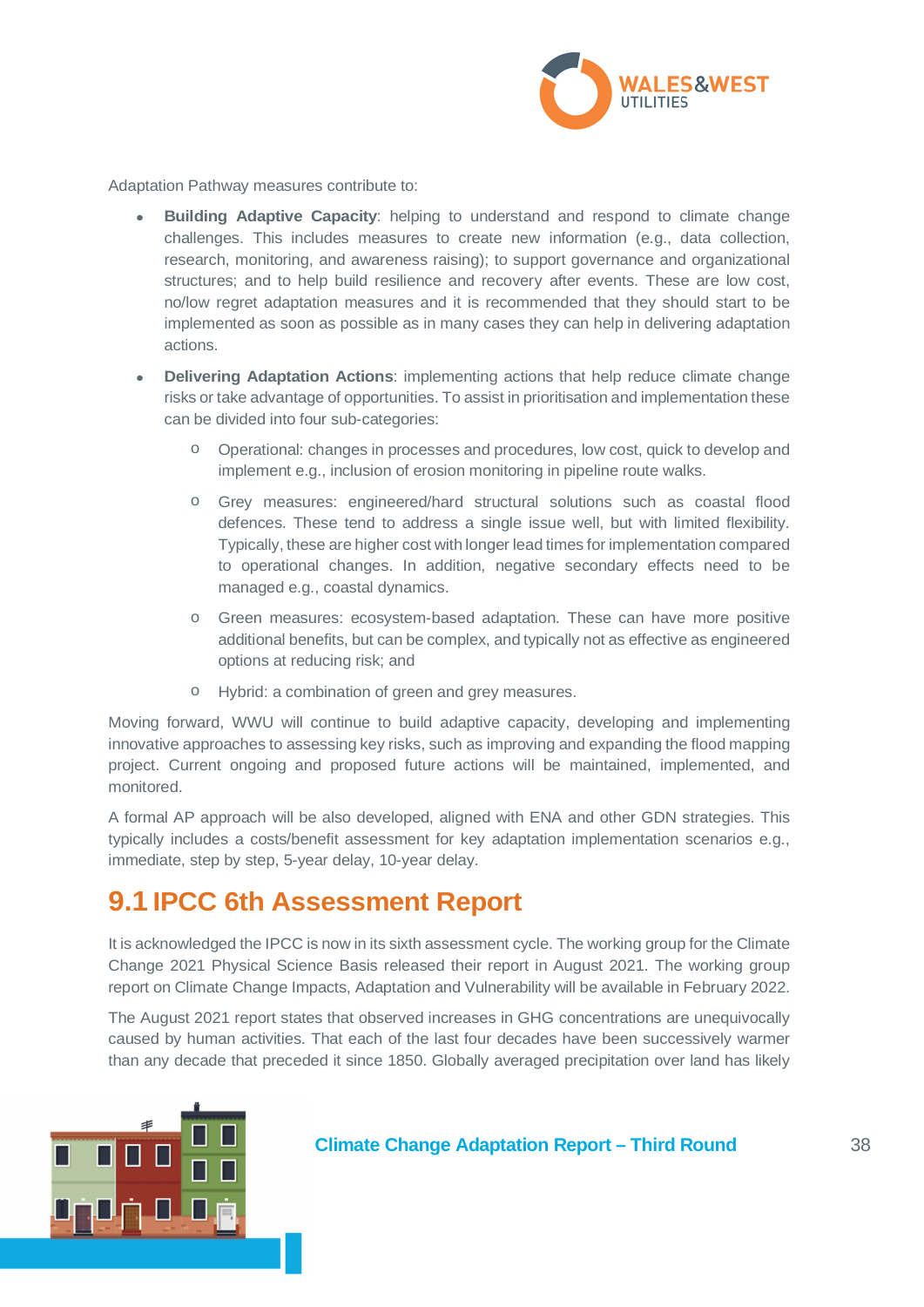

increased since 1950, with a faster rate of increase since the 1980s (medium confidence). Other climate parameters such as sea level rise show similar future changes.,.

It is acknowledged that climate change risks to WWU are likely to increase in the next decades, as GHG concentrations have continued to increase in the atmosphere since ARP1 in 2011. This is requiring ongoing and increased focus, assessment, and adaptation. WWU's climate change management strategy will review and incorporate any new guidance on approaches and timelines for adaptation, once the AR6 February 2022 report is released.

# **10 Concluding Comments**

The third-round assessment demonstrates a significant amount of work has been undertaken by WWU between 2015 and 2021:

- Innovative and robust approaches have been applied to achieve greater understanding of key climate change risks.
- Management of climate change risks has been embedded within established management and monitoring strategies, ensuring any required actions are taken in an appropriate and timely manner.
- Responsibility and ownership of climate change risks is now well established within senior management, subject to the same level of ongoing review and evaluation as other business risks.
- No risks have been scored higher than in ARP2. The overall risk profile has been reduced through an improved understanding of asset vulnerabilities and active implementation of management and monitoring processes.
- Areas for improvement remain. A more consolidated approach to managing the various climate risks and a formal adaptation plan will provide more efficient, targeted results. Certain risks require further investigation to understand potential outcomes.
- Proactive assessment of the various options and timelines for required adaptation will improve confidence in the degree of resilience by WWU to potential impacts.

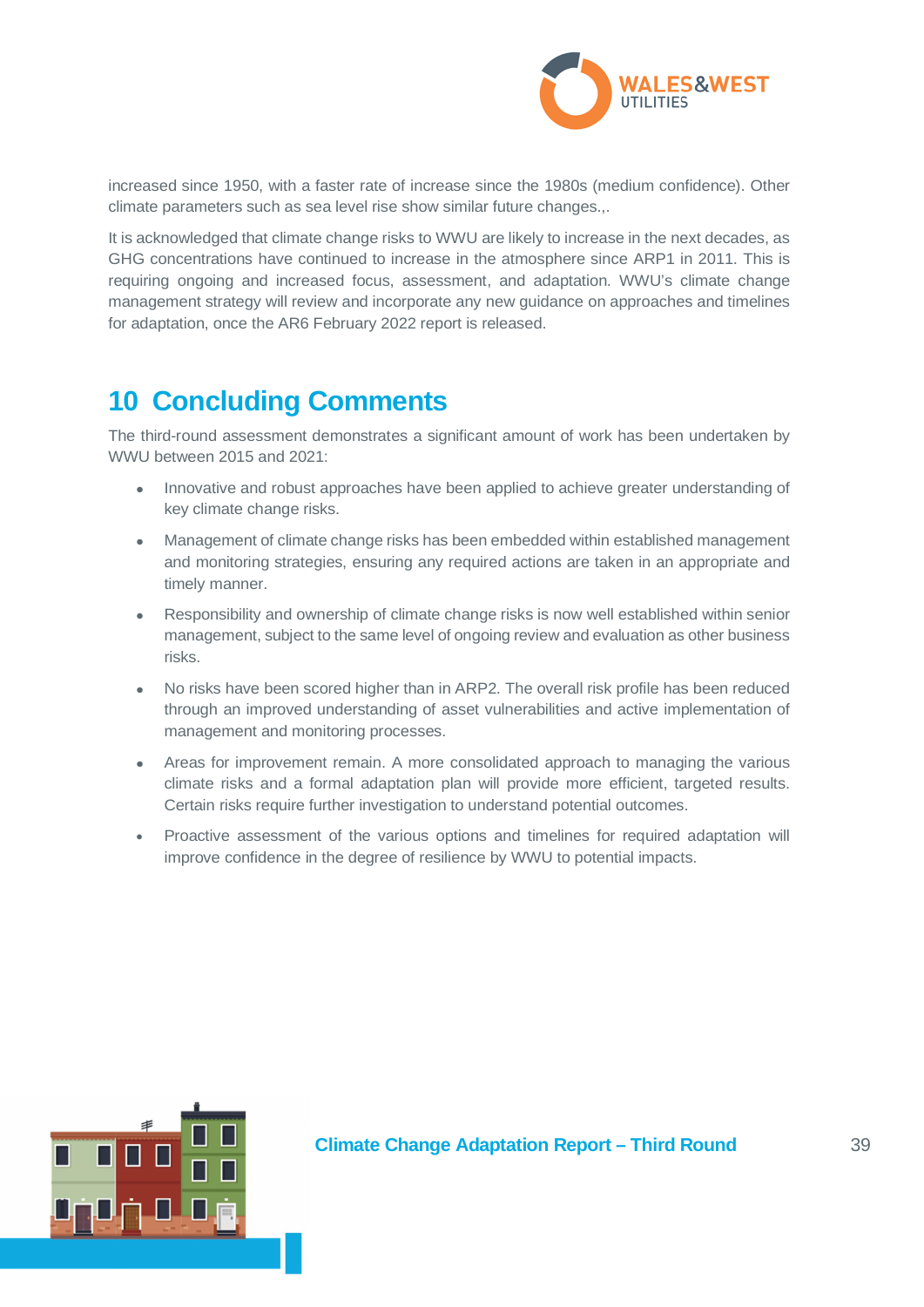

# **APPENDIX A**

# **WWU CLIMATE RISK ASSESSMENT TABLE 2021**

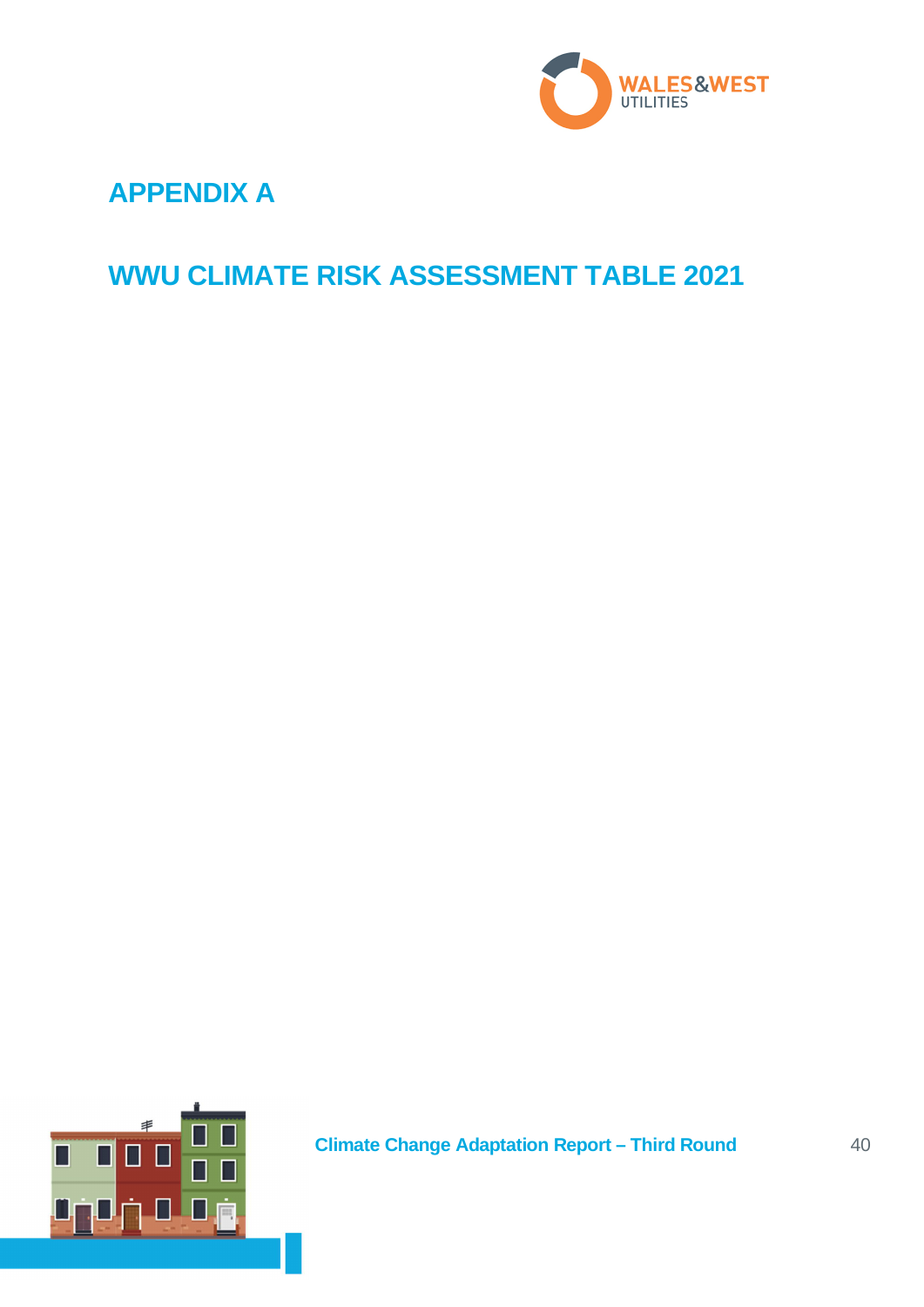# **WWU CLIMATE CHANGE ADAPTATION RISK ASSESSMENT JULY 2021**

### **Risk Assessment Matrix**

|                    |                                                                 |                            | <b>Consequence</b>                     |                                                                    |                                                                                                                                          |                                                                                                                                       |                                                                                                                                                            |  |  |
|--------------------|-----------------------------------------------------------------|----------------------------|----------------------------------------|--------------------------------------------------------------------|------------------------------------------------------------------------------------------------------------------------------------------|---------------------------------------------------------------------------------------------------------------------------------------|------------------------------------------------------------------------------------------------------------------------------------------------------------|--|--|
|                    | Likelihood                                                      |                            | 1 Insignificant                        | 2 Minor                                                            | 3 Moderate                                                                                                                               | 4 Significant                                                                                                                         | 5 Serious                                                                                                                                                  |  |  |
| 5 Almost Certain   | More likely to occur<br>than not, one or<br>more a year         | > 90% chance               | $5\overline{)}$                        | 10                                                                 | 15                                                                                                                                       | 20                                                                                                                                    | 25                                                                                                                                                         |  |  |
| 4 Likely           | Significant chance<br>of occurring, < once<br>in 5 yrs          | $>60\%$ & < 90%<br>chance  | $\overline{4}$                         | 8                                                                  | 12                                                                                                                                       | 16                                                                                                                                    | 20                                                                                                                                                         |  |  |
| 3 Possible         | Will probably occur<br>< once in 10 yrs                         | $> 40\%$ & < 60%<br>chance | 3                                      | 6                                                                  | 9                                                                                                                                        | 12                                                                                                                                    | 15                                                                                                                                                         |  |  |
| 2 Unlikely         | Unlikely to occur<<br>once in 15 yrs                            | $> 10\% \< 40\%$<br>chance | $\overline{2}$                         | $\overline{4}$                                                     | $6\overline{6}$                                                                                                                          | 8                                                                                                                                     | 10                                                                                                                                                         |  |  |
| 1 Rare             | May occur in<br>exceptional<br>circumstances<<br>once in 20 yrs | $<$ 10 % chance            | $\blacktriangleleft$                   | $\overline{2}$                                                     | $\overline{3}$                                                                                                                           | $\overline{4}$                                                                                                                        | $5\overline{)}$                                                                                                                                            |  |  |
|                    | Financial Measured in terms of impact on 'operating profit'     |                            | $<$ £500 $k$                           | £500k - £1m                                                        | $£1m - £10m$                                                                                                                             | £10m - £20m                                                                                                                           | >E20m                                                                                                                                                      |  |  |
| Safety             |                                                                 |                            | Minor injury / Near miss<br>Negligible | Lost time injury / HSE<br>Letter of Concern                        | Major injury e.g.,<br>RIDDOR reportable                                                                                                  | Fatality / HSE<br>Enforcement notice                                                                                                  | Multiple fatality / HSE<br>Enforcement notice                                                                                                              |  |  |
| Reputation         |                                                                 |                            | Negligible                             | Local press, low running<br>order. Actions criticised<br>in forums | Industry press. Negative<br>reaction in national<br>forums, supported by<br>Regulator                                                    | Local TV (terrestrial) or<br>low running order in<br>tabloid press. Reputation<br>impacted, minor<br>reduction in value of<br>company | National media, TV /<br>newspapers. Failure to<br>address breach of<br>license. Company<br>reputation impacted,<br>significant drop in value<br>of company |  |  |
| Environment        |                                                                 |                            | Negligible environmental<br>impact     | Minor impact e.g.,<br>localised spillage                           | Major environmental<br>incident e.g.,<br>contamination of water<br>courses/EA letter of<br>concern                                       | EA enforcement notice /<br>improvement notice                                                                                         | <b>EA Prohibition Notice</b>                                                                                                                               |  |  |
| Security of Supply |                                                                 |                            |                                        | Interruptible supplies<br>disrupted / negligible<br>disruption     | Tariff customers in<br><b>Distribution Networks</b><br>disrupted (multiple I&C<br>&/or >250 domestics)/<br>Short term system<br>failure. | <b>Distribution Networks</b><br>disrupted / major outage<br>for significant period of<br>time                                         | NTS disrupted / total<br>system outage for a<br>lengthy period of time                                                                                     |  |  |



| ious                                                             |
|------------------------------------------------------------------|
| 5                                                                |
| $\overline{\phantom{0}}$                                         |
| ì                                                                |
| j                                                                |
|                                                                  |
| 0m                                                               |
| ty / HSE<br>notice                                               |
| ia, TV/<br>Failure to<br>ch of<br>pany<br>pacted,<br>pp in value |
| n Notice                                                         |
| d / total<br>je for a<br>d of time                               |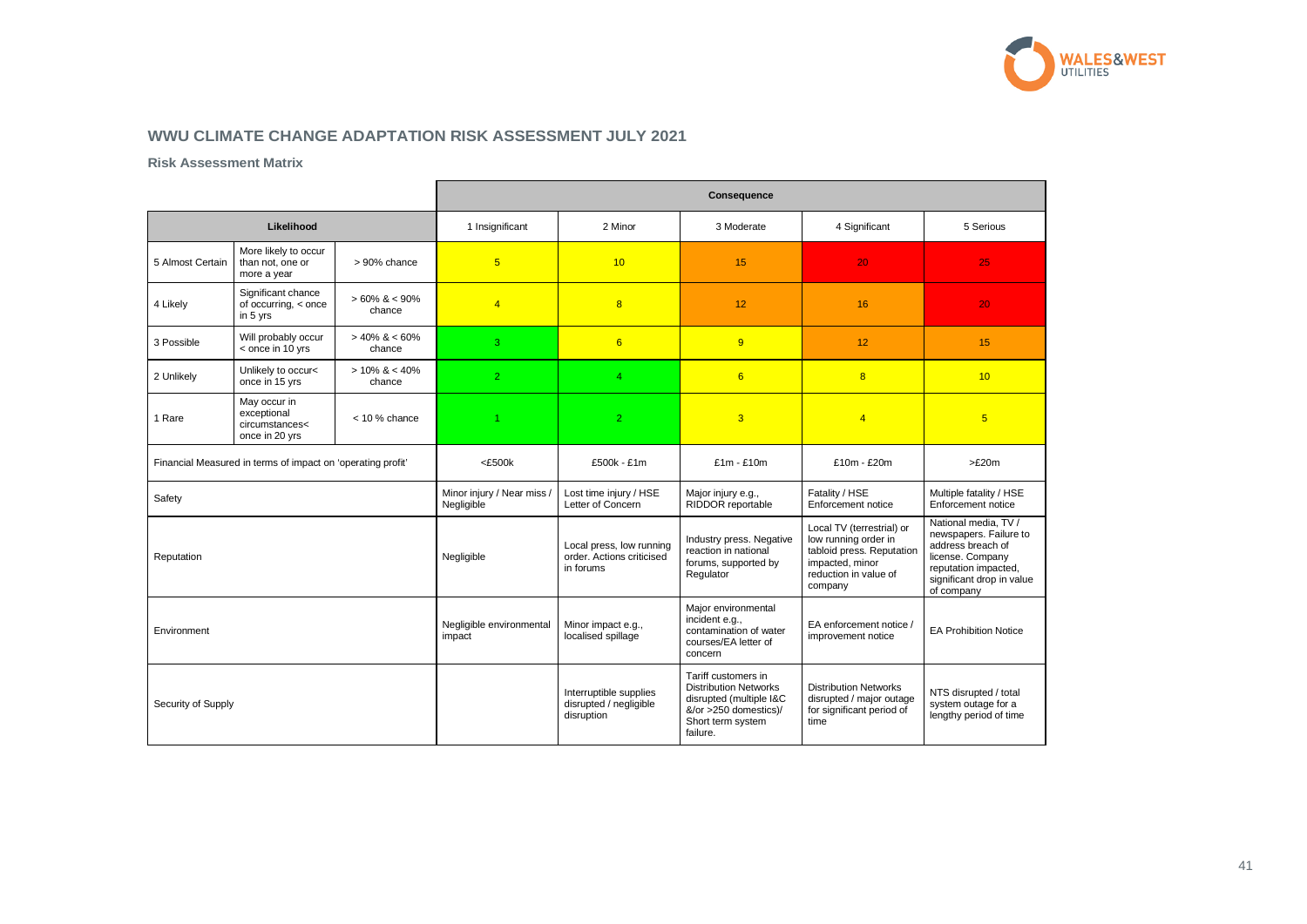### **Risk Assessment Matrices Results**

| <b>Risk</b><br>Code | <b>Climate Variable</b>               | <b>Risk</b>                                                                           | <b>Function, Services, Assets</b>                                                                   | Location | <b>Risk owner</b>                                           | <b>Confidence Level</b><br>(0 Low to 3 High) | <b>2021 Risk</b><br>classification | <b>2050 Risk</b><br>classification |
|---------------------|---------------------------------------|---------------------------------------------------------------------------------------|-----------------------------------------------------------------------------------------------------|----------|-------------------------------------------------------------|----------------------------------------------|------------------------------------|------------------------------------|
| CC <sub>1</sub>     | Summer mean<br>temperature increase   | Increase in peak temperatures,<br>Warmer working conditions                           | Increased demand on air conditioning                                                                | National | Facilities                                                  | $\overline{2}$                               | Low                                | Low                                |
| CC <sub>2</sub>     | Sea level increase                    | Rise in sea level, Flooding                                                           | Difficult access to <7bar PRIs in emergency situations                                              | Coastal  | <b>Asset Integrity</b>                                      | 3                                            | Low                                | Low                                |
| CC <sub>3</sub>     | Sea level increase                    | Rise in sea level, Flooding                                                           | Operating difficulties due to loss of electrics on <7bar PRIs                                       | Coastal  | <b>Asset Integrity</b>                                      | 3                                            | Low                                | Low                                |
| CC4                 | Sea level increase                    | Rise in sea level, Flooding                                                           | Increased corrosion of pipes                                                                        | Coastal  | <b>Asset Integrity</b>                                      |                                              | Low                                | Low                                |
| CC <sub>5</sub>     | Sea level increase                    | Rise in sea level, Flooding                                                           | Low pressure pipes floating (Just pipelines floating)                                               | Coastal  | Asset Integrity                                             |                                              | Low                                | Low                                |
| CC <sub>6</sub>     | Winter mean<br>precipitation increase | Increase in winter ground saturation                                                  | Understanding the relationship between ground saturation<br>and gas escapes                         | National | <b>Asset Strategy</b>                                       |                                              | Low                                | Low                                |
| CC7                 | Summer mean<br>precipitation decrease | Decrease in summer ground<br>saturation                                               | Understanding the relationship between ground saturation<br>and gas escapes                         | National | <b>Asset Strategy</b>                                       | -1                                           | Low                                | Low                                |
| CC <sub>8</sub>     | Winter cloud amount<br>increase       | Decrease in sunlight                                                                  | Lower efficiency solar panels                                                                       | National | <b>Asset Integrity</b>                                      | $\overline{2}$                               | Low                                | <b>Medium</b>                      |
| CC <sub>9</sub>     | Wettest day in winter<br>increase     | Increase in peak water, Flooding,                                                     | Access to place of work for critical staff                                                          | National | <b>Process Safety</b><br><b>Standards Assurance</b><br>(EP) | 3                                            | Low                                | Low                                |
| <b>CC10</b>         | Wettest day in winter<br>increase     | Increase in peak water, Flooding                                                      | Access to place of work for non-critical staff                                                      | National | <b>Process Safety</b><br><b>Standards Assurance</b><br>(EP) | 3                                            | Low                                | Low                                |
| <b>CC11</b>         | Summer mean<br>temperature increase   | Increase in peak temperatures,<br>Warmer working conditions                           | Heat exhaustion of engineers                                                                        | National | <b>HSE</b>                                                  | $\overline{2}$                               | Low                                | <b>Medium</b>                      |
| <b>CC12</b>         | Winter cloud amount<br>increase       | Decrease in sunlight                                                                  | Seasonal affected disorder (SAD) increases                                                          | National | <b>HSE</b>                                                  | 3                                            | Low                                | Low                                |
| <b>CC13</b>         | Wettest day in winter<br>increase     | Increase in water table, Pipes<br>submerged in water                                  | Increased water ingress to pipes                                                                    | National | <b>Asset Strategy</b>                                       | $\overline{2}$                               | Low                                | Low                                |
| <b>CC14</b>         | Wettest day in winter<br>increase     | Increase in winter ground saturation,<br>Ground movement                              | Pipes become exposed                                                                                | National | <b>Asset Integrity</b>                                      |                                              | Low                                | <b>Medium</b>                      |
| <b>CC15</b>         | Wettest day in winter<br>increase     | Increase in ground movement, Pipe<br>movement will increase                           | Increased number and size of fractures on metallic mains                                            | National | <b>Asset Integrity</b>                                      | $\overline{2}$                               | Low                                | <b>Medium</b>                      |
| <b>CC16</b>         | Winter mean<br>precipitation increase | Increase in water table, Pipes<br>submerged in water, Increased<br>corrosion of pipes | Increased corrosion of pipes                                                                        | National | <b>Asset Strategy</b>                                       | $\overline{2}$                               | Low                                | Low                                |
| <b>CC17</b>         | Wettest day in winter<br>increase     | Increase in peak water (Pluvial),<br>Flooding                                         | Difficult access to >7bar Pressure Reduction Installations in<br>emergency situations               | National | <b>Asset Integrity</b>                                      | 3                                            | <b>Medium</b>                      | <b>Medium</b>                      |
| <b>CC18</b>         | Wettest day in winter<br>increase     | Increase in peak water (Pluvial),<br>Flooding                                         | Operating difficulties due to loss of electrics on >7bar<br><b>Pressure Reduction Installations</b> | National | <b>Asset Integrity</b>                                      | 3                                            | <b>Medium</b>                      | <b>Medium</b>                      |

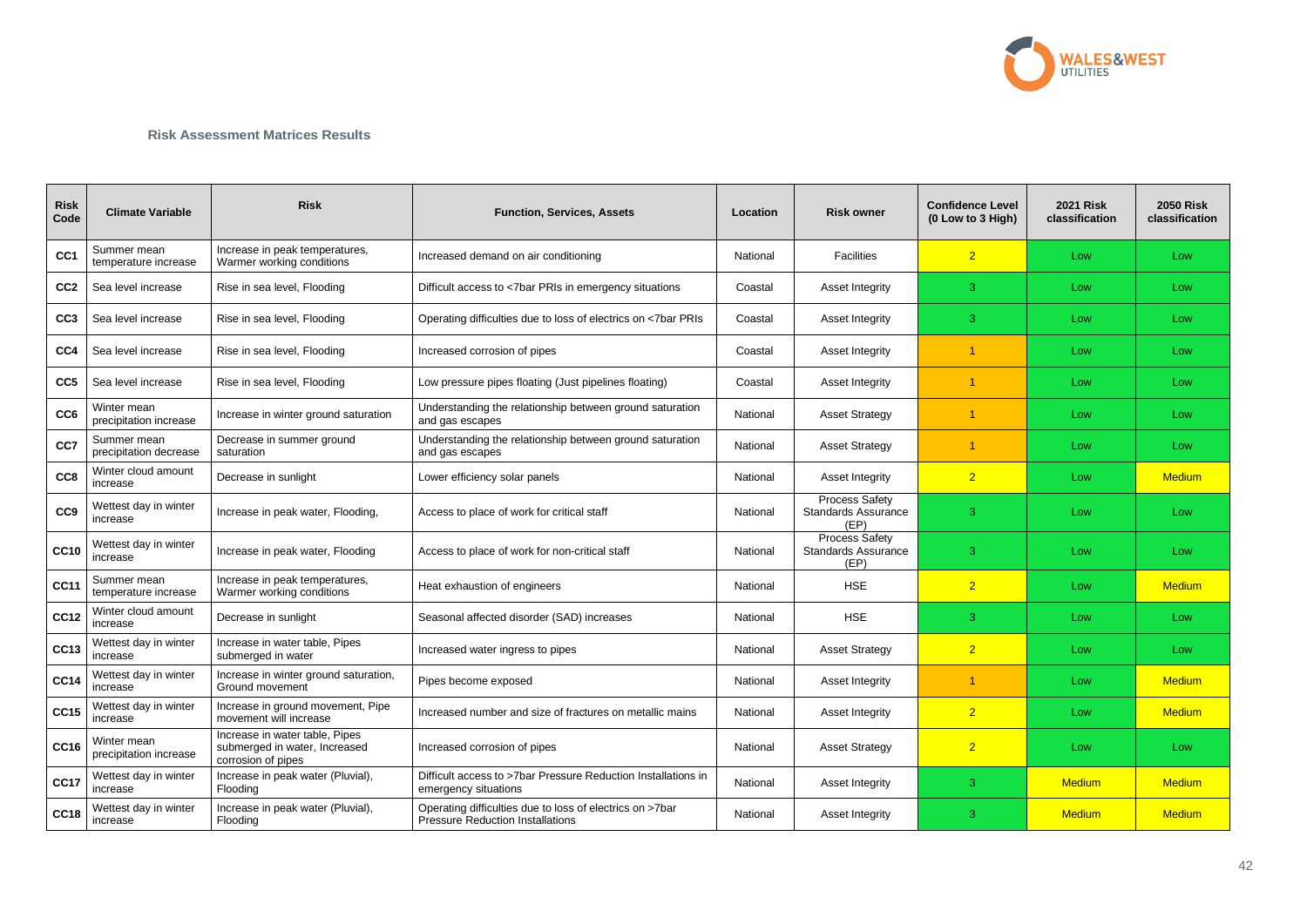| <b>CC19</b> | Winter mean<br>precipitation increase | Increase in peak water in rivers<br>(Fluvial), River changes       | Under river pipes become exposed and damaged                                                                  | National | <b>Asset Integrity</b>                                           | 3              | <b>Medium</b> | <b>High</b>   |
|-------------|---------------------------------------|--------------------------------------------------------------------|---------------------------------------------------------------------------------------------------------------|----------|------------------------------------------------------------------|----------------|---------------|---------------|
| <b>CC20</b> | Winter mean<br>precipitation increase | Increase in peak water in rivers<br>(Fluvial), River changes       | Pipes parallel to rivers become exposed and damaged from<br>meandering                                        | National | <b>Asset Integrity</b>                                           | 3              | <b>Medium</b> | <b>Medium</b> |
| <b>CC21</b> | Winter mean<br>precipitation increase | Increase in peak water in rivers<br>(Fluvial), River changes       | Over river pipes attached to 3rd party structures impacted<br>by debris contact and water volume and velocity | National | Asset Integrity                                                  | 3              | <b>Medium</b> | <b>Medium</b> |
| <b>CC22</b> | Annual mean humidity<br>increase      | Increase moisture in atmosphere,<br>Sweating of pipes              | Additional sweat on pipes causing corrosion and associated<br>maintenance increase                            | National | <b>Asset Integrity</b>                                           | -1             | Low           | Low           |
| <b>CC23</b> | Annual mean<br>temperature increase   | Increase in temperatures, Warmer<br>working conditions             | Change in pipe thermal conductivity                                                                           | National | <b>Asset Integrity</b>                                           | $\Omega$       | Low           | Low           |
| <b>CC24</b> | Winter mean<br>precipitation increase | Increase in winter ground saturation,<br>Water in gasholders       | Increase volumes via discharge consents                                                                       | National | <b>Asset Integrity</b>                                           | 3              | Low           | Low           |
| <b>CC25</b> | Annual mean humidity<br>increase      | Increase moisture in atmosphere, PE<br>fusion                      | Issues with bonding of joints                                                                                 | National | <b>PSSA Process Safety</b><br><b>Standards Assurance</b><br>(EP) | $\overline{2}$ | Low           | Low           |
| <b>CC26</b> | Winter mean<br>precipitation increase | Increase in water, Wetter working<br>conditions                    | Reduction in reuse of excavated material                                                                      | National | Operations                                                       | $\overline{2}$ | Low           | Low           |
| <b>CC27</b> | Winter mean<br>precipitation increase | Increase in water, Wetter working<br>conditions                    | Reduction in reuse of recycled material                                                                       | National | Operations                                                       | $\overline{2}$ | Low           | Low           |
| <b>CC28</b> | Wettest day in winter<br>increase     | Increase in peak water, Flooding                                   | Damage to data loggers                                                                                        | National | Operations                                                       | 3              | Low           | Low           |
| <b>CC29</b> | Wettest day in winter<br>increase     | Increase in peak water, Flooding,                                  | Impact on PRI's protected to current flood depth - not<br>protected to forecast future flood depth            | National | <b>Asset Integrity</b>                                           | 3              | <b>Medium</b> | <b>Medium</b> |
| <b>CC30</b> | Summer mean<br>temperature increase   | Increase in temperatures, Warmer<br>working conditions             | Effects on engineer's welfare                                                                                 | National | <b>HSE</b>                                                       | $\overline{2}$ | Low           | Low           |
| <b>CC31</b> | Winter mean<br>precipitation increase | Increase in water, Wetter working<br>conditions                    | Increased time and difficulties with setting concrete                                                         | National | Operations                                                       | -1             | Low           | Low           |
| <b>CC32</b> | Winter mean<br>precipitation increase | Increase in water, Wetter working<br>conditions                    | Difficulties with trench water                                                                                | National | Operations                                                       |                | Low           | <b>Medium</b> |
|             | CC33   General                        | Increased focus on environmental<br>impacts                        | Supply chain costs increase                                                                                   | National | Procurement/<br>Environment                                      | $\overline{2}$ | <b>Medium</b> | <b>Medium</b> |
| <b>CC34</b> | General                               | Increased focus on environmental<br>impacts                        | Change in purchasing strategy                                                                                 | National | Procurement/<br>Environment                                      | $\overline{2}$ | Low           | <b>Medium</b> |
| <b>CC35</b> | Summer mean<br>temperature increase   | Increase in temperatures, Warmer<br>working conditions             | Changing requirements of PPE                                                                                  | National | <b>HSE</b>                                                       | $\overline{2}$ | <b>Medium</b> | <b>Medium</b> |
| <b>CC36</b> | Winter mean<br>precipitation increase | Increase in water, Flooding                                        | Depot drainage issues                                                                                         | National | Facilities                                                       | 3              | Low           | <b>Medium</b> |
| <b>CC37</b> | Wettest day in winter<br>increase     | Increase in peak water (Pluvial),<br>Flooding                      | Difficult access to NTS Offtakes in emergency situations                                                      | National | Asset Integrity/PSSA                                             | 3              | Low           | Low           |
| <b>CC38</b> | Wettest day in winter<br>increase     | Increase in peak water (Pluvial),<br>Flooding                      | Operating difficulties due to loss of electrics on NTS<br><b>Offtakes</b>                                     | National | Asset Integrity                                                  | 3              | Low           | Low           |
| <b>CC39</b> | Annual mean<br>temperature increase   | Increase in temperatures, Change to<br>the specific gravity of gas | Difficulties meeting regulatory requirements                                                                  | National | Operations                                                       | -1             | Low           | Low           |

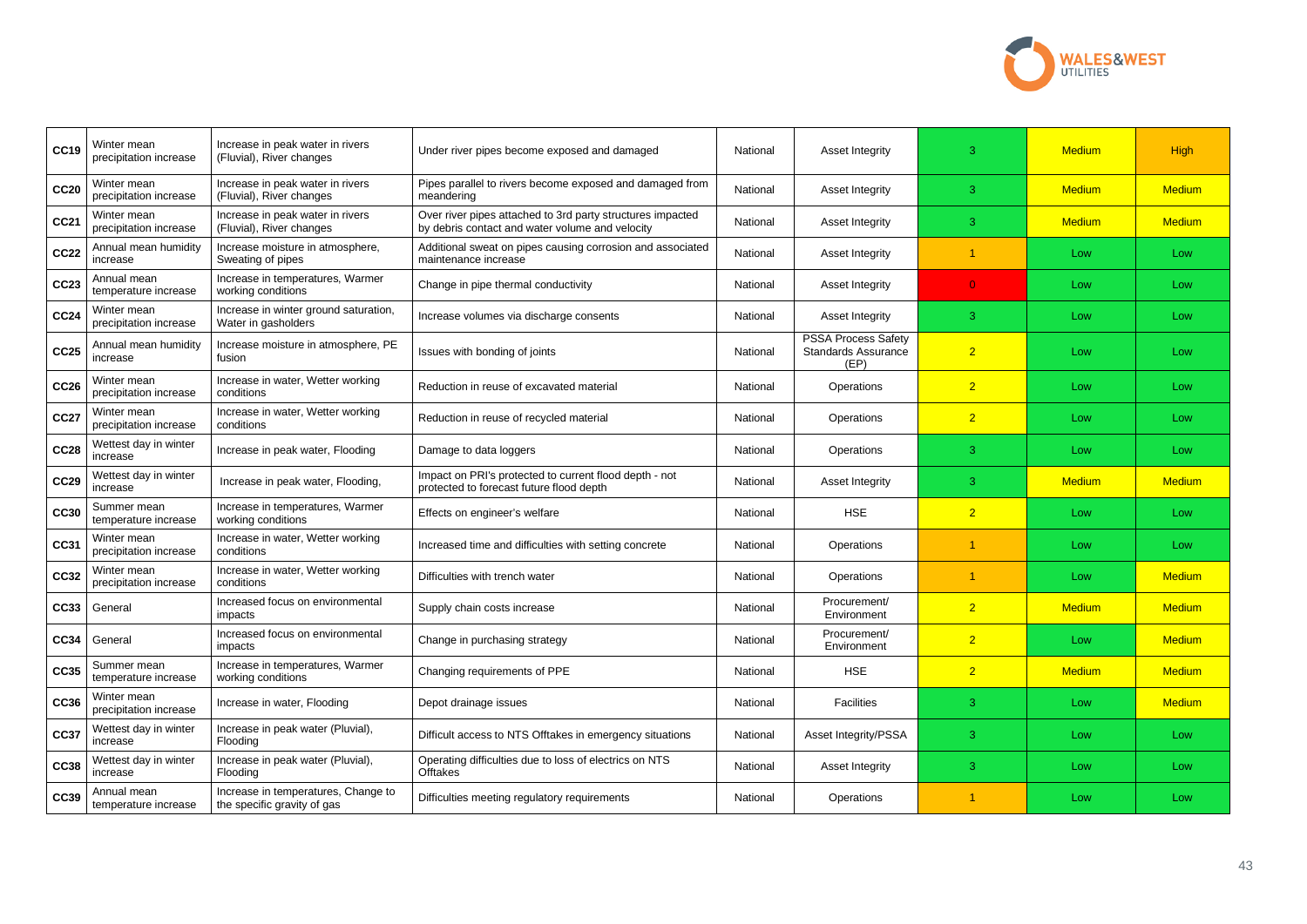| <b>CC40</b> | Sea level increase                  | Rise in sea level, Flooding                                                           | Difficult access to NTS Offtakes in emergency situations                            | Coastal  | Asset Integrity/PSSA     | 3              | Low           | Low           |
|-------------|-------------------------------------|---------------------------------------------------------------------------------------|-------------------------------------------------------------------------------------|----------|--------------------------|----------------|---------------|---------------|
| <b>CC41</b> | Sea level increase                  | Rise in sea level, Flooding                                                           | Operating difficulties due to loss of electrics on NTS<br><b>Offtakes</b>           | Coastal  | Asset Integrity          | 3              | Low           | Low           |
| <b>CC42</b> | Sea level increase                  | Rise in sea level, Flooding                                                           | Difficult access to >7bar PRIs in emergency situations                              | Coastal  | Asset Integrity          | 3              | Low           | Low           |
| <b>CC43</b> | Sea level increase                  | Rise in sea level, Flooding                                                           | Operating difficulties due to loss of electrics on >7bar PRIs                       | Coastal  | <b>Asset Integrity</b>   | 3              | Low           | Low           |
| <b>CC44</b> | Wettest day in winter<br>increase   | Increase in peak water (Pluvial),<br>Flooding                                         | Difficult access to <7bar PRIs in emergency situations                              | National | <b>Asset Integrity</b>   | 3              | Low           | Low           |
| <b>CC45</b> | Wettest day in winter<br>increase   | Increase in peak water (Pluvial),<br>Flooding                                         | Operating difficulties due to loss of electrics on <7bar PRIs                       | National | Asset Integrity          | 3              | Low           | Low           |
| <b>CC46</b> | Wettest day in winter<br>increase   | Increase in peak water, Flooding                                                      | Deterioration of site assets                                                        | National | <b>Asset Integrity</b>   | 3              | <b>Medium</b> | <b>Medium</b> |
| <b>CC49</b> | Wettest day in winter<br>increase   | Increase in peak water, Flooding                                                      | Impact on cathodic protection                                                       | National | <b>Asset Integrity</b>   | 3              | Low           | Low           |
| <b>CC50</b> | Wettest day in winter<br>increase   | Increase in peak water in rivers<br>(Fluvial), Flooding                               | Difficult access to >7bar PRIs in emergency situations                              | National | <b>Asset Integrity</b>   | 3              | <b>Medium</b> | <b>Medium</b> |
| <b>CC51</b> | Wettest day in winter<br>increase   | Increase in peak water in rivers<br>(Fluvial), Flooding                               | Operating difficulties due to loss of electrics on >7bar PRIs                       | National | <b>Asset Integrity</b>   | 3              | <b>Medium</b> | <b>Medium</b> |
| <b>CC52</b> | Wettest day in winter<br>increase   | Increase in peak water in rivers<br>(Fluvial), Flooding                               | Difficult access to NTS Offtakes in emergency situations                            | National | Asset Integrity/PSSA     | 3              | <b>Medium</b> | <b>Medium</b> |
| <b>CC53</b> | Wettest day in winter<br>increase   | Increase in peak water in rivers<br>(Fluvial), Flooding                               | Operating difficulties due to loss of electrics on NTS<br><b>Offtakes</b>           | National | <b>Asset Integrity</b>   | 3              | <b>Medium</b> | Low           |
| <b>CC54</b> | Wettest day in winter<br>increase   | Increase in peak water in rivers<br>(Fluvial), Flooding                               | Difficult access to <7bar PRIs in emergency situations                              | National | <b>Asset Integrity</b>   | 3              | Low           | Low           |
| <b>CC55</b> | Wettest day in winter<br>increase   | Increase in peak water in rivers<br>(Fluvial), Flooding                               | Operating difficulties due to loss of electrics on <7bar PRIs                       | National | <b>Asset Integrity</b>   | 3              | Low           | Low           |
| <b>CC56</b> | Annual mean<br>temperature increase | Increase in temperatures, Warmer<br>working conditions                                | Increased demand for cooling at IT server data centre                               | National | <b>Facilities</b>        |                | Low           | Low           |
| <b>CC57</b> | Annual mean humidity<br>increase    | Increase moisture in atmosphere,<br>Humidity increase at data centres                 | Requirement for dehumidifiers at IT server data centre                              | National | Facilities               |                | Low           | Low           |
| <b>CC58</b> | Annual mean<br>temperature increase | Increase in temperatures, Warmer<br>working conditions                                | Potential overheating of PC's                                                       | National | Facilities               |                | Low           | Low           |
| <b>CC59</b> | Wettest day in winter<br>increase   | Increase in ground movement, Pipe<br>movement will increase                           | Gradual ground movement will increase the stress on gas<br>assets                   | National | <b>Asset Integrity</b>   | $\overline{2}$ | Low           | <b>Medium</b> |
| <b>CC60</b> | Wettest day in winter<br>increase   | Increase in winter ground saturation,<br>Movement of land contaminants<br>increase    | Increase in statutory liability and risk to sensitive receptors                     | National | <b>Asset Integrity</b>   | 3              | Low           | <b>Medium</b> |
| <b>CC61</b> | Wettest day in winter<br>increase   | Increase in winter ground saturation,<br>Corrosion increase to pipes                  | Effect on cathodic protection                                                       | National | <b>Asset Integrity</b>   | $\overline{0}$ | Low           | Low           |
| <b>CC62</b> | Annual mean<br>temperature increase | Increase in temperatures, Warmer<br>temperatures impacting compressor<br>efficiencies | Lower gas pressure supplied to offtakes from national gas<br>transmission pipelines | National | <b>System Operations</b> |                | Low           | Low           |

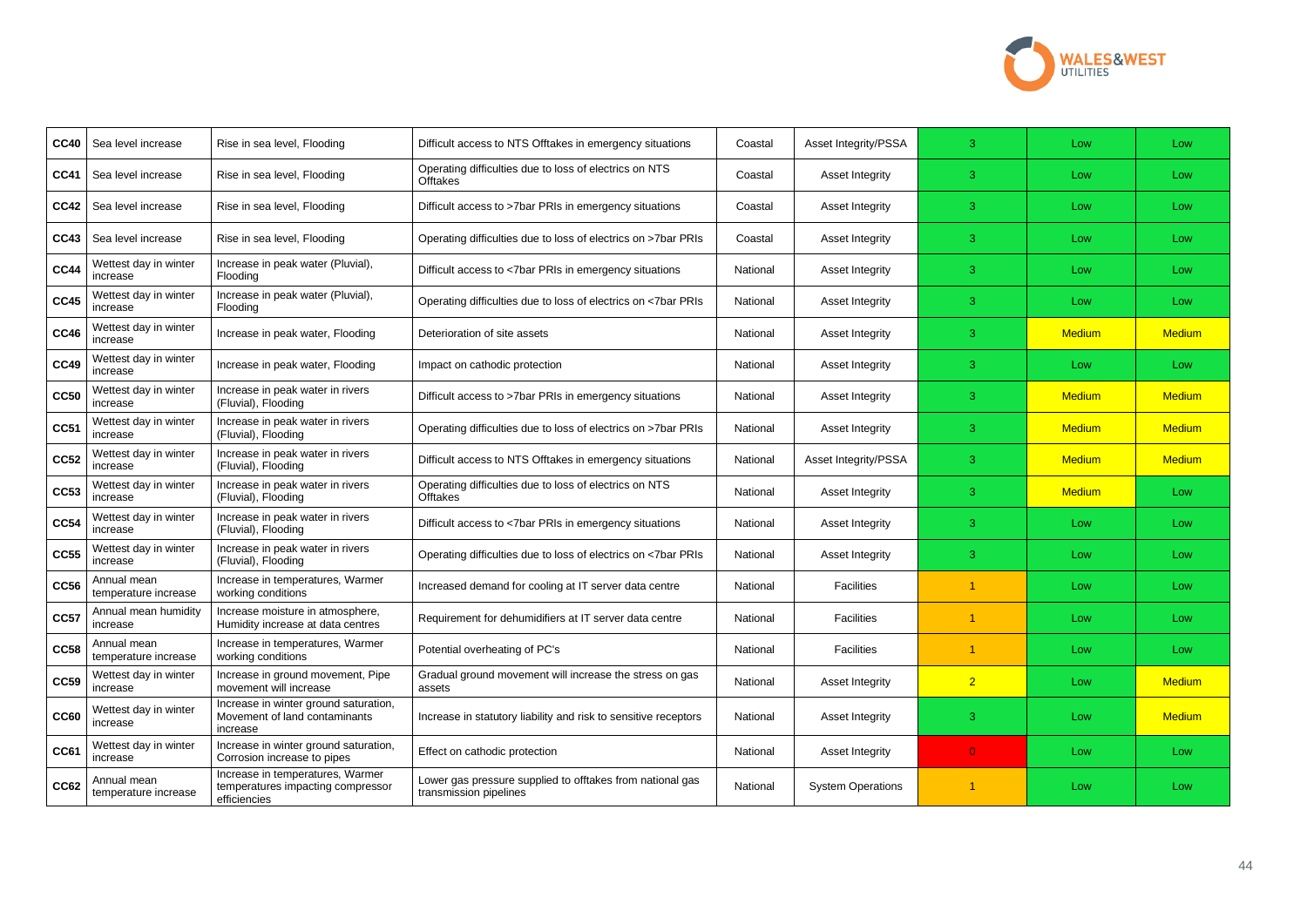| <b>CC63</b> | General                               | Increase instances of lightning,<br>Lightning strike to gas sites             | Damage and loss of control to gas sites                                                  | National | Asset Integrity             | $\overline{0}$ | Low           | Low           |
|-------------|---------------------------------------|-------------------------------------------------------------------------------|------------------------------------------------------------------------------------------|----------|-----------------------------|----------------|---------------|---------------|
| <b>CC64</b> | General                               | Increase instances of lightening,<br>Lightning strike to hilltop radio towers | Loss of data transmission to multiple sites                                              | National | Operations                  | $\Omega$       | Low           | Low           |
| <b>CC65</b> | Wind                                  | Increased frequency of strong winds,<br>Material blown off site               |                                                                                          | National | Operations                  | $\overline{0}$ | Low           | Low           |
| <b>CC66</b> | Summer mean<br>temperature increase   | Drought, Limited water supply                                                 | Difficulties in performing hydrostatic testing                                           | National | Asset Integrity             | -1             | Low           | Low           |
| <b>CC67</b> | Wind                                  | Increased frequency of strong winds                                           | Issues with gasholder operation                                                          | National | Operations                  | $\overline{0}$ | Low           | <b>Medium</b> |
| <b>CC68</b> | Wind                                  | Increased frequency of strong winds                                           | Working at heights associated issues                                                     | National | Operations                  | $\overline{0}$ | Low           | <b>Medium</b> |
| <b>CC69</b> | Summer mean<br>temperature increase   | Drought, Wildfires                                                            | Damage to WWU assets                                                                     | National | Asset Integrity             |                | <b>Medium</b> | <b>Medium</b> |
| <b>CC70</b> | General                               | Impact on suppliers from other<br>countries effecting supply of materials     | Supply of materials                                                                      | National | Procurement/<br>Environment | -1             | <b>Medium</b> | High          |
| <b>CC71</b> | Summer mean<br>temperature increase   | Increase in temperatures, Store<br>temperatures increased                     | Impact on chemical storage                                                               | National | Operations                  | $\overline{0}$ | Low           | Low           |
| <b>CC72</b> | Wind                                  | Increased frequency of strong winds,<br>Damage to telemetry masts             | Loss of data transmission to multiple sites                                              | National | Operations                  | $\Omega$       | Low           | <b>Medium</b> |
| <b>CC73</b> | Wind                                  | Increased frequency of strong winds                                           | Damage to WWU assets and staff from material / uprooted<br>trees                         | National | Operations                  | $\Omega$       | Low           | <b>Medium</b> |
| <b>CC74</b> | Wind                                  | Increased frequency of strong winds                                           | Dust migration increase                                                                  | National | Operations                  | $\overline{0}$ | Low           | <b>Medium</b> |
| <b>CC75</b> | Wind                                  | Increased frequency of strong winds                                           | Operations sign movement                                                                 | National | Operations                  | $\Omega$       | Low           | <b>Medium</b> |
| <b>CC76</b> | Summer mean<br>temperature increase   | Increase in temperatures, Warmer<br>working conditions                        | Overheating of vehicles                                                                  | National | Operations                  | -1             | Low           | Low           |
| <b>CC77</b> | Winter mean<br>precipitation increase | Increase in peak water in rivers<br>(Fluvial), River changes                  | Stand-alone over river pipes impacted by debris contact<br>and water volume and velocity | National | Asset Integrity             | -1             | <b>Medium</b> | <b>Medium</b> |
| <b>CC78</b> | Wettest day in winter<br>increase     | Increase in ground movement, Pipe<br>movement will increase                   | Intense one-off large-scale land movement resulting in loss<br>of a pipeline             | National | Asset Integrity             | $\overline{2}$ | <b>Medium</b> | <b>Medium</b> |

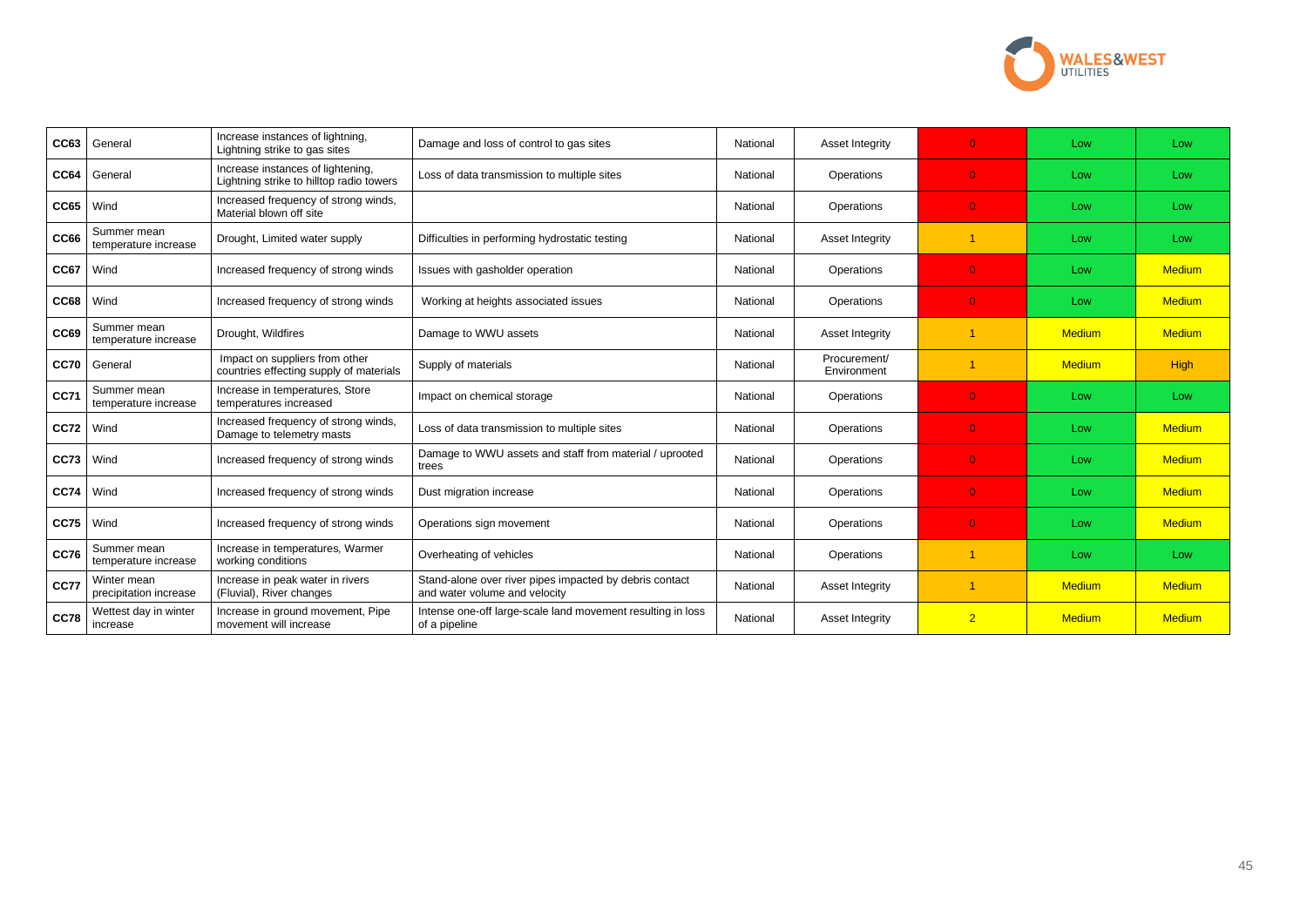# **NEW RISKS NOT PREVIOUSLY REFERENCED IN 1st and 2nd Round Reports.**

|                   | <b>Gas Networks</b>              |                                                                                                                                                   |                                                                                   |          |                           |                                              |                                    |                                    |  |
|-------------------|----------------------------------|---------------------------------------------------------------------------------------------------------------------------------------------------|-----------------------------------------------------------------------------------|----------|---------------------------|----------------------------------------------|------------------------------------|------------------------------------|--|
| <b>Risk</b><br>ID | <b>Climate Variable</b>          | <b>Risk</b>                                                                                                                                       | <b>Function, Services, Assets</b><br><b>Risk owner</b><br>Location                |          |                           | <b>Confidence Level</b><br>(0 Low to 3 High) | <b>2021 Risk</b><br>classification | <b>2050 Risk</b><br>classification |  |
| <b>CC79</b>       | Precipitation                    | Asset impact from snow/ice<br>falls and accumulation                                                                                              | General                                                                           | National | Asset Integrity           | 2 <sup>1</sup>                               | Low                                | Low                                |  |
| <b>CC80</b>       | Temperature                      | Ground movement due to<br>drought conditions and dry<br>ground                                                                                    | Pipes become exposed, Increased number and size of fractures on<br>metallic mains | National | <b>Asset Integrity</b>    | -1                                           | Low                                | Low                                |  |
| <b>CC81</b>       | Temperature and<br>Precipitation | Vegetation growth                                                                                                                                 | Various e.g., maintenance access, solar efficiency, asset integrity               | National | <b>Asset Integrity</b>    | $\overline{2}$                               | Low                                | Low                                |  |
|                   | <b>Management</b>                |                                                                                                                                                   |                                                                                   |          |                           |                                              |                                    |                                    |  |
| $CC82$ All        |                                  | Lack of climate change<br>management procedure                                                                                                    | General                                                                           | National | <b>Environmental Team</b> | 3 <sup>°</sup>                               | Low                                | Low                                |  |
| <b>CC83</b>       | All                              | Lack of specific policies<br>and procedures governing<br>risk assessment process<br>on climate change                                             | General                                                                           | National | <b>Environmental Team</b> | 3                                            | Low                                | Low                                |  |
| <b>CC84</b>       | All                              | Risk and action owners not<br>identified at senior<br>leadership team level                                                                       | General                                                                           | National | <b>Environmental Team</b> | 3                                            | Low                                | Low                                |  |
| <b>CC85</b>       | Temperature                      | Wildfire impacts                                                                                                                                  | General                                                                           | National | <b>Asset Integrity</b>    | $\overline{2}$                               | <b>Medium</b>                      | <b>Medium</b>                      |  |
| <b>CC86</b>       | All                              | <b>Business Continuity</b><br>Management (BCM) plans<br>affected due to severe<br>travel difficulties resulting<br>from extreme weather<br>events | General                                                                           | National | <b>Environmental Team</b> | $\overline{2}$                               | Low                                | Low                                |  |
| <b>CC87</b>       | All                              | Knock on effect on GDN<br>operations from variable<br>electricity supply due to<br>impact on distribution<br>network operator                     | General                                                                           | National | <b>System Operations</b>  | -1                                           | Low                                | Low                                |  |

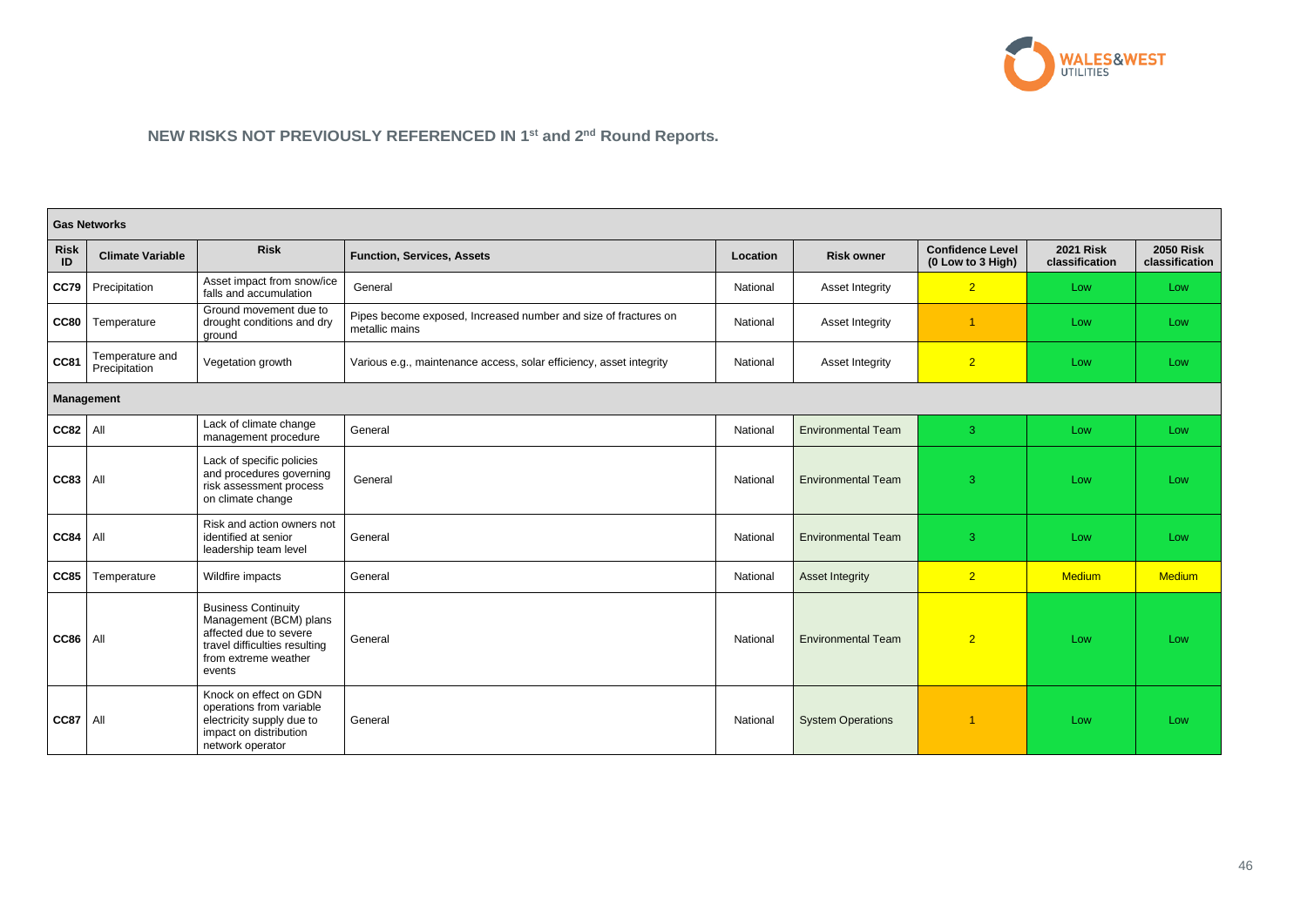

# **APPENDIX B**

# **EXAMPLE CASE STUDY – FLUVIAL AND PLUVIAL FLOODING**

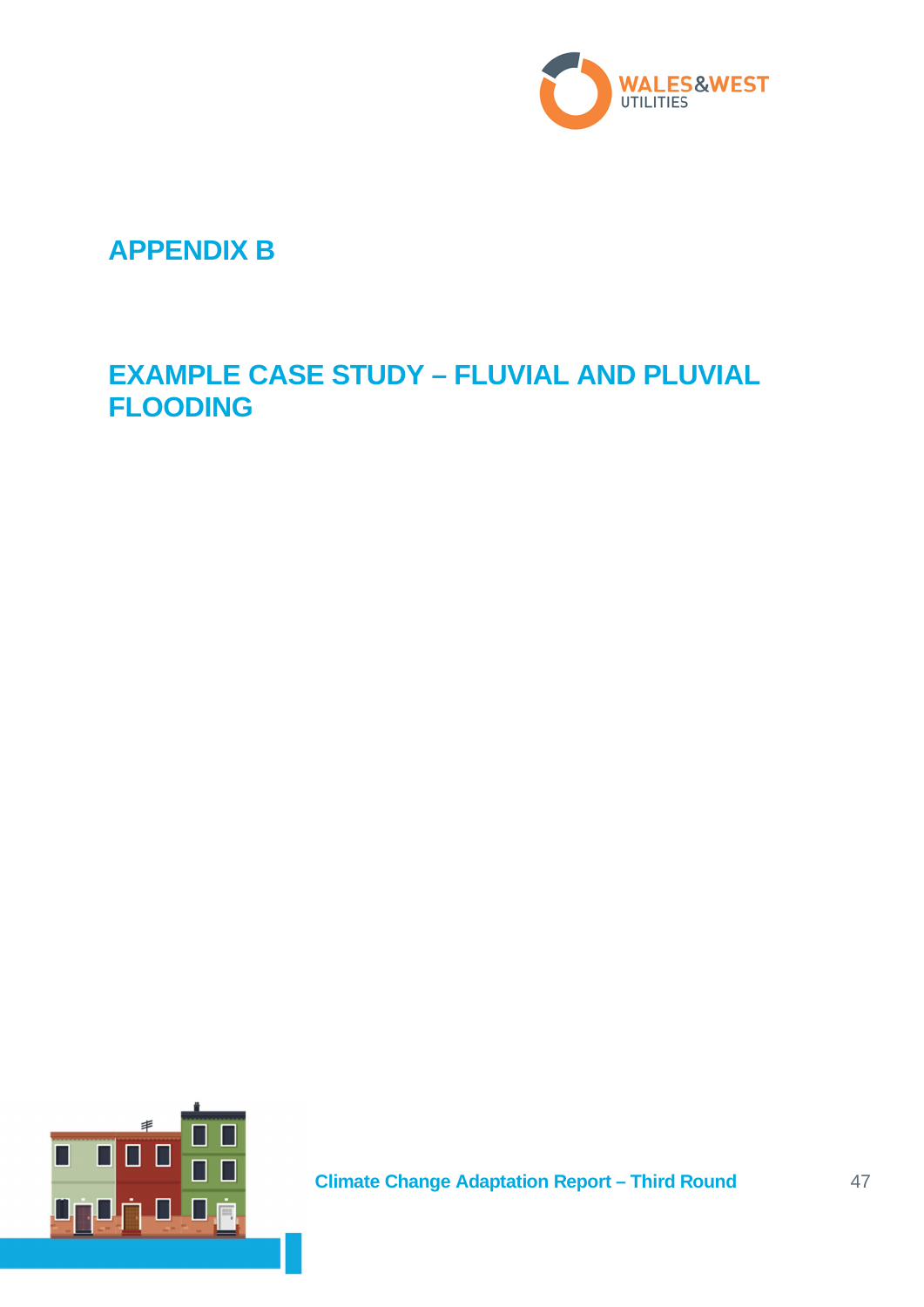

# Climate Change Impacts Mapping

Fluvial and Pluvial Case Studies







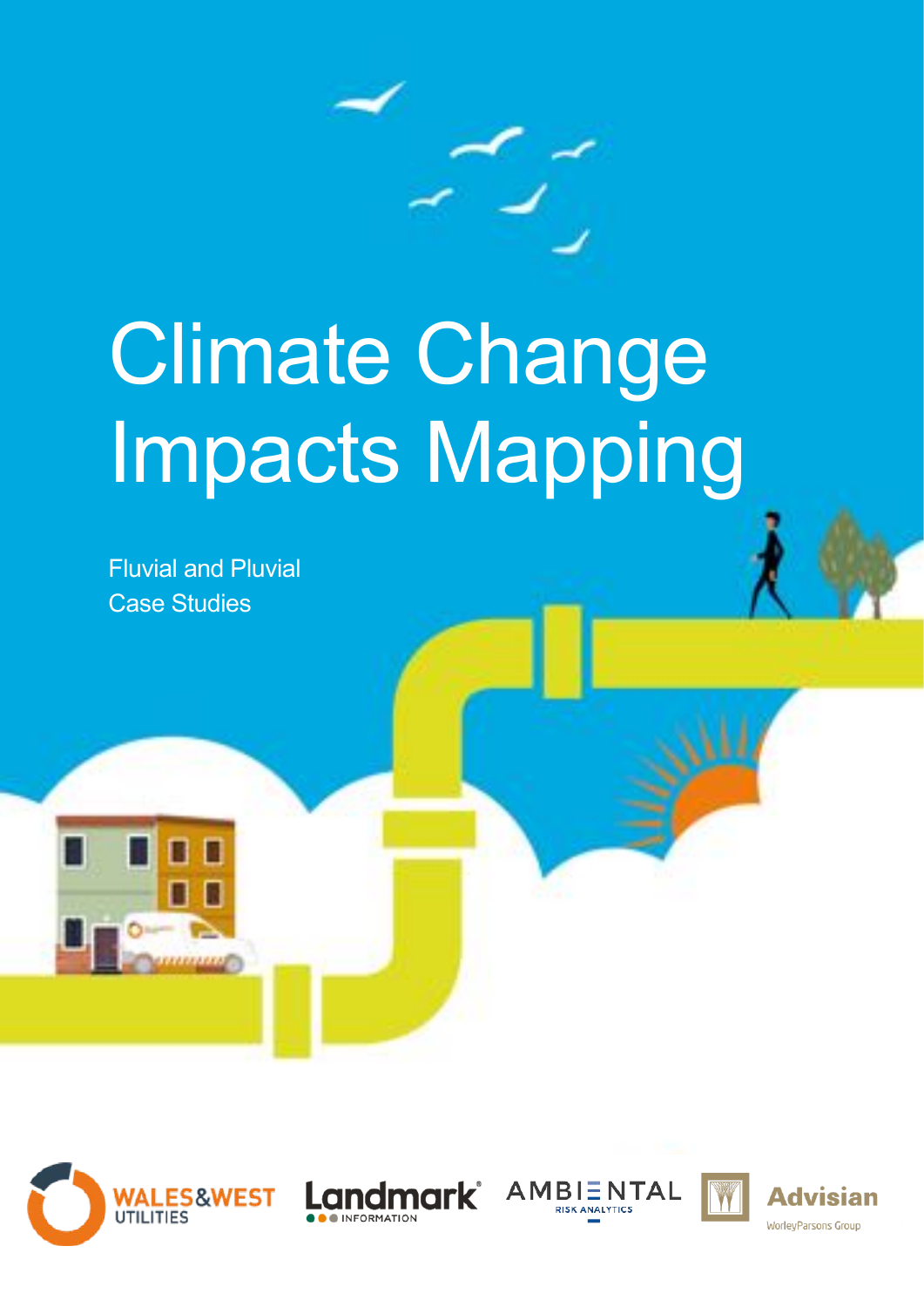# Contents

| 1                | <b>Introduction</b>     | 3  |
|------------------|-------------------------|----|
| $\mathbf{2}$     | <b>Mapping Data</b>     | 3  |
| 3                | <b>Fluvial Flooding</b> |    |
| $\blacktriangle$ | <b>Pluvial Flooding</b> | 11 |
| 5                | <b>Summary</b>          | 13 |

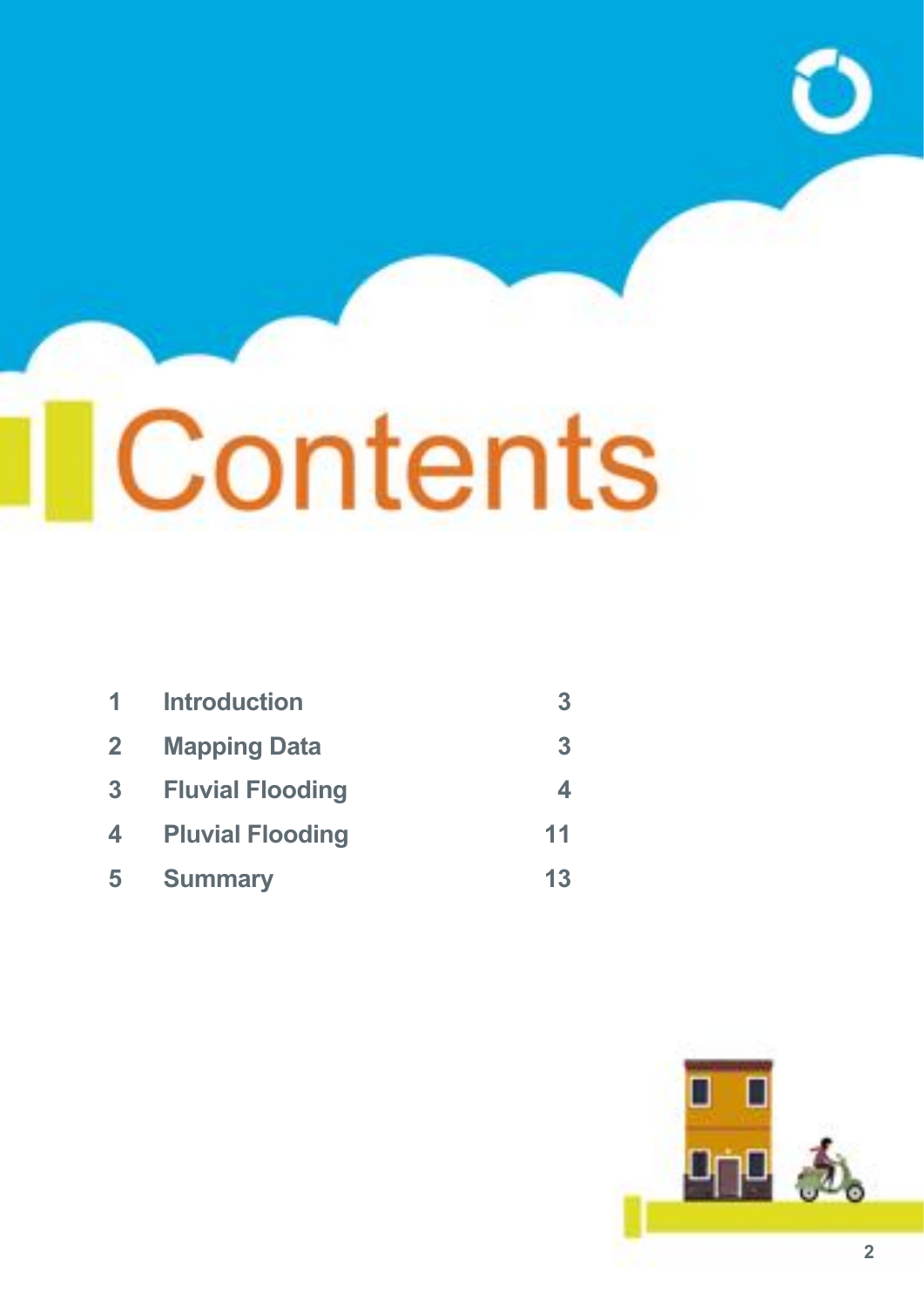





# <span id="page-49-0"></span>**1 Introduction**

Wales & West Utilities, in partnership with data specialist Landmark Information and flood modelling experts Ambiental Risk Analytics, has launched Great Britain's first national flood map that incorporates current and future predictive flood scenarios for the 2020s, 2050s and 2080s, i.e. accounting for the potential effects of climate change.

Delivered via a new Climate Change Adaptation Reporting service, it provides asset managers, infrastructure owners, land owners, their advisors and reporting organisations with the ability to understand future flood risks on existing assets and infrastructure, and create a plan to adapt in a phased, responsible and appropriate manner, removing the need to create manual estimations.

The dataset incorporates the latest river flow, rainfall, sea level rise and climate change projections available, and allows the creation of unique, innovative new layers, providing insight into flood hazards and the resulting impacts on property, river banks, transport networks and bridges.

Field based assessments to verify the fluvial and pluvial flood mapping datasets have been undertaken and the results of these assessments are presented in the following case studies.

# <span id="page-49-1"></span>**2 Mapping Data**

Ambiental's 2-D hydraulic modelling software, Flowroute-i<sup>TM</sup>, was used to simulate fluvial (river) and pluvial (surface water / flash) flooding at a national scale for the present day (2017) and three future climate change scenarios based on UKCP09 climate projections. Flow input data from the Centre for Ecology and Hydrology for the 1 in 100 year flood return period were uplifted using the UKCP09 Medium Emissions Scenario to establish the baseline (2017) scenario. The data were then further uplifted to account for any time passed since the baseline was established. To produce data for the 2020s, 2050s and 2080s, the baseline data were proportionally increased, or in some cases decreased, by using the relative changes as described in the UKCP09 data. The uplifts applied to the fluvial data were based on Environment Agency Guidance (2016), whilst the uplifts applied to the pluvial data were based on UKWIR Guidance (2015). Both sets of guidance are provided for planning purposes.

| <b>Fluvial Climate Change Scenario Uplifts</b> |                 |       |               |             |       |                   |             |     |               |             |  |
|------------------------------------------------|-----------------|-------|---------------|-------------|-------|-------------------|-------------|-----|---------------|-------------|--|
| <b>Climate Change</b>                          | 2017            |       | <b>2020s</b>  |             |       | 2050 <sub>s</sub> |             |     | <b>2080s</b>  |             |  |
| <b>Catchment</b>                               | <b>Baseline</b> | Low   | <b>Medium</b> | <b>High</b> | Low   | <b>Medium</b>     | <b>High</b> | Low | <b>Medium</b> | <b>High</b> |  |
| Dee                                            | 8%              | 5%    | 10%           | 20%         | 5%    | 15%               | 30%         | 5%  | 20%           | 45%         |  |
| North West                                     | 12%             | 10%   | 15%           | 20%         | 10%   | 25%               | 35%         | 10% | 30%           | 70%         |  |
| Severn                                         | 8%              | $0\%$ | 10%           | 25%         | 5%    | 20%               | 40%         | 5%  | 25%           | 70%         |  |
| South East                                     | 8%              | $-5%$ | 10%           | 25%         | $0\%$ | 20%               | 50%         | 5%  | 35%           | 105%        |  |
| South West                                     | 8%              | 5%    | 10%           | 25%         | 5%    | 20%               | 40%         | 10% | 30%           | 85%         |  |
| Thames                                         | 8%              | $-5%$ | 10%           | 25%         | 5%    | 20%               | 40%         | 5%  | 25%           | 70%         |  |
| <b>West Wales</b>                              | 12%             | 5%    | 15%           | 25%         | 10%   | 25%               | 40%         | 15% | 39%           | 75%         |  |

| Pluvial Climate Change Scenario Uplifts for Wales & West Utilities Catchments |                 |              |               |              |       |               |              |     |               |      |
|-------------------------------------------------------------------------------|-----------------|--------------|---------------|--------------|-------|---------------|--------------|-----|---------------|------|
| <b>Climate Change</b>                                                         | 2017            | <b>2020s</b> |               | <b>2050s</b> |       |               | <b>2080s</b> |     |               |      |
| <b>Catchment</b>                                                              | <b>Baseline</b> | LOW          | <b>Medium</b> | Hiah         | Low   | <b>Medium</b> | Hiah         | LOW | <b>Medium</b> | High |
| All Catchments                                                                | 4%              | 4%           | $5\%$         | 65%          | $4\%$ | 20%           | $100\%$      | 4%  | 35%           | 135% |

The flood hydrographs for the nine future projected scenarios were produced and used as input files for the fluvial and pluvial models. Flood depth and extents were modelled at a 5 m cell resolution for 1 in 100 year fluvial and pluvial flood return periods assuming an undefended flood event. In an "undefended" flood event, not all flood defences are included in the hydraulic model, meaning that areas normally protected by flood defences will be shown to be

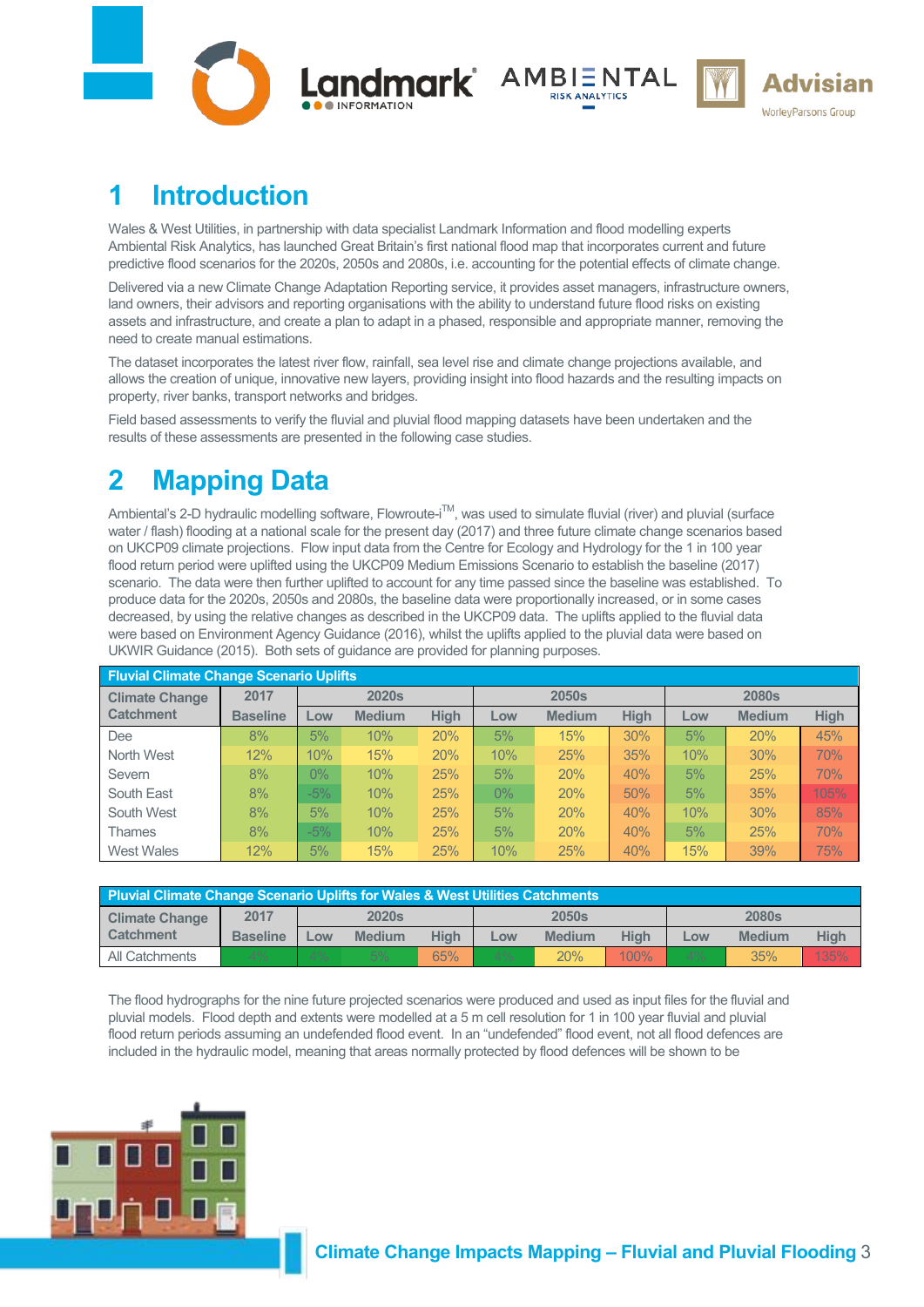

Landmark<sup>\*</sup> AMBIENTAL



inundated. This presents the worst-case flood hazard which is independent of current or future flood defence infrastructure decisions.

Flooding at Wales & West Utilities' assets to depths greater than 0.5 m presents access issues at the site, with potential damage to equipment if flood depths exceed 1.0 m. Therefore, to identify assets that could be at risk of fluvial flooding, the mapping data was queried to identify assets located within 2 m of 0.5 m depth of flooding.

To identify assets that could be at risk of pluvial flooding, the mapping was queried to identify assets located within 2 m of 0.5 m depth of flooding.

This case study presents the baseline and medium emissions scenario mapping data.

# <span id="page-50-0"></span>**3 Fluvial Flooding**

Querying of the fluvial mapping data identified several Wales & West Utilities asset locations that are predicted to be at risk of fluvial flooding to depths in excess of 0.5 m. Of these, five locations were selected for further assessment: one above ground installation (AGI) and five pressure reduction stations (PRS).

# **3.1 Location A - PRS**

Location A is in a built-up area in South Wales with residential, commercial and light industrial properties nearby. A small river flows north to south to the east of the site in a man-made channel that is approximately 6 m wide. A main road crosses the river 250 m upstream of the site and a disused railway line runs north-west to south-east, crossing the river immediately to the east of the site.

The fluvial mapping for the PRS at Location A indicates that under the baseline scenario and all medium emissions climate change scenarios, the site is at risk from fluvial flooding from the river up to a maximum depth of 0.6 m. Under the 2080s high emissions scenario the site is predicted to be flooded to a maximum depth of 0.8 m. The impact of climate change on flooding at the site is limited as it sits at a higher elevation than the surrounding land. The flood mapping indicates that under the medium emissions climate change scenarios, the land adjacent to and west of the site, and the land on the left bank of the river will experience an increase in flood depths.



*2017 Baseline 2080s Medium Emissions*

![](_page_50_Picture_15.jpeg)

Location A - PRS

![](_page_50_Picture_17.jpeg)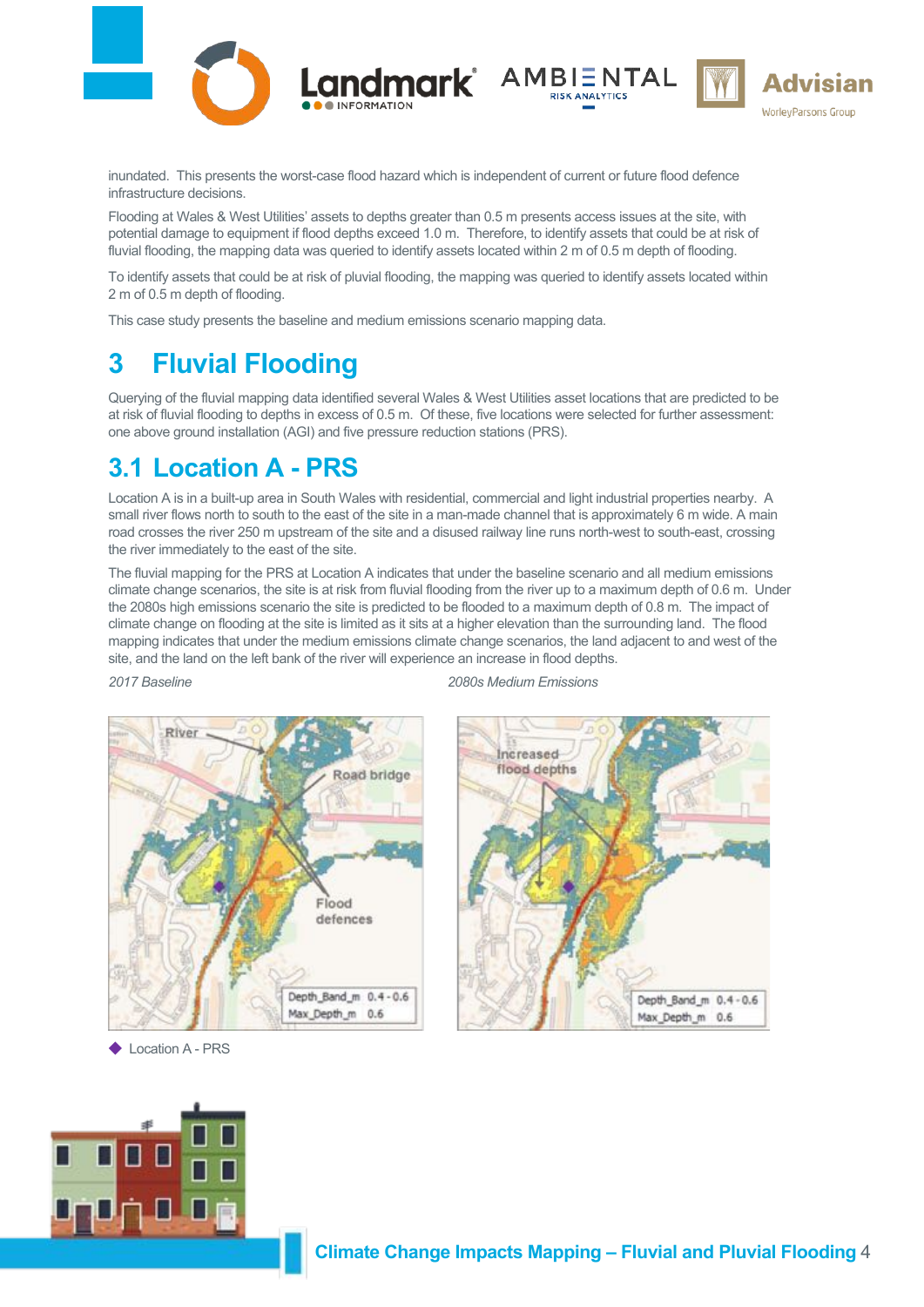![](_page_51_Picture_0.jpeg)

![](_page_51_Picture_1.jpeg)

![](_page_51_Picture_2.jpeg)

The field-based assessment confirmed that the site is at risk of flooding when considering an undefended scenario. It identifed that the PRS sits at a higher elevation than the adjacent plot to the west, confirming that future climate change is likely to have a limited impact on flooding at the site. The site assessment also identified the presence of a flood wall on the left bank of the river immediately downstream of the road bridge and three removable flood barriers on the right bank of the river along this stretch. These flood protection measures were installed by the Environment Agency and provided that they are appropriately maintained by Natural Resources Wales, it is assumed that they should protect the site from flooding during a 1 in 100 year flood event.

![](_page_51_Picture_4.jpeg)

Under the undefended fluvial flooding scenario, there will likely be difficulties in accessing the site, with both the main road and the site entrance experiencing fluvial flooding. However, as this is an

*Removable flood barrier on right bank of river near Location A*

unmanned site, the presence of flood protection measures upstream of the site, and the fact that critical equipment on site should remain above any flood waters under the medium emissions scenario, no further intervention options are considered necessary at this site.

*Location A - Modelled Maximum Flood Depths*

| <b>Scenario</b> | 2017 Baseline    | <b>2020s</b>     | <b>2050s</b>     | <b>2080s</b>     |
|-----------------|------------------|------------------|------------------|------------------|
| Medium          | 0.6 <sub>m</sub> | 0.6 <sub>m</sub> | 0.6 <sub>m</sub> | 0.6 <sub>m</sub> |
| <b>High</b>     |                  | 0.6 <sub>m</sub> | 0.6 <sub>m</sub> | 0.8 <sub>m</sub> |

# **3.2 Location B - AGI**

This AGI in a city in the south west of England is located in a light industrial area approximately 150 m to the west of a major river that flows north-east to south-west past the site. A marina sits in between the river and the site, with flow into and out of the marina controlled by a weir and a lock.

The site comprises several buildings surrounded by hardstanding and gravel and enclosed by palisade fencing. Raised curbs are present around the perimeter of the site, except at the entrance gate where the curbs are lowered to allow access. Steps up into the buildings on the site indicate that the floors are raised, placing the equipment at an elevated level. The site is flat with the surrounding ground sloping gently away from the site in an easterly direction towards the river.

![](_page_51_Picture_13.jpeg)

*Location B - AGI*

As with Location A, the fluvial flood mapping indicates that under the baseline scenario and all medium emissions climate change scenarios, the site is at risk from fluvial flooding up to a maximum depth of 0.6 m. Under the climate change scenarios, land to the north-east of site is predicted to accommodate the increased flood waters resulting in the maximum depth of flooding at the site remaining unchanged under the medium emissions scenario and only increasing to 0.8 m under the 2080s high emissions scenario.

![](_page_51_Picture_16.jpeg)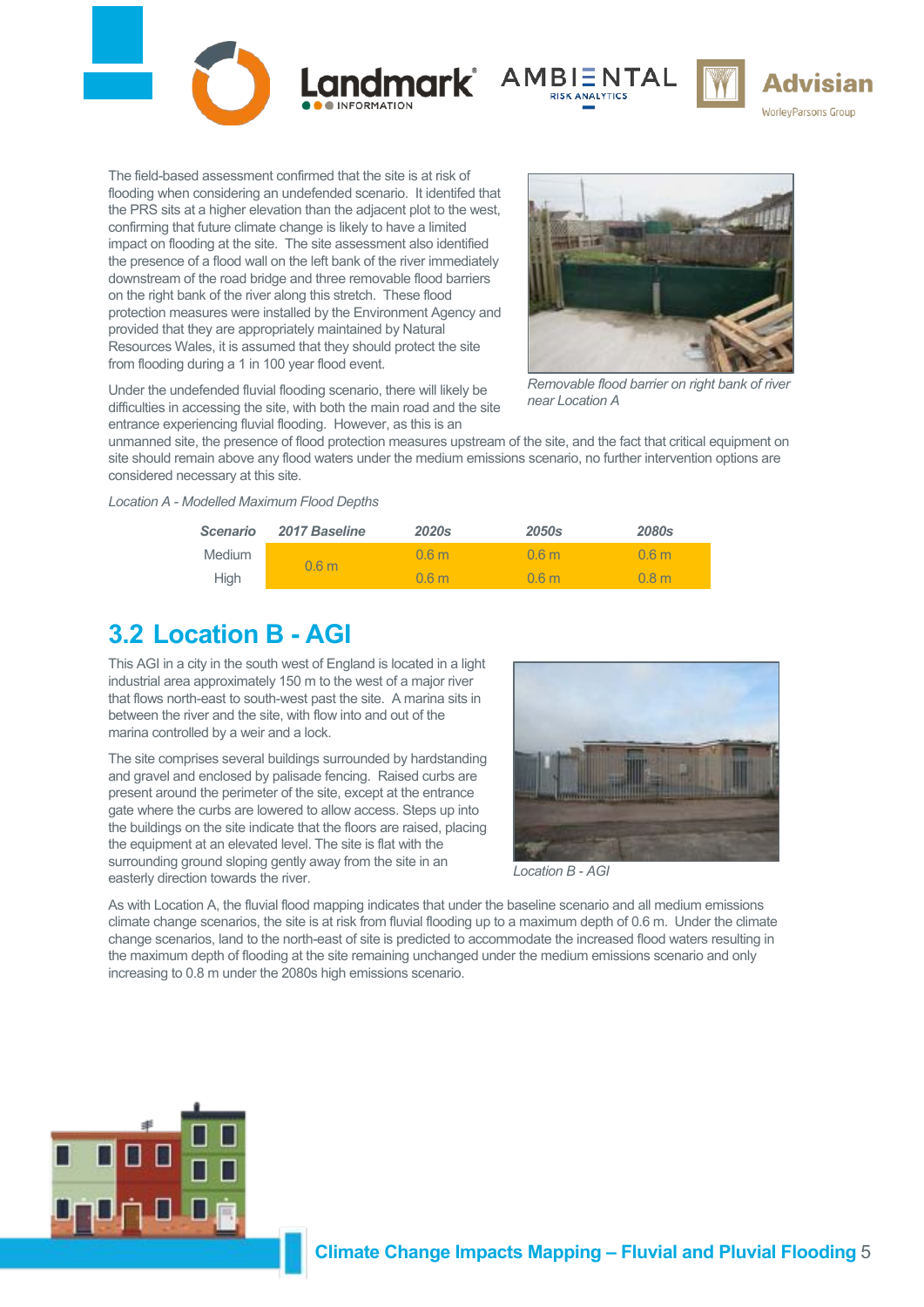![](_page_52_Picture_0.jpeg)

![](_page_52_Picture_1.jpeg)

![](_page_52_Picture_2.jpeg)

*2017 Baseline 2080s Medium Emissions*

![](_page_52_Figure_5.jpeg)

### Location B - AGI

The field-based assessment confirmed that the site is at risk of flooding from the main river. 400 m to the north of the site, a flood defence wall is being constructed on the right bank of the river. This forms part of the Environment Agency, city council and county council's flood defence scheme which aims to protect 3,200 homes from flooding. It is not known whether this flood wall will provide protection to the site, but as discussed previously a scenario in which the site is undefended should be considered for planning purposes.

With maximum flood depths of 0.6 m predicted at the site, equipment should not be affected. However, access to the site will likely be restricted with the access road flooding to depths in excess of 0.6 m. As this is an unmanned site, the presence of flood protection measures upstream of the site, and the fact that critical equipment on site should remain above any flood waters

![](_page_52_Picture_9.jpeg)

Increased

flood depths

Depth Band m 0.4 - 0.6

Max\_Depth\_m 0.6

*Environment Agency flood wall construction*

under the all future climate change scenarios, no further intervention options are considered necessary at this site.

### *Location B - Modelled Maximum Flood Depths*

| <b>Scenario</b> | <b>2017 Baseline</b> | <b>2020s</b>     | <b>2050s</b>     | <b>2080s</b>     |
|-----------------|----------------------|------------------|------------------|------------------|
| Medium          |                      | 0.6 <sub>m</sub> | 0.6 <sub>m</sub> | 0.6 <sub>m</sub> |
| <b>High</b>     | 0.6 <sub>m</sub>     | 0.6 <sub>m</sub> | 0.6 <sub>m</sub> | 0.8 <sub>m</sub> |

![](_page_52_Picture_14.jpeg)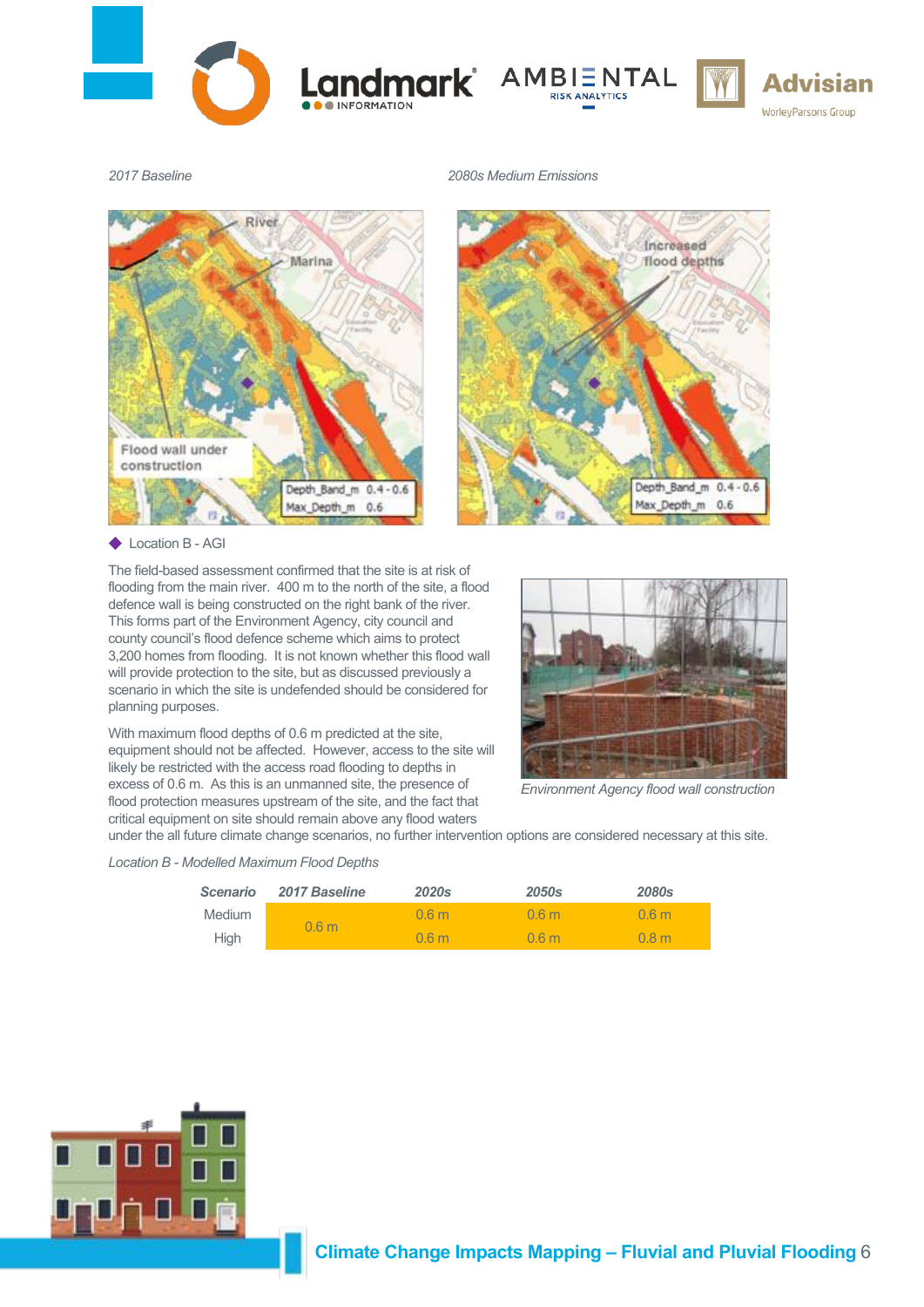Landmark<sup>\*</sup> AMBIENTAL

![](_page_53_Picture_2.jpeg)

![](_page_53_Picture_3.jpeg)

# **3.3 Location C PRS**

Location C is in a light industrial area of a city in South Wales. It is located at the back of a timber yard and adjacent to a plant hire yard on the left bank of a major river that flows north east to south west past the site. A canal lies between the site and the river. The site is approximately 5 m higher than the river and is at the same elevation of the canal which was full at the time of the site visit.

The site contains two buildings each sitting on 0.2 m high concrete platforms. Doors into the buildings have air vents both in the top and the bottom. The remainder of the plot is covered by gravel and is enclosed by palisade fencing and a raised curb. The timber yard and plant hire yard adjacent to the site are both covered by poorly maintained hardstanding with no evidence of installed drainage.

The climate change impact mapping for Location C indicates that under the baseline and medium emissions scenarios, the site is at risk from fluvial flooding to a maximum depth of 0.8 m. Under the high emissions scenario, the maximum predicted flood depth at the site is 1.5 m in the 2080s. The majority of floodwaters from the river overtop its right bank, submerging the fields beyond.

The site-based assessment confirmed that the site is liable to fluvial flooding, most likely attributable to the canal.

![](_page_53_Picture_9.jpeg)

*Location C PRS compound (top) and air vents on doors of bulding (bottom)*

*2017 Baseline 2080s Medium Emissions*

![](_page_53_Figure_12.jpeg)

◆ Location C - PRS

Increased flood depths Depth\_Band\_m 0.6 - 0.8 Max\_Depth\_m 0.8

![](_page_53_Picture_15.jpeg)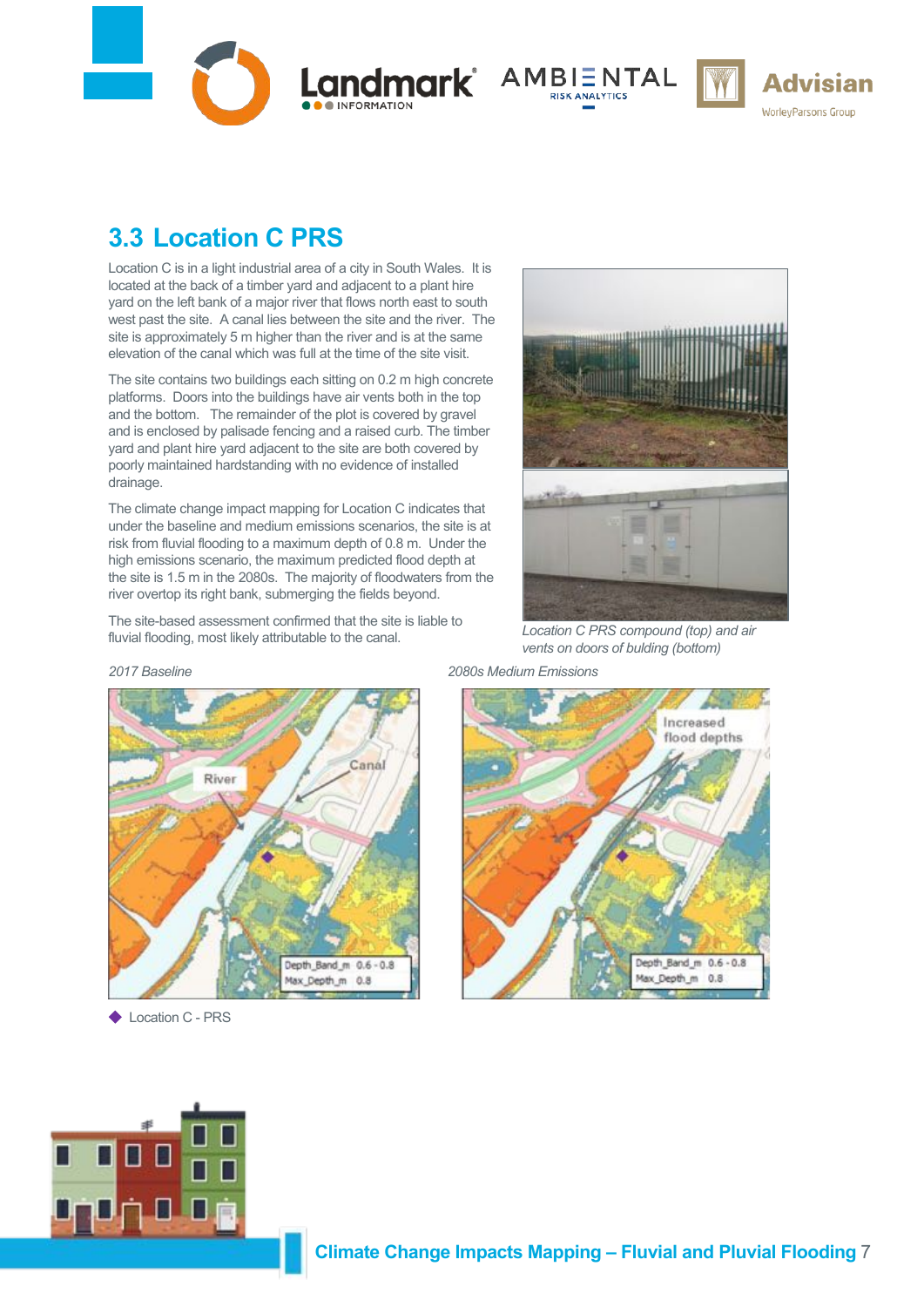![](_page_54_Picture_0.jpeg)

Under the baseline and medium emissions scenarios, access to the site will be restricted by the floodwaters but equipment should not be affected. To prevent the ingress of floodwaters to the building housing the equipment, water tight vent covers could be fitted to the lower vents on the doors. More significant flood protection measures would be required to protect the site from flooding under the high emissions 2080s scenario, such as the construction of a water tight flood wall to a minimum of 1.8 m (allowing for 0.3 m freeboard) or the raising of plant and equipment. Given the costs associated with these measures, it is recommended that a more detailed assessment of the site topography and flood behaviour be undertaken should the high emissions 2080s scenario be adopted as the design standard.

### *Location C - Modelled Maximum Flood Depths*

| <b>Scenario</b> | <b>2017 Baseline</b> | 2020s            | 2050 <sub>s</sub> | <b>2080s</b>     |
|-----------------|----------------------|------------------|-------------------|------------------|
| Medium          |                      | 0.8 m            | 0.8 <sub>m</sub>  | 0.8 <sub>m</sub> |
| High            | 0.8 <sub>m</sub>     | 0.8 <sub>m</sub> | 1.0 <sub>m</sub>  | 1.5 m'           |

# **3.4 Location D - PRS**

Location D is in a rural setting in the west of England. It is surrounded by agricultural fields with the M5 motorway running north to south on a raised embankment 150 m to the west. A small, heavily vegetated unnamed stream flows north along the eastern boundary of the site and a surface water drainage ditch flows west towards the M5 motorway embankment along the unnamed road that borders the site to the south. The terrain at the site slopes gently downwards to the north west towards the M5 motorway. The nearest significant watercourse to the site is a brook that flows from east to west 1 km to the north of the site, passing through a large culvert under the M5 motorway before discharging a tributary of the River Avon downstream of the M5.

![](_page_54_Picture_6.jpeg)

*Location D - PRS*

The site comprises three buildings in the west of the plot and pipework in the east of the plot. The plot is covered by gravel and is enclosed by a

raised curb and palisade fencing. The raised curb is lowered at the entrance gate to allow access.

The climate change impact mapping for Location D indicates that under the baseline, medium and high emissions scenarios, the site is at risk of fluvial flooding to a maximum depth of 1.5 m. The source of the predicted flooding is the stream on the eastern boundary of the site, with flows from this channel predicted to back up at the M5 motorway approximately 350m to the north east of the site. The ground elevation at this culvert is approximately 3 m lower than at the site.

![](_page_54_Picture_11.jpeg)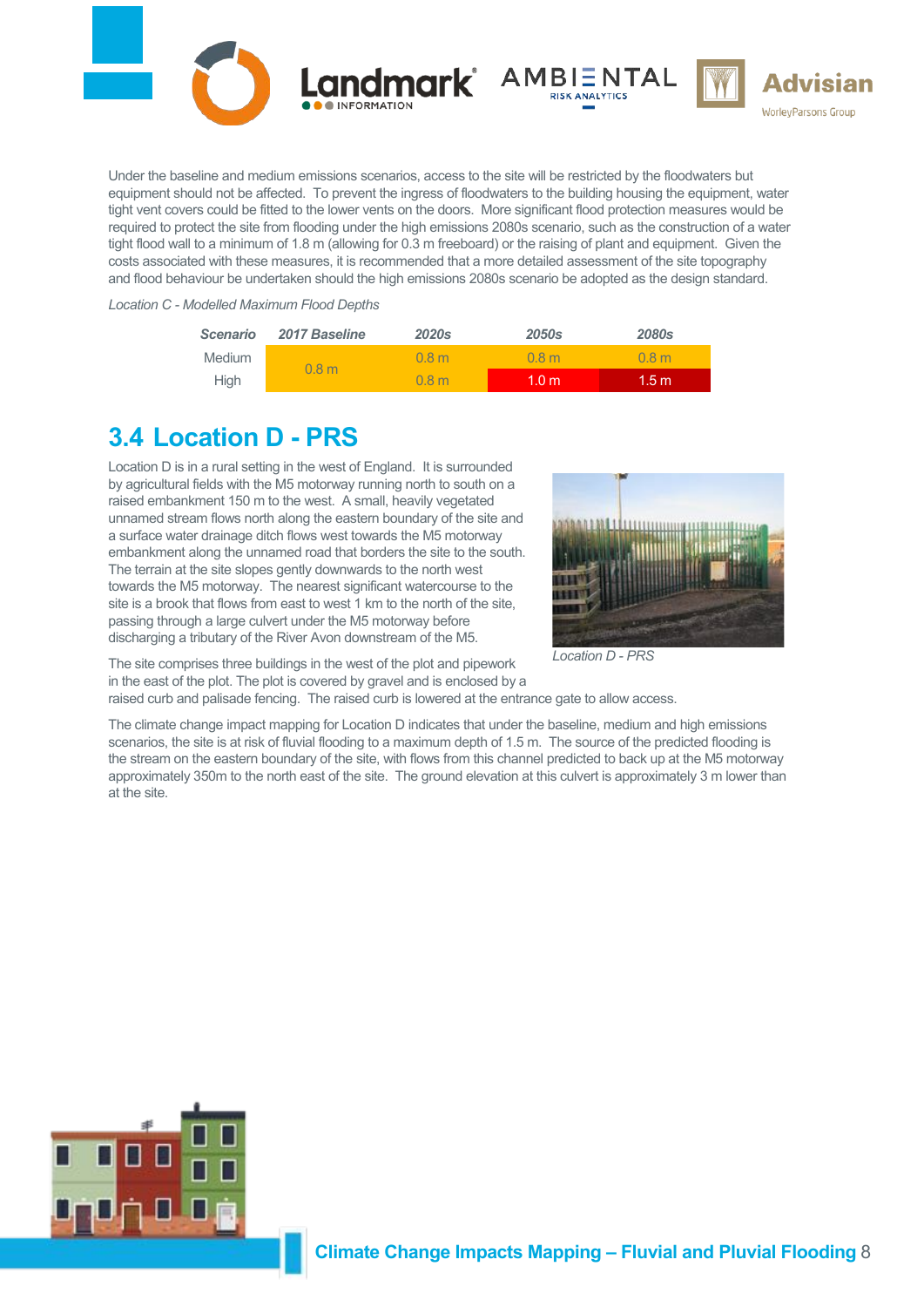![](_page_55_Picture_0.jpeg)

![](_page_55_Picture_1.jpeg)

![](_page_55_Picture_2.jpeg)

M<sub>5</sub> M5 culvert motorway Unnamed stream Surface water drainage ditch 50 100 m

![](_page_55_Figure_5.jpeg)

### $\blacktriangledown$  Location D - PRS

The field-based assessment identified that the watercourse on the eastern boundary of the site is a small stream with limited capacity for large flood flows. Whilst it is anticipated that the channel capacity will be exceeded during an extreme fluvial flood event, the extent and depths of the flooding predicted by the climate change impact mapping are questionable. It appears from the mapping that the culvert that carries the watercourse under the M5 some 350 m downstream of the site is not represented in the model and, therefore, there is no outlet for the flows, which have backed up behind the embankment. In reality, fluvial flooding may be caused by the backing up of flows at the M5 culvert but as this is at an elevation some 3 m lower than the site, it is considered that 1.5 m of fluvial flooding at the site during a 1 in 100 year event is unlikely, although not impossible.

![](_page_55_Picture_8.jpeg)

*Unnamed stream along eastern boundary of the site*

It is, therefore, concluded that that the climate change impact mapping provides a useful screening tool for fluvial flooding at this

location, but that further detailed assessment should be undertaken to refine the potential flood risk at this site prior to flood protection measures being implemented, which could be overdesigned and costly if designed to protect from a 1.5 m depth of flooding. Potential flood protection measures at this site could include the raising of plant and equipment, flood proofing of the buildings housing the plant and equipment or the construction of a flood wall around the site (either temporary or permanent).

*Location D - Modelled Maximum Flood Depths*

| <b>Scenario</b> | 2017 Baseline    | <b>2020s</b>     | <b>2050s</b> | <b>2080s</b> |
|-----------------|------------------|------------------|--------------|--------------|
| Medium          | 1.5 <sub>m</sub> | 1.5 <sub>m</sub> | 1.5 m'       | 1.5 m        |
| <b>High</b>     |                  | 1.5 <sub>m</sub> | 1.5 m        | 1.5 m        |

![](_page_55_Picture_14.jpeg)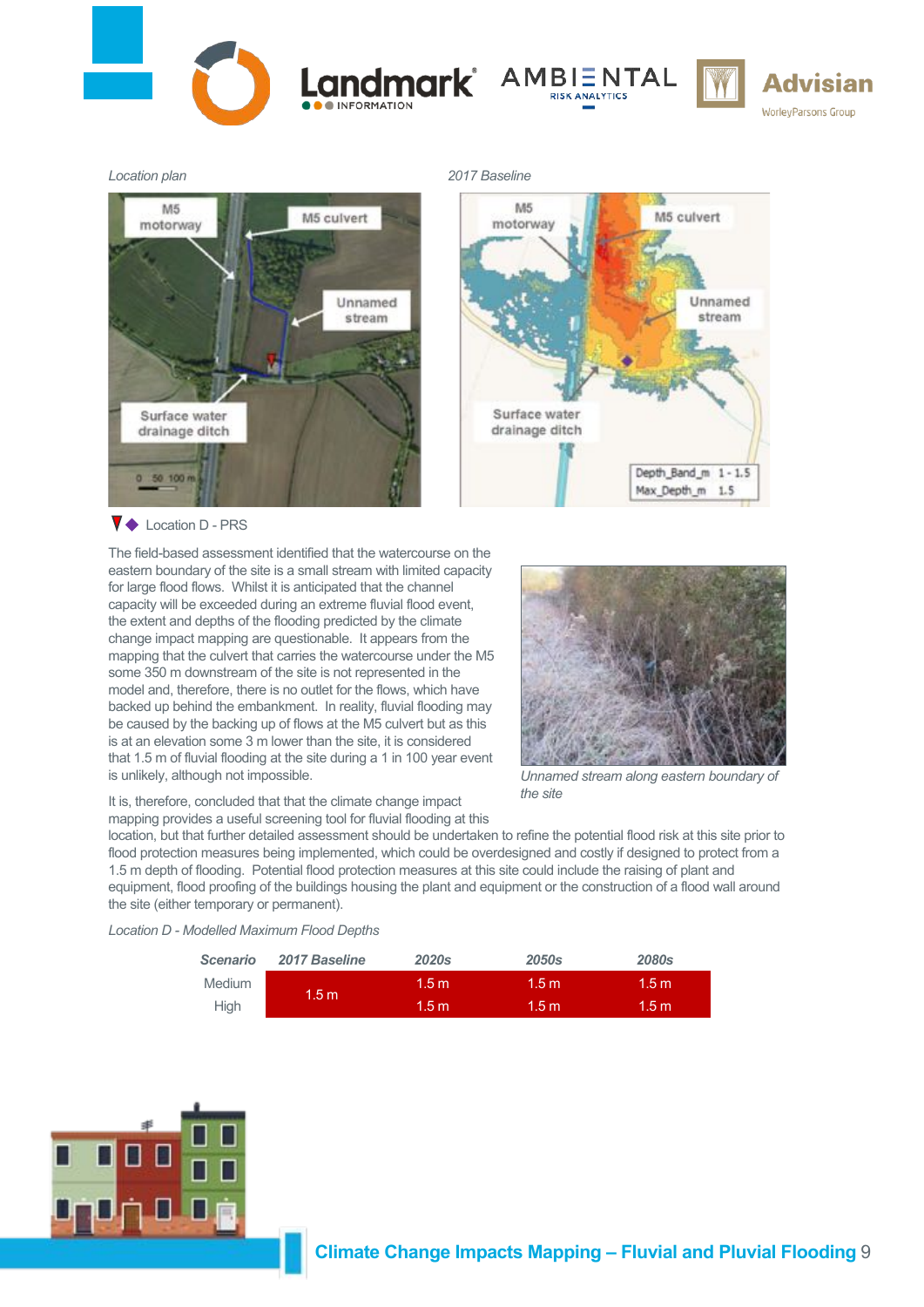![](_page_56_Picture_0.jpeg)

![](_page_56_Picture_1.jpeg)

![](_page_56_Picture_2.jpeg)

![](_page_56_Picture_3.jpeg)

# **3.5 Location E - PRS**

Location E is in a light industrial area of a city in South Wales. It is bounded by densely vegetated land to the north, south and west, and by a road to the east. A major river flows nortth to sourth 100 m to the west of the site and the M4 motorway runs east to west on a viaduct 300 m to the north of the site. The Great Western main line railway also runs east to west on a viaduct 250 m north of the site.

The site contains two brickwork buildings and pipework. It is covered by gravel and enclosed by palisade fencing. The site is located in an area of dense vegetation and trees in a dip between the road to the east and a flood embankment on the left bank of the river to the west.

![](_page_56_Picture_7.jpeg)

*Location E - PRS*

The climate change impact mapping indicates that under the

baseline 2017 scenario and medium emissions scenarios, the site is at risk from fluvial flooding from the river. The maximum flood depth at the site is 0.8 m under the baseline 2017 scenario, increasing to 1.0 m under 2080 medium emissions scenario. Under the high emissions scenario, the predicted flood depth at the site is 1.5 m. The route of the flood waters from the river to the site is not clear from the mapping.

![](_page_56_Picture_11.jpeg)

*2017 Baseline 2080s Medium Emissions*

![](_page_56_Picture_13.jpeg)

◆ Location E - PRS

The field-based assessment identified a possible flow route from the river to the site from just downstream of the railway viaduct where the flood embankment tapers down to ground level across the heavily vegetated area to the north of the site onto the road and down to the site. A more detailed assessment of this flow route and the source of

![](_page_56_Picture_16.jpeg)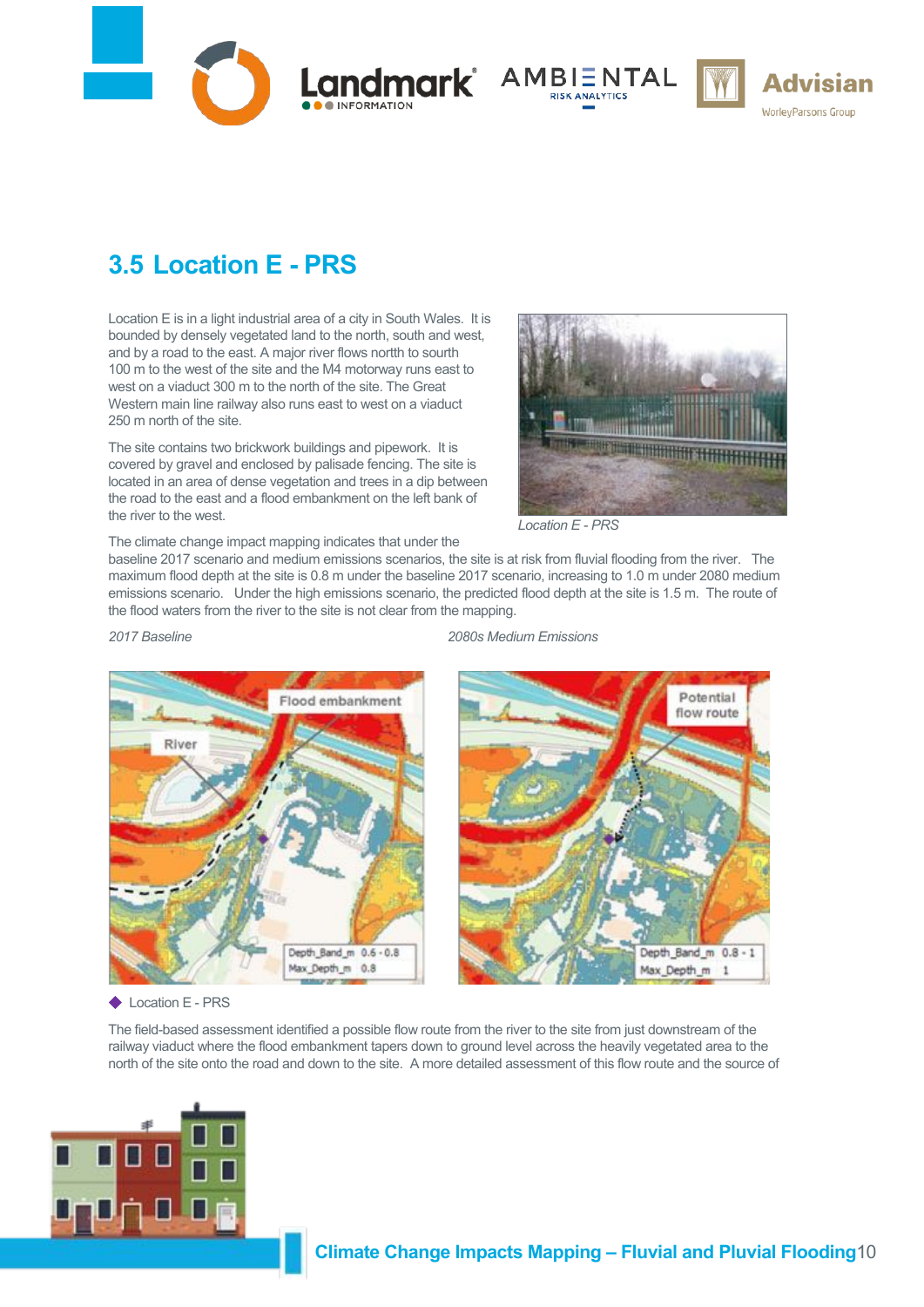![](_page_57_Picture_0.jpeg)

![](_page_57_Picture_1.jpeg)

![](_page_57_Picture_2.jpeg)

the potential flooding at the site would be required to determine the requirement for, and scale of any flood protection measures at the site. Potential flood protection measures at this site could include the raising of plant and equipment, flood proofing of the buildings housing the plant and equipment or the construction of a flood wall around the site (either temporary or permanent). If the design standard for flood protection measures is taken as the 2080s medium emissions scenario, then only limited flood protection measures would be required as the plant and equipment are expected to remain operable at depths of 1.0 m. Access to the site would be restricted but as the site is unmanned, this should not present an issue.

![](_page_57_Picture_4.jpeg)

![](_page_57_Picture_5.jpeg)

![](_page_57_Picture_6.jpeg)

*Flood embankment looking south west River viewed from the flood embankment looking upsteam towards the railway viaduct*

### *Location E - Estimated Maximum Flood Depths*

| <b>Scenario</b> | 2017 Baseline    | <b>2020s</b>     | 2050s            | <b>2080s</b>     |
|-----------------|------------------|------------------|------------------|------------------|
| <b>Medium</b>   | 0.8 <sub>m</sub> | 0.8 <sub>m</sub> | 0.8 <sub>m</sub> | 1.0 <sub>m</sub> |
| <b>High</b>     |                  | 0.8 <sub>m</sub> | 1.0 <sub>m</sub> | 1.5 m            |

# <span id="page-57-0"></span>**4 Pluvial Flooding**

Querying of the pluvial mapping data indicated that Wales & West Utilities' assets are less susceptible to this form of flooding than fluvial flooding. Relatively few locations were identified as being at risk of pluvial flooding to depths in excess of 0.5 m. Of the sites identified, one was selected for further investigation.

# **4.1 Location F - PRS**

Location F is a small site in a rural setting in mid-Wales. The field in which the PRS is located is used for pasture and is bordered by a major river to the west, fields to the north and east and by a main road to the south.

The site contains a single metalwork building that sits on a concrete platform approximately 0.5 m above ground level. The plot is covered by gravel and is enclosed by palisade fencing. Vents are present in the bottom left and right corners of the front and back of the building.

The climate change impact mapping indicates that the site is at risk from both fluvial and pluvial flooding under baseline 2017 and medium emissions scenarios. The maximum pluvial flood depth at the site is 0.6 m under the baseline 2017 scenario, increasing to

![](_page_57_Picture_16.jpeg)

*Location F - PRS*

![](_page_57_Picture_18.jpeg)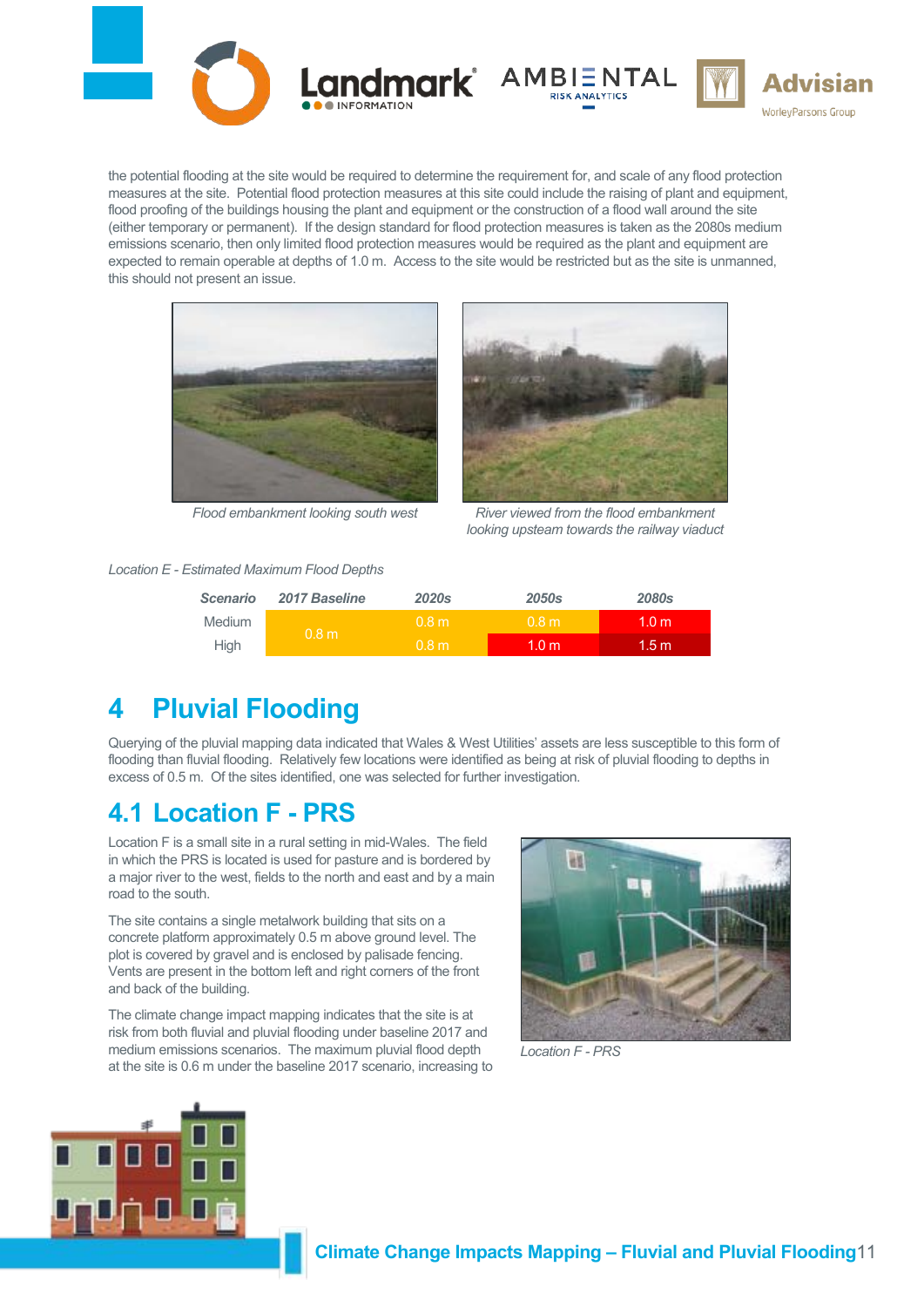![](_page_58_Picture_0.jpeg)

1.5 m under the 2050 and 2080 medium emissions scenarios. The proximity of the site to the river means that pluvial flooding is exacerbated at this location. Flash flooding from surface water runoff will cause an increase in river levels which, when combined with the surface water runoff will result in significant flooding at the site. During the site visit, it was noted that exposed soils in the field adjacent to the site had a high clay content which will promote surface water runoff over infiltration.

![](_page_58_Figure_3.jpeg)

Location F - PRS

*2017 Baseline 2080s Medium Emissions*

![](_page_58_Picture_6.jpeg)

**Advisian** 

WorleyParsons Group

![](_page_58_Picture_7.jpeg)

*Looking upstream at the river. Location F PRS is located isome 300 m away in the field to the right*

*Location F - Estimated Maximum Flood Depths*

At flood depths of 0.8 m to 1.5 m, the vents on the outside of the building on site will be submerged. The vents were not flood proof on the outside and it is assumed that this is also the case on the inside (access to the building was not possible), meaning that during periods of flooding, flood waters will penetrate the building and could cause damage to the equipment and plant housed inside.

The floor of the building on site is already raised to approximately 0.5 m above ground level, affording the equipment and plant housed within the building a certain level of protection from flooding. Depending on the elevation of the critical equipment, it may be necessary to provide further flood protection measures at the site to ensure that it remains operable during a pluvial flood event. Such measures could include further raising of critical equipment and/or flood proofing the building by sealing the vents and fitting removable flood barriers to the doors.

| <b>Scenario</b> | 2017 Baseline    | <b>2020s</b>    | <b>2050s</b>     | <b>2080s</b>     |
|-----------------|------------------|-----------------|------------------|------------------|
| <b>Medium</b>   | 0.6 <sub>m</sub> | 0.8 m           | 1.5 m            | 1.5 <sub>m</sub> |
| <b>High</b>     |                  | $1.5 \text{ m}$ | 2.5 <sub>m</sub> | 2.5 <sub>m</sub> |

![](_page_58_Picture_13.jpeg)